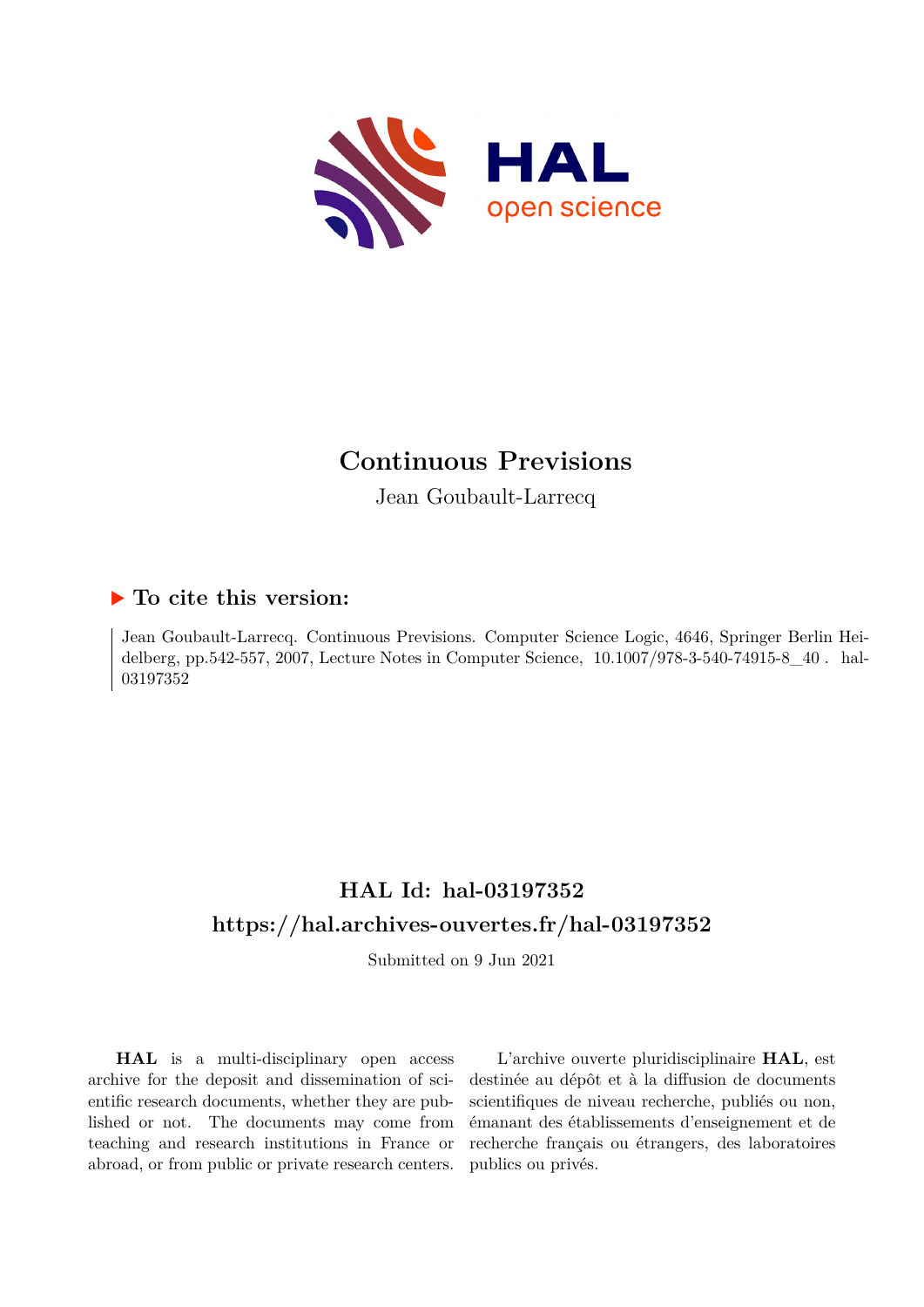### **Continuous Previsions**<sup>⋆</sup>

Jean Goubault-Larrecq

LSV, ENS Cachan, CNRS, INRIA Futurs 61, avenue du président-Wilson, 94235 Cachan, France goubault@lsv.ens-cachan.fr

**Abstract.** We define strong monads of *continuous (lower, upper) previsions*, and of *forks*, modeling both probabilistic and non-deterministic choice. This is an elegant alternative to recent proposals by Mislove, Tix, Keimel, and Plotkin. We show that our monads are sound and complete, in the sense that they model exactly the interaction between probabilistic and (demonic, angelic, chaotic) choice.

#### **1 Introduction**

Moggi's computational λ-calculus [17] has proved useful to define various notions of computations on top of the lambda-calculus: side-effects, input-output, continuations, non-determinism [26], probabilistic computation [20] in particular. But mixing monads is hard, and finding the "right" monad that would combine both non-determinism and probabilistic choice has taken quite some effort. (We review recent progress below.)

The purpose of this paper is to introduce simple monads that do the job well. These are monads of *continuous previsions*, which can be seen as continuation-style monads. The idea of considering previsions comes from economics and statistics [5, 12].

**Outline.** After stating some required preliminaries in Section 2, we recall the notion of *game* introduced in [6], arguing why these are natural extensions of notions of continuous valuations (∼ measures) that also accommodate demonic and angelic non-deterministic choice. These notions induce functors on  $Top$ ,  $Cpo$ ,  $Pcp$ , but fail to yield monads. We analyze this failure in Section 4 by moving, through a Riesz-like representation theorem, to the new notions of collinear previsions, and previsions. We then show that indeed previsions yield strong monads, suitable to give semantics to a rich  $\lambda$ -calculus [17] with both probabilistic and non-deterministic choice. Finally, we show in Section 5 that our monad model is not only sound but complete.

This work is a summary of most of Chapters 10-12 of [7]. We however give the proofs of the main results in the Appendix.

**Related Work.** Finding a monad combining both probabilistic and non-deterministic choice can be done by using general monad combination principles. The right way to combine monads in general is open to discussion. Lüth [11] proposes to combine monads by taking their coproduct in the category of monads. This coproduct exists under relatively mild assumptions [10]. However, in general the coproduct of two monads is an inscrutable object. A simpler, explicit description can be found in specific cases. For

<sup>⋆</sup> Partially supported by the INRIA ARC ProNoBis. Part of Section 4 was done while the author was invited at U. Laval, Québec City, Québec, July 2004. We acknowledge their support.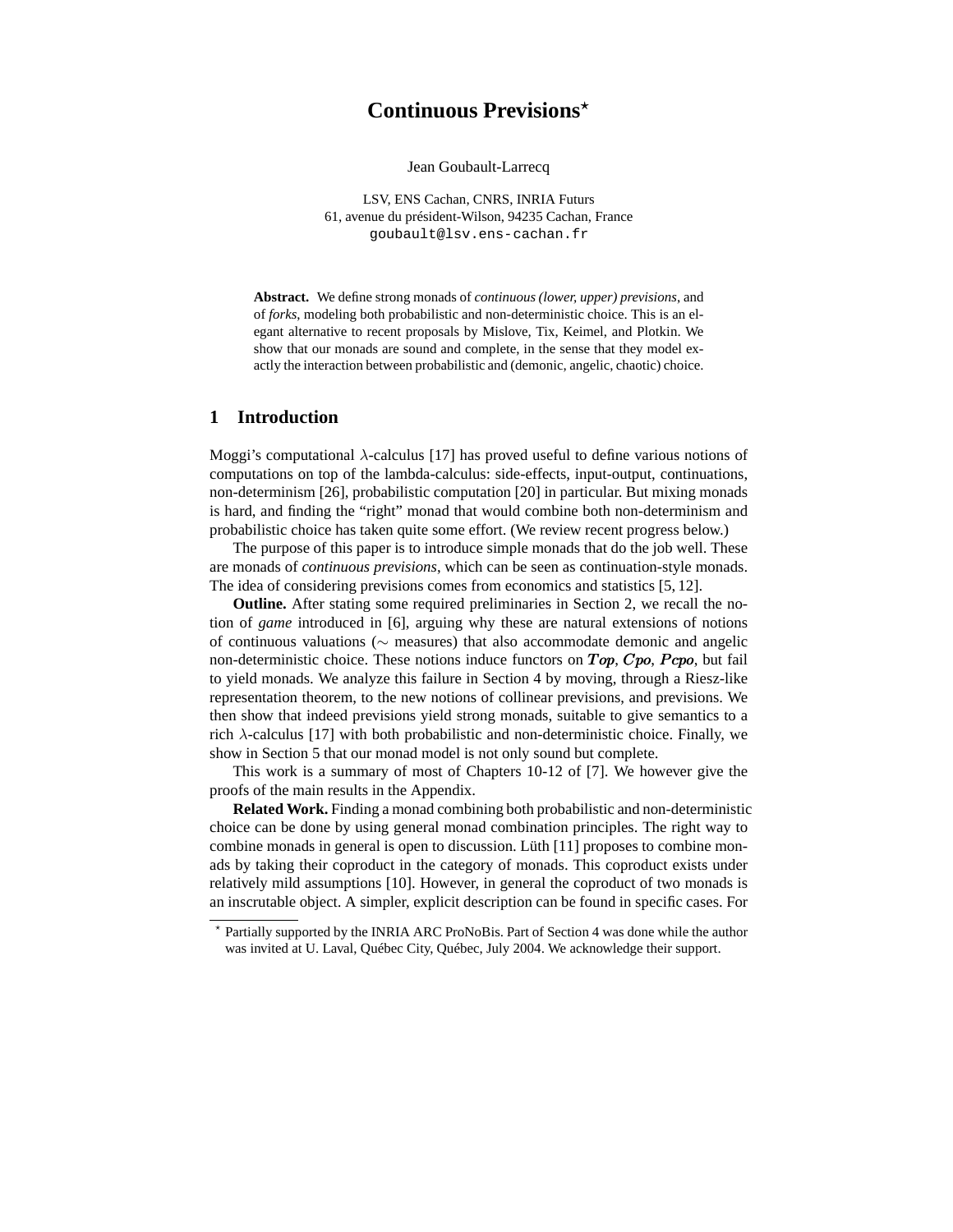example, when taking coproducts of two *ideal* monads [3]. In particular, combining *non-blocking* non-determinism and probabilistic choice falls into this case. The resulting monad is relatively unenlightening, though: it is the monad of all sequences of choices, both probabilistic and non-deterministic [3, exemple 4.3].

Varacca [25] also proposed a monad combining non-determinism with probabilistic choice. Ghani and Uustalu [3] note that the above coproduct monad is close to Varacca's synchronization trees. The works closer to ours in computer science are those of Mislove [16] and Tix [23, 24]. While this won't be entirely obvious from our definitions, we will establish a formal connection between their models and ours (Section 5). Outside computer science, previsions have their roots in economics and statistics [27]. However, we consider previsions on topological spaces, not just on sets.

This paper can be seen also be seen as a followup to [6], inasmuch as previsions are strongly tied to notions of convex and concave games.

#### **2 Preliminaries**

We assume the reader to be familiar with (point-set) topology, in particular topology of  $T_0$  but not necessarily Hausdorff spaces, as encountered in domain theory. See [4, 1, 15] for background. Let  $int(A)$  denote the interior of A,  $cl(A)$  its closure.

The *Scott topology* on a poset X, with ordering  $\leq$ , has as opens the upward-closed subsets U (i.e.,  $x \in U$  and  $x \leq y$  imply  $y \in U$ ) such that for every directed family  $(x_i)_{i \in I}$  having a least upper bound  $\sup_{i \in I} x_i$  inside U, some  $x_i$  is already in U. The *way-below* relation  $\ll$  is defined by  $x \ll y$  iff for any directed family  $(z_i)_{i \in I}$  with a least upper bound z such that  $y \leq z$ , then  $x \leq z_i$  for some  $i \in I$ . A poset is *continuous* iff  $\{y = \{x \in X | x \ll y\}$  is directed, and has x as least upper bound. Then every open U can be written  $\bigcup_{x \in U} \hat{x}$ , where  $\hat{x} = \{y \in X | x \ll y\}.$ 

Every topological space X has a specialization quasi-ordering  $\leq$ , defined by:  $x \leq y$ iff every open that contains x contains y. X is  $T_0$  iff  $\leq$  is a (partial) ordering. That of the Scott topology of a quasi-ordering  $\leq$  is  $\leq$  itself. A subset  $A \subseteq X$  is *saturated* if and only if  $A$  is the intersection of all opens that contain it; alternatively, iff  $A$  is upward-closed in  $\leq$ . Every open is upward-closed. Let  $\uparrow$  A denote the upward-closure of A under a quasi-ordering  $\leq$ ,  $\downarrow$  A its downward-closure. A  $T_0$  space is *sober* iff every irreducible closed subset is the closure  $cl\{x\} = \downarrow x$  of a (unique) point x. The Hofmann-Mislove Theorem implies that every sober space is *well-filtered* [9]: given any filtered family of saturated compacts  $(Q_i)_{i \in I}$  in X, and any open  $U$ ,  $\bigcap_{i \in I} Q_i \subseteq U$ iff  $Q_i$  ⊆ U for some  $i \in I$ . In particular,  $\bigcap_{i \in I} Q_i$  is saturated compact. X is *locally compact* iff whenever  $x \in U$  (U open) there is a saturated compact Q such that  $x \in$  $int(Q) \subseteq Q \subseteq U$ . Every continuous cpo is sober and locally compact in its Scott topology. X is *coherent* iff the intersection of any two compacts is compact. A coherent, well-filtered locally compact space is called *stably locally compact*. *Stably compact* spaces are those that are additionally compact, and have a wonderful theory (see, e.g., [9]). We shall consider the space  $\mathbb R$  of all reals with the Scott topology of its natural ordering  $\leq$ . Its opens are  $\emptyset$ , R, and the intervals  $(t, +\infty)$ ,  $t \in \mathbb{R}$ . R is a stably locally compact, continuous cpo. Because we equip R with the Scott topology, our *continuous*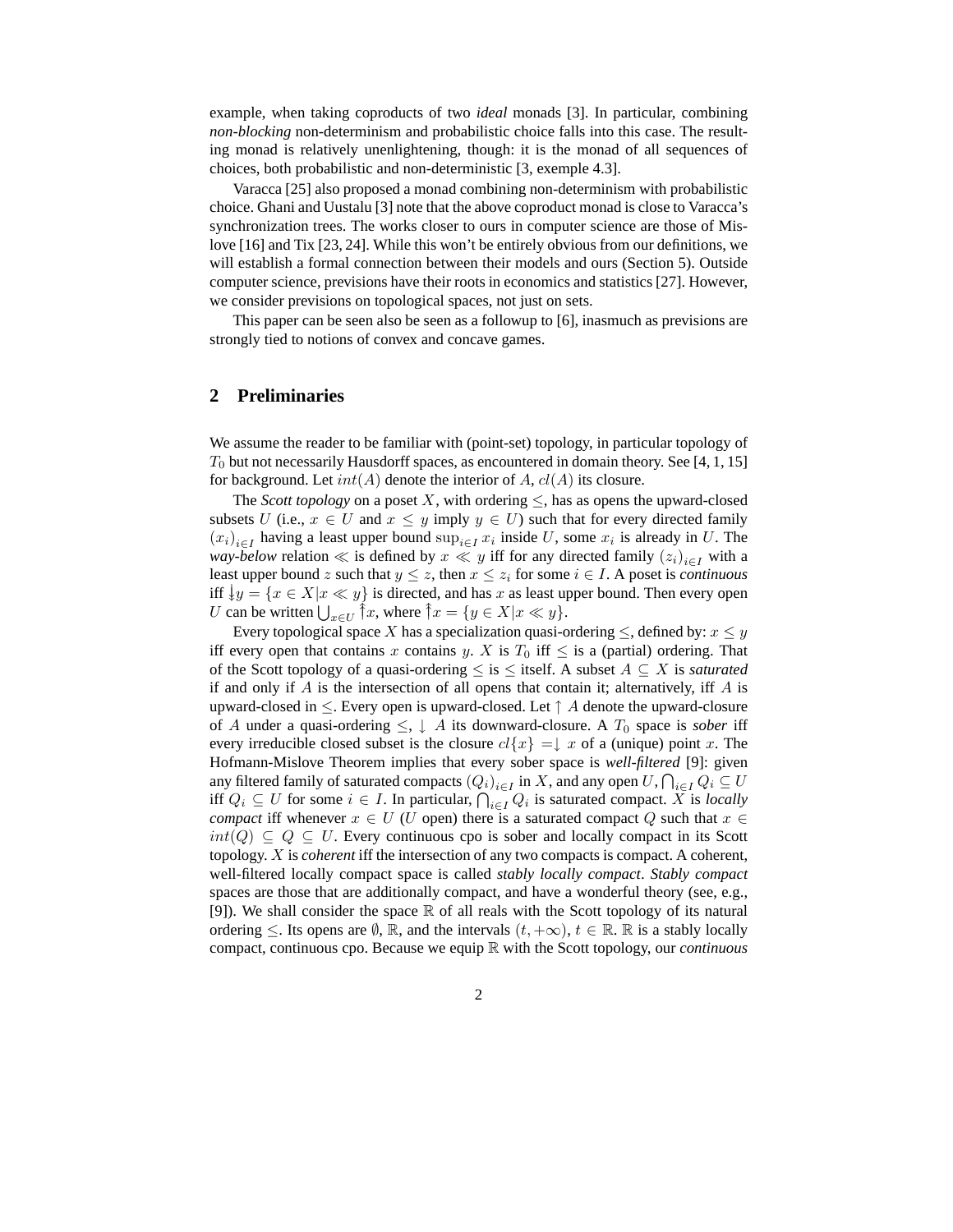functions  $f: X \to \mathbb{R}$  are those which are usually called *lower semi-continuous* in the mathematical literature.

We call *capacity* on X any function  $\nu$  from  $\mathcal{O}(X)$ , the set of all opens of X, to  $\mathbb{R}^+$ , such that  $\nu(\emptyset) = 0$  (a.k.a., a *set function*). A *game*  $\nu$  is a *monotonic capacity*, i.e.,  $U \subseteq V$  implies  $\nu(U) \leq \nu(V)^{1}$ . A *valuation* is a *modular* game  $\nu$ , i.e., one such that  $\nu(U \cup V) + \nu(U \cap V) = \nu(U) \cap \nu(V)$  for every opens U, V. A game is *continuous* iff  $\nu(\bigcup_{i\in I}U_i)=\sup_{i\in I}\nu(U_i)$  for every directed family  $(U_i)_{i\in I}$  of opens, and *normalized* iff  $\nu(X) = 1$ . Continuous valuations have a nice theory that fits topology well [8, 9].

The *Dirac valuation*  $\delta_x$  at  $x \in X$  is the continuous valuation mapping each open U to 1 if  $x \in U$ , to 0 otherwise. Continuous valuations are canonically ordered by  $\nu \leq \nu'$ iff  $\nu(U) \le \nu'(U)$  for every open U of X.

A *monad* on a category C may be presented in several different ways. One is based on triples  $(T, \eta, \mu)$  of an endofunctor on  $\mathbb{C}$ , a unit, and a multiplication natural transformation. A presentation that is easier to grasp is in terms of Kleisli triples [14]. A *Kleisli triple* is a triple  $(T, \eta, \_\,{\dagger})$ , where T maps objects X of  $\mathbb C$  to objects TX of  $\mathbb C$ ,  $\pmb{\eta}_X$  is a morphism from  $X$  to  $\pmb{T} X$  for each  $X$ , and  $f^\dagger$  (the *extension* of  $f$ ) is a morphism from  $\bm{T}X$  to  $\bm{T}Y$  for each morphism  $f:X\to \bm{T}Y,$  satisfying: (1)  $\bm{\eta}_X{}^\dag={\rm id}_{\bm{T}X};$  (2) for every  $f\,:\,X\,\rightarrow \boldsymbol{T} Y,\,f^\dagger\circ \boldsymbol{\eta}_X\,=\,f;\,(3)$  for every  $g\,:\,X\,\rightarrow \boldsymbol{T} Y,\,f\,:\,Y\,\rightarrow \boldsymbol{T} Z,$  then  $f^{\dagger} \circ g^{\dagger} = (f^{\dagger} \circ g)^{\dagger}$ . Kleisli triples and monads are equivalent.

#### **3 Continuous Games, Convexity, Concavity**

We follow [6]. A game  $\nu$  on X on X is *convex* iff  $\nu(U \cup V) + \nu(U \cap V) \ge \nu(U) + \nu(V)$ for every opens U, V . It is *concave* if the opposite inequality holds. Convex games are a cornerstone of economic theory [5, 18].

One fundamental example of a game that is not a valuation is the *unanimity game*  $\mathfrak{u}_A$  ( $A \neq \emptyset$ ), defined by  $\mathfrak{u}_A(U) = 1$  if  $A \subseteq U$ ,  $\mathfrak{u}_A(U) = 0$  otherwise. As we argue in [6],  $\mu_A$  is a natural "probability-like" description of demonic non-deterministic choice, in the sense that drawing "at random" according to  $\mu_A$  means that some malicious adversary C will choose an element of A for you. This is perhaps best conveyed by a thought experiment. You, the honest player P, would like to draw some element  $x$ from X with distribution  $\nu$  (a game). Imagine you would like to know your chances of getting one from some (open) subset U of X. If  $\nu$  is a probability distribution, then your chances will be equal to  $\nu(U)$ . This is standard. For general  $\nu$ , continue to define your chances as  $\nu(U)$ . If  $\nu = \mathfrak{u}_A$ , and U does not contain A, then  $\nu(U) = 0$ , and your chances are zero: intuitively,  $C$  will pick an element in  $A$ , but outside  $U$ —on purpose. The only case where  $C$  is forced to pick an element in  $A$  which will suit  $P$  (i.e., be in U, too), is when  $A \subseteq U$ —and then P will be pleased with probability one.

It is clear that  $\mathfrak{u}_A$  is convex. It is in fact more. Call a game  $\nu$  *totally convex* iff:

$$
\nu\left(\bigcup_{i=1}^{n} U_i\right) \ge \sum_{I \subseteq \{1,\dots,n\}, I \neq \emptyset} (-1)^{|I|+1} \nu\left(\bigcap_{i \in I} U_i\right) \tag{1}
$$

<sup>&</sup>lt;sup>1</sup> The name "game" is unfortunate, as there is no obvious relationship between this and games as they are usually handled in computer science, in particular with stochastic games. The notion stems from (cooperative) games in economics, where  $X$  is the set of players, not of states.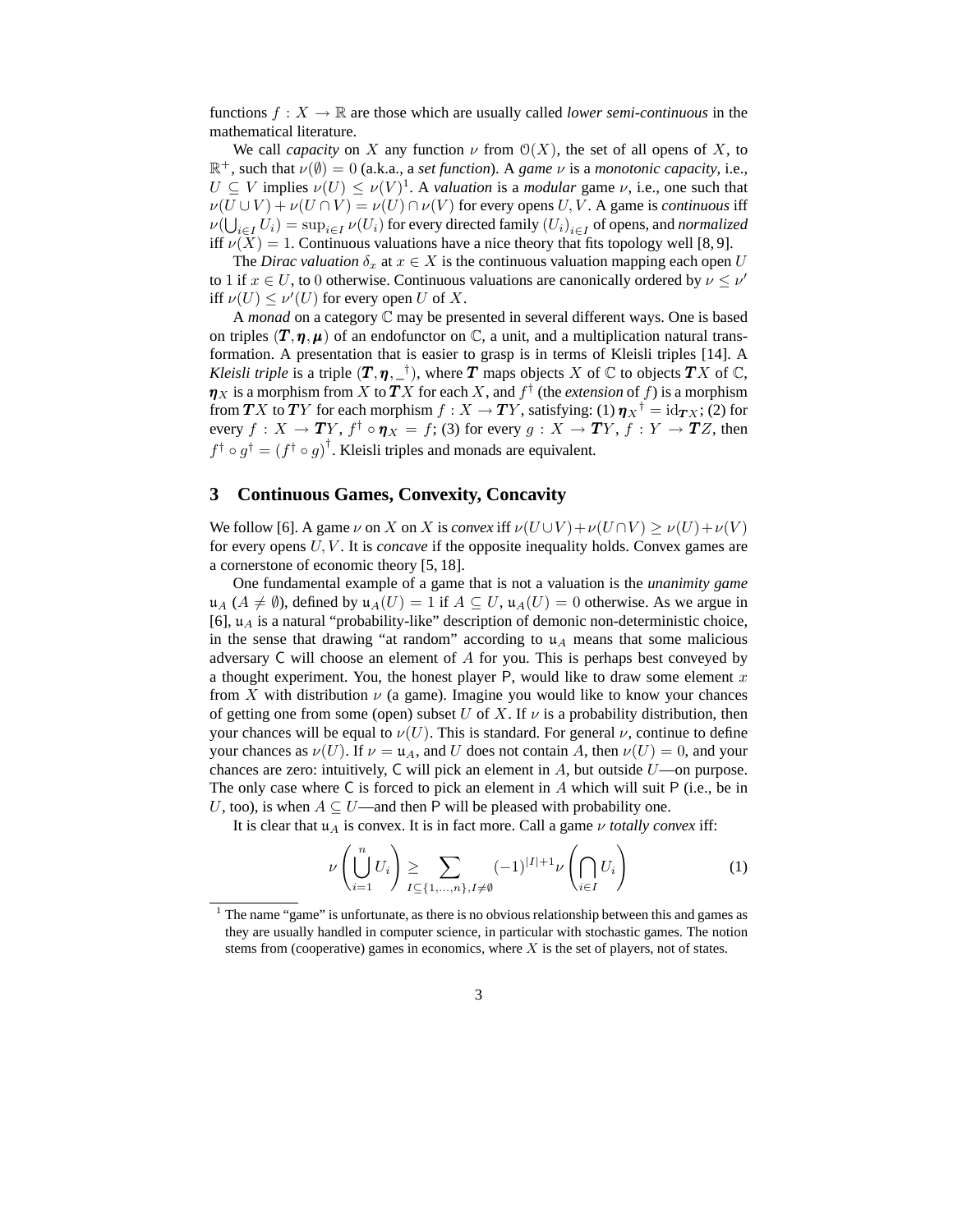for every finite family  $(U_i)_{i=1}^n$  of opens  $(n \ge 1)$ , where |I| denotes the cardinality of I. A *belief function* is a totally convex game. The dual notion of *total concavity* is obtained by replacing  $\bigcup$  by  $\bigcap$  and conversely in (1), and turning  $\geq$  into  $\leq$ . A *plausibility* is a totally concave game. If  $\geq$  is replaced by = in (1), then we retrieve the familiar inclusion-exclusion principle from statistics. In particular any (continuous) valuation is a (continuous) belief function. Clearly, any belief function is a convex game. The converses of both statements fail: On  $X = \{1, 2, 3\}$  with the discrete topology,  $\mu_{\{1,2\}}$ is a belief function but not a valuation, and  $\frac{1}{2}(\mu_{\{1,2\}} + \mu_{\{1,3\}} + \mu_{\{2,3\}} - \mu_{\{1,2,3\}})$  is a convex game but not a belief function.

Every game of the form  $\sum_{i=1}^n a_i u_{Q_i}$ , with  $a_i \in \mathbb{R}^+$ , and  $Q_i$  compact saturated and non-empty, is a continuous belief function, which we call *simple* belief function in [6]. When  $\sum_{i=1}^{n} a_i = 1$ , drawing an element from X "at random" (in the sense illustrated above) according to the simple belief function  $\nu = \sum_{i=1}^{n} a_i u_{Q_i}$  intuitively corresponds to drawing one compact  $Q_i$  at random with probability  $a_i$ , then to let the malicious adversary C draw some element, demonically, from  $Q_i$  [6].

Let us turn to integration. Let  $\nu$  be a game on X, and f be continuous from X to  $\mathbb{R}^+$ (i.e., lower semi-continuous:  $\mathbb{R}^+$  comes with the Scott topology). Assume f bounded, too, i.e.,  $\sup_{x \in X} f(x) < +\infty$ . The *Choquet integral* of f along  $\nu$  is:

$$
\oint_{x \in X} f(x) d\nu = \int_0^{+\infty} \nu(f^{-1}(t, +\infty)) dt
$$
\n(2)

where the right hand side is an improper Riemann integral. This is well-defined, since  $f^{-1}(t, +\infty)$  is open for every  $t \in \mathbb{R}^+$  by assumption, and  $\nu$  measures opens. Also, since  $f$  is bounded, the improper integrals above really are ordinary Riemann integrals over some closed intervals. The function  $t \mapsto \nu(f^{-1}(t, +\infty))$  is decreasing, and every decreasing (even non-continuous, in the usual sense) function is Riemann-integrable, therefore the definition makes sense.

Alternatively, any *step function*  $\sum_{i=0}^{n} a_i \chi_{U_i}$ , where  $a_0 \in \mathbb{R}^+$ ,  $a_1, \ldots, a_n \in \mathbb{R}^+$ ,  $X = U_0 \supseteq U_1 \supseteq \ldots \supseteq U_n$  is a decreasing sequence of opens, and  $\chi_U$  denotes the indicator function of  $U$  ( $\chi_U(x) = 1$  if  $x \in X$ ,  $\chi_U(x) = 0$  otherwise) is continuous: its integral along  $\nu$  then equals  $\sum_{i=0}^{n} a_i \nu(U_i)$ —for *any* game  $\nu$ . It is well-known that every bounded continuous function  $f$  can be written as the least upper bound of a sequence of step functions  $f_K = a + \frac{1}{2^K} \sum_{k=1}^{\lfloor (b-a)2^K \rfloor} \chi_{f^{-1}(a + \frac{k}{2^K}, +\infty)}(x)$ ,  $K \in \mathbb{N}$ , where  $a =$  $\inf_{x\in X} f(x)$ ,  $b = \sup_{x\in X} f(x)$ . Then the integral of f along  $\nu$  is the least upper bound of the increasing sequence of the integrals of  $f_K$  along  $\nu$ .

The main properties of Choquet integration are as follows. First, the integral is increasing in its function argument: if  $f \leq g$  then the integral of f along  $\nu$  is less than or equal to that of g along  $\nu$ . If  $\nu$  is continuous, then integration is also Scott-continuous in its function argument. The integral is also monotonic and Scott-continuous in the game  $\nu$ . Integration is linear in the game, too, so integrating along  $\sum_{i=1}^{n} a_i \nu_i$  is the same as taking the integrals along each  $\nu_i$ , and computing the obvious linear combination. However, Choquet integration is *not* linear in the function integrated, unless the game  $\nu$  is a valuation. Still, it is *positively homogeneous*: integrating  $\alpha f$  for  $\alpha \in \mathbb{R}^+$  yields  $\alpha$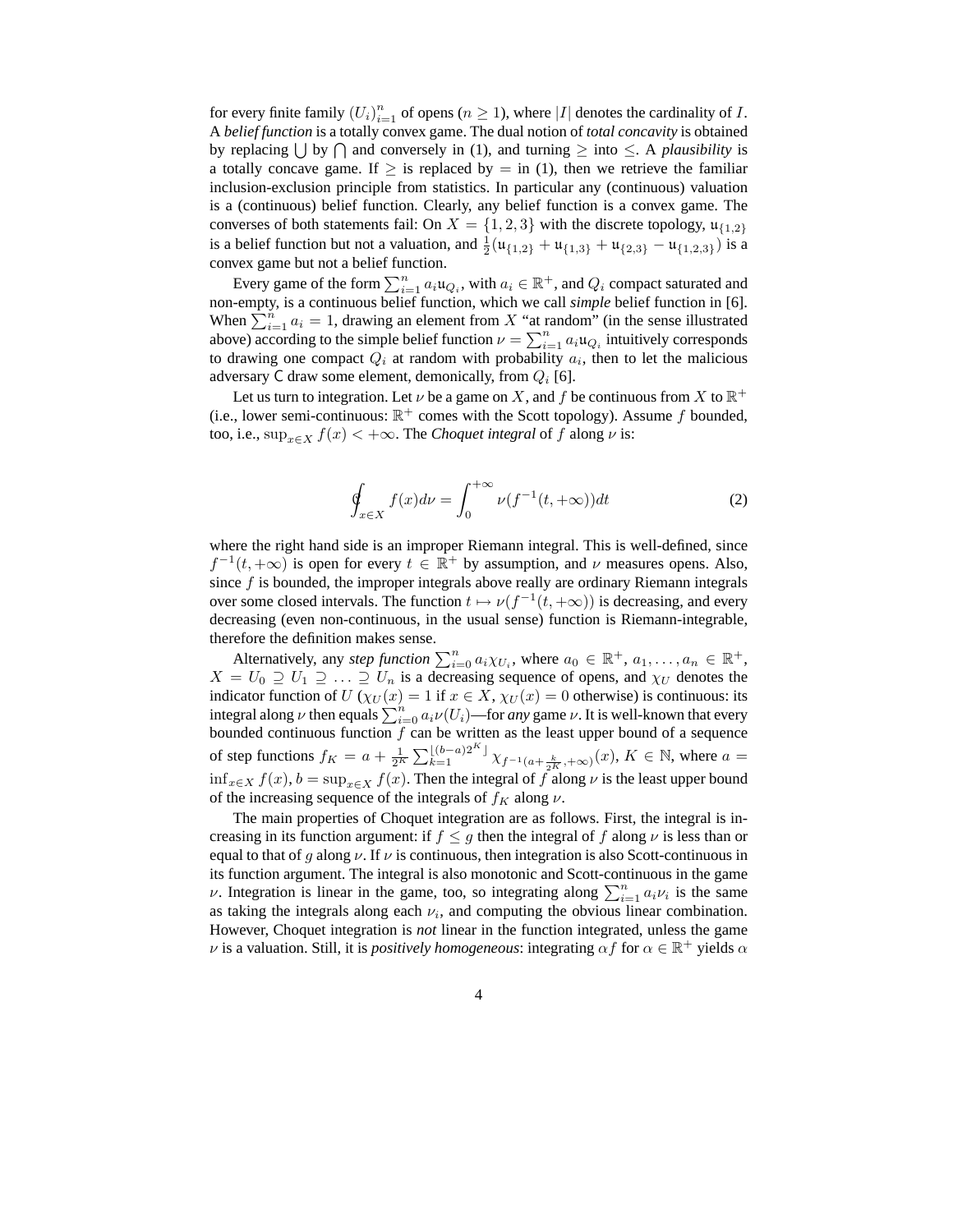times the integral of f. And it is additive on *comonotonic* functions  $f, g: X \to \mathbb{R}$  (i.e., there is no pair  $x, x' \in X$  such that  $f(x) < f(x')$  and  $g(x) > g(x')$ ).

Returning to the example of a simple belief function  $\nu = \sum_{i=1}^{n} a_i u_{Q_i}$ , the properties above imply that the integral of f along  $\nu$  is  $\sum_{i=1}^{n} a_i \min_{x \in Q_i} f(x)$  [6, Proposition 1]. (Note that  $f(x)$  indeed attains its minimum over  $Q_i$ , which is compact.) Another way to read this is as follows. Imagine P publishes how much money,  $f(x)$ , she would earn if you picked x. When  $\sum_{i=1}^{n} a_i = 1$ , it is legitimate to say that the integral of f along  $\nu$  should be some form of expected income. The formula above states that, when  $\nu$  is a simple belief function, your expected income is exactly what you would obtain on average by drawing  $Q_i$  at random with probability  $a_i$ , then letting the malicious adversary C pick some element of  $Q_i$  for you—minimizing your earnings  $f(x)$ . In other words, integrating along a simple belief function computes *average min-payoffs*.

This can be generalized to all continuous, not just simple, belief functions [6, Theorem 4]. More precisely, the space  $\mathbf{Cd}_{\leq 1}(X)$  of all continuous belief functions  $\nu$  on X such that  $\nu(X) \leq 1$  is isomorphic to the space  $V_{\leq 1}(\mathcal{Q}(X))$  of continuous valuations  $\nu^*$ (of total mass at most 1) over the *Smyth powerdomain*  $\mathcal{Q}(X)$  of X, provided X is wellfiltered and locally compact.  $\mathcal{Q}(X)$  is the cpo of non-empty compact saturated subsets of X, ordered by reverse inclusion  $\supseteq$ , and is a model of demonic non-determinism. (A similar result holds for *normalized* games and valuations  $\nu$ , i.e., such that  $\nu(X) = 1$ :  $\nu \mapsto \nu^*$  is again an isomorphism from  $\mathbf{Cd}_1(X)$  to  $\mathbf{V}_1(\mathcal{Q}(X))$ .) The construction of  $\nu^*$ from  $\nu$  is relatively difficult, however it is noteworthy that when  $\nu = \sum_{i=1}^{n} a_i u_{Q_i}$  is simple, then  $\nu^*$  is exactly the simple valuation  $\sum_{i=1}^n a_i \delta_{Q_i}$ , which describes the choice of an element  $Q_i$  at random with probability  $a_i$ , as intuition would have it.

Similarly, the space  $\mathbf{Pb}_{\leq 1}(X)$  of all *continuous plausibilities* (which are all concave)  $\nu$  with  $\nu(X) \leq 1$  is isomorphic to  $\mathbf{V}_{\leq 1}(\mathcal{H}_u(X))$  when X is stably locally compact, and where  $\mathcal{H}_u(X)$  is the topological Hoare powerdomain. The latter is used to  $\sum_{i=1}^{n} a_i \mathfrak{e}_{F_i}$ , where  $F_i$  is a non-empty closed subset of X (an element of  $\mathcal{H}_u(X)$ ), and model angelic non-determinism. The corresponding *simple* plausibilities are of the form the *example game*  $\mathfrak{e}_F$  is defined so that  $\mathfrak{e}_F(U) = 1$  if F meets U,  $\mathfrak{e}_F(U) = 0$  otherwise: in this case C tries to help you, by finding some element in U that would also be in  $F$ , if possible.

Recall that every belief function is convex. One may show that Choquet integration along  $\nu$  is *super-additive* (the integral of  $f + g$  is at least that of f plus that of g) when  $\nu$  is convex, and *sub-additive* (the integral of  $f + g$  is at most that of f plus that of g) when  $\nu$  is concave. See [5] for the finite case, [7, chapitre 4] for the topological case.

In the sequel, let  $J(X)$ ,  $\nabla J(X)$ ,  $\Delta J(X)$  be the spaces of plain, convex and concave continuous games respectively ("plain" meaning with no added property).

#### **4 Continuous Previsions**

For any space X, let  $\langle X \rightarrow \mathbb{R}^+ \rangle$  be the space of all bounded continuous functions from X to  $\mathbb{R}^+$ , with the Scott topology. Each continuous game  $\nu$  on X gives rise to a functional  $\alpha_{\mathcal{C}}(\nu)$  from  $\langle X \to \mathbb{R}^+ \rangle$  to  $\mathbb{R}^+$ , mapping f to its Choquet integral along  $\nu$ .

Think of  $f(x)$  again as defining how much money if x is chosen from X by some computation process. We intentionally leave the notion of computation process unde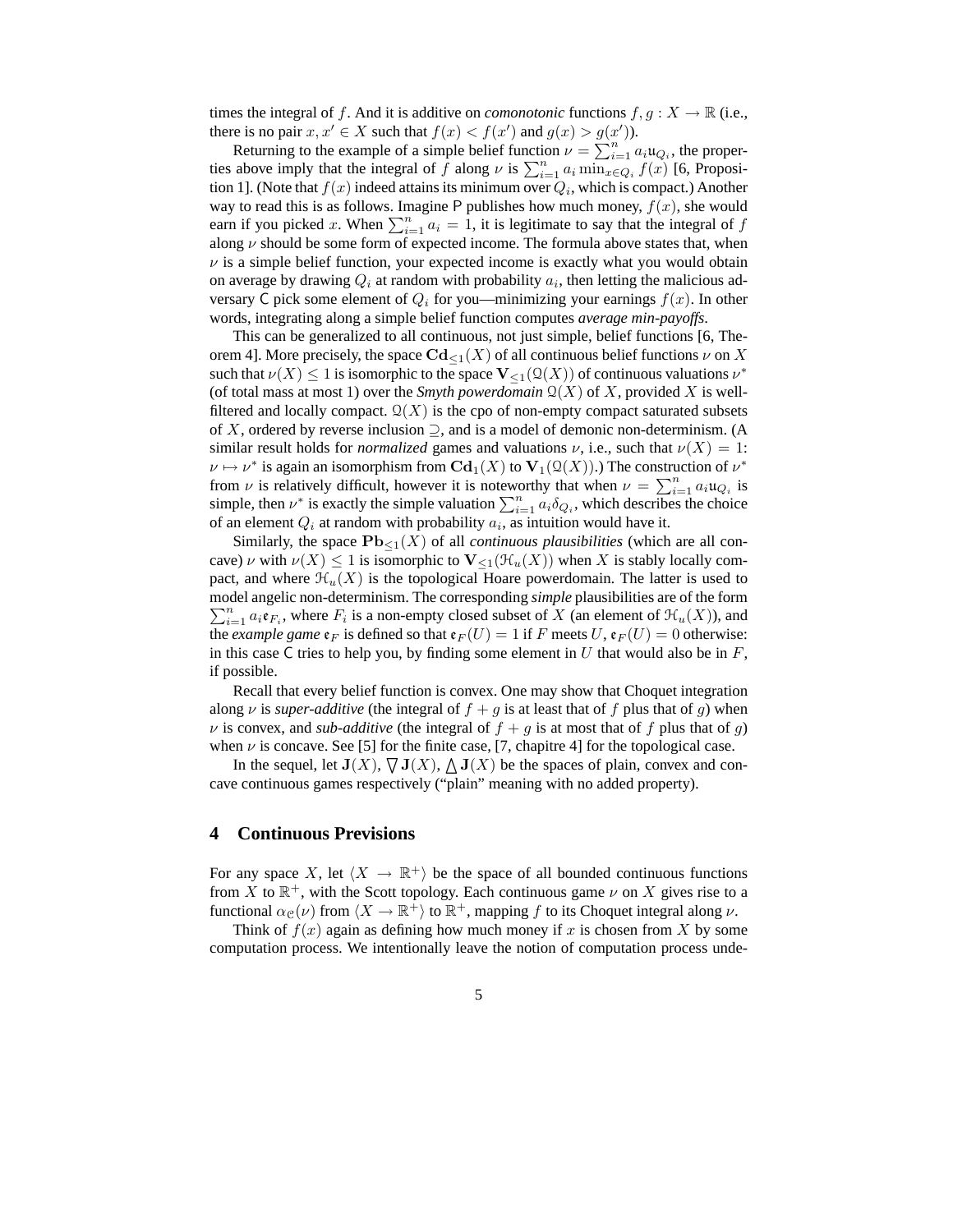fined. This may be the process of drawing "at random" along a game  $\nu$ , as in Section 3. In the sequel, we shall explore the view that x is the output of an arbitrary program, defined in some non-deterministic and probabilitic functional language. I.e., any program returns a value x ( $\perp$  on non-termination, say), and if so P earns  $f(x)$ . For purely probabilistic programs (no non-deterministic choice), a prevision  $F$  is essentially a function mapping earning functions f to their average value  $F(f)$ , over all possible executions. Slightly more generally, for any belief function  $\nu$ , there is a prevision  $\alpha_{\mathcal{C}}(\nu)$  that maps each  $f \in \langle X \to \mathbb{R}^+ \rangle$  to the average min-payoff we get when our final earnings are given by  $f$ .

Milking out the properties of  $\alpha_{\mathcal{C}}(\nu)$ , we arrive at:

**Definition 1 (Prevision).** A prevision *is a functional* F from  $\langle X \to \mathbb{R}^+ \rangle$  to  $\mathbb{R}^+$  *such that* F is positively homogeneous *(for every*  $\alpha \geq 0$ ,  $F(\alpha f) = \alpha F(f)$ *), and* monotonic *(if*  $f \leq g$  *[pointwise], then*  $F(f) \leq F(g)$ *).* 

*F* is a lower prevision *if moreover F* is super-additive, i.e.,  $F(f+g) \geq F(f)+F(g)$ . F is an upper prevision *iff* F is sub-additive:  $F(f+g) \leq F(f) + F(g)$ . F is collinear *iff* F *is additive on comonotonic pairs, i.e., if whenever* f *and* g *are comonotonic, then*  $F(f + g) = F(f) + F(g)$ . A prevision F is linear iff  $F(f + g) = F(f) + F(g)$  for *every*  $f, g \in \langle X \rightarrow \mathbb{R}^+ \rangle$ .

*Finally, F is* continuous *iff it is Scott-continuous: for every directed family*  $\left(f_{i}\right)_{i\in I}$  *of bounded continuous functions with least upper bound* f,  $F(\sup_{i \in I} f_i) = \sup_{i \in I} F(f_i)$ *.* 

We write  $P(X)$ ,  $\overline{\bigvee} P(X)$ ,  $\Delta P(X)$  respectively the spaces of all continuous previsions, of continuous lower previsions, of continuous upper previsions equipped with the Scott topology of the pointwise ordering  $\leq$ . The spaces  $\mathbf{P}^{*}(X)$ ,  $\nabla \mathbf{P}^{*}(X)$ ,  $\Delta \mathbf{P}^{*}(X)$  will be the subspaces of those that are collinear.

We do not quite follow standard naming conventions. Standardly [27], a lower prevision is just a real-valued functional. *Coherent* lower previsions (taking a more readable definition from [13]) are those F such that  $F(f) \ge \sum_{i=1}^n \lambda_i F(f_i) + \lambda_0$  whenever  $f \ge \sum_{i=1}^n \lambda_i f_i + \lambda_0, \lambda_i > 0, \lambda_0 \in \mathbb{R}$ . In our case, we reserve the "lower" adjective, so as to have a dual notion of *upper* prevision.

It is clear that any continuous game  $\nu$  defines a continuous collinear prevision  $\alpha_{\mathcal{C}}(\nu)$ . Moreover, if  $\nu$  is convex, then  $\alpha_{\mathcal{C}}(\nu)$  is lower, and if  $\nu$  is concave, then  $\alpha_{\mathcal{C}}(\nu)$ is upper. The following isomorphism result, akin to Riesz' Representation Theorem, is known as Schmeidler's Theorem for convex games on discrete topologies. Let  $\gamma_{\mathcal{C}}(F)$ , for any prevision F, be the capacity  $\nu$  such that  $\nu(U) = F(\chi_U)$  for every open U of X. Order previsions pointwise, then:

**Theorem 1.**  $\alpha_{\mathcal{C}} \dashv \gamma_{\mathcal{C}}$  *is a Galois injection from (plain, convex, concave) games into (plain, lower, upper) collinear previsions. That is,*  $\alpha_{\mathcal{C}}$  *and*  $\gamma_{\mathcal{C}}$  *are monotonic,*  $\alpha_{\mathcal{C}}(\gamma_{\mathcal{C}}(F)) \leq$ *F for every collinear prevision F*, and  $\gamma_{\mathcal{C}}(\alpha_{\mathcal{C}}(\nu)) = \nu$  *for every game*  $\nu$ *.* 

*Moreover, when restricted to continuous previsions and games,*  $\alpha_{\rm c}$  *and*  $\gamma_{\rm c}$  *define an isomorphism between*  $J(X)$  *and*  $P^*(X)$ *, between*  $\nabla J(X)$  *and*  $\nabla P^*(X)$ *, between*  $\Delta$ **J**(*X*) and  $\Delta$ **P**<sup>\*</sup> $(X)$ .

*Proof.* That  $\gamma_{\mathcal{C}}(F)$  is a game for any prevision is easy. When F is lower, note that  $\chi_{U\cup V}$  and  $\chi_{U\cap V}$  are comonotonic, and  $\chi_{U\cup V} + \chi_{U\cap V} = \chi_U + \chi_V$ . So  $\gamma_e(F)(U \cup$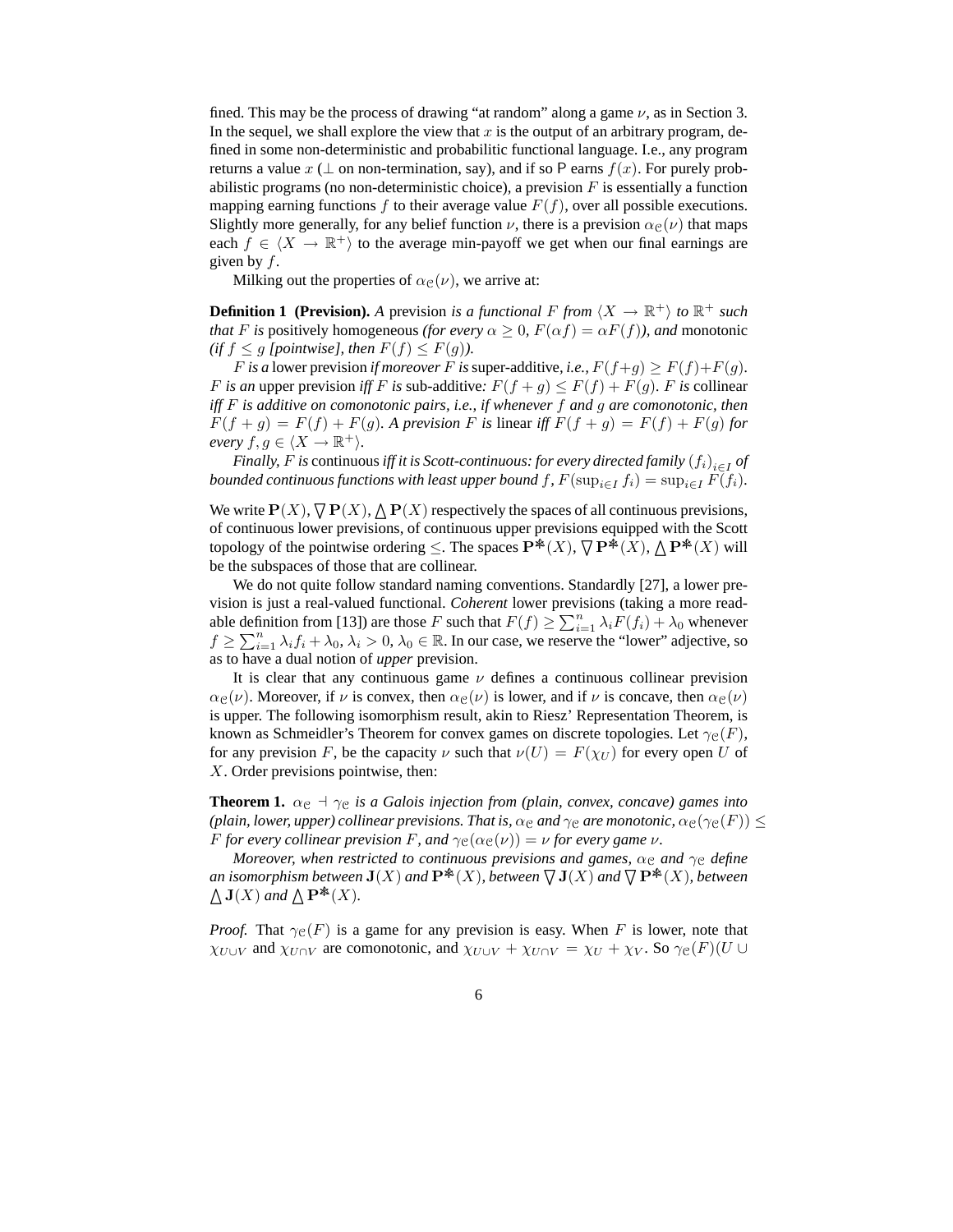$V$ ) +  $\gamma e(F)(U \cap V) = F(\chi_{U \cup V} + \chi_{U \cap V})$  (since F is collinear) =  $F(\chi_U + \chi_V) \ge$  $F(\chi_U) + F(\chi_V)$  (since F is super-additive) =  $\gamma_{\mathcal{C}}(F)(U) + \gamma_{\mathcal{C}}(F)(V)$ . Similarly,  $\gamma_{\mathcal{C}}(F)$  is concave if F is upper.

For the converse, we first show that: (A) for any collinear prevision  $F$  on  $X$ , for any step function f, written  $a + \sum_{i=1}^{m} a_i \chi_{U_i}$  with  $U_1 \supseteq \ldots \supseteq U_m$ ,  $a \in \mathbb{R}$ ,  $a_1, \ldots, a_m \in$  $\mathbb{R}^+$ , then the Choquet integral of f along  $\gamma_{\mathcal{C}}(F)$  equals  $F(f)$ . This is an easy exercise as soon as one realizes that  $\sum_{i=0}^{k-1} a_i \chi_{U_i}$  and  $a_k \chi_{U_k}$  are comonotonic for every  $k, 1 \leq k \leq$ m. The equality  $\gamma_{\mathcal{C}}(\alpha_{\mathcal{C}}(\nu))(U) = \nu(U)$  is obvious,  $\alpha_{\mathcal{C}}$  and  $\gamma_{\mathcal{C}}$  are clearly monotonic. To show that  $\alpha_{\mathcal{C}}(\gamma_{\mathcal{C}}(F)) \leq F$ , we must show that the Choquet integral of f along  $\gamma_{\mathcal{C}}(F)$  is less than or equal to  $F(f)$ . Using the step functions  $f_K$ ,  $K \in \mathbb{N}$ , by (A) the Choquet integral of  $f_K$  is less than or equal to  $F(f_K)$ . The least upper bound of the Choquet integrals of  $f_K$ ,  $K \in \mathbb{N}$  is that of f, and the least upper bound of  $F(f_K)$  is at most  $F(f)$ . So  $\alpha_{\mathcal{C}}(\gamma_{\mathcal{C}}(F))(f) \leq F(f)$ . When F is continuous, the least upper bound of  $F(f_K)$  is exactly  $F(f)$ , whence  $\alpha_{\mathcal{C}}(\gamma_{\mathcal{C}}(F)) = F$ .  $\Box$ 

One easy, well-known consequence of this is that  $\alpha_{\mathcal{C}}$  and  $\gamma_{\mathcal{C}}$  define an order isomorphism between the space  $V(X)$  of continuous valuations and that  $P^{\Delta}(X)$  of continuous linear previsions ([8, Theorem 6.2], [22, Satz 4.16]). Intuitively, any continuous game  $\nu$  gives rise to a continuous collinear prevision  $\alpha_{\mathcal{C}}(\nu)$  that computes a generalized form of expectation along  $\nu$ , and every continuous collinear prevision arises this way.

It is easy to check that  $J, \nabla J, \Delta J, \mathbf{V}, \mathbf{P}^*, \nabla \mathbf{P}^*, \Delta \mathbf{P}^*, \mathbf{P}^*$  define functors  $\mathbf{T}$ from  $Top$  to  $Top$ , where  $Top$  is the category of topological spaces.

To define a monad structure on  $T$ , we need a *unit* 

 $\eta_X : X \to TX$ , natural in X. This is defined by

 $\eta_X : X \to I X$ , hatural in X. This is defined by<br>  $\eta_X(x) = \delta_x$ . However, there is general no extension  $f^{\dagger}(\nu)(V) = \oint$  $f^{\dagger}$  of  $f: X \to TY$ . The natural candidate is: x∈X  $f(x)(V)dv$ 

when **T** is a game functor (**J**,  $\bigtriangledown$ **J**,  $\bigtriangleup$ **J**, **V**), or  $f^{\dagger}(F)(h) = F(\lambda x \in X \cdot f(x)(h))$ when T is a prevision functor  $(P^*, \nabla P^*, \Delta P^*, P^{\triangle})$ . While this indeed works when  $T = V$  [8, Section 4.2], or when  $T = P^{\overline{\triangle}}$  using the isomorphism between V and the latter, it fails for the other functors. To understand why, take  $T = \nabla P^*$ , and consider  $X = \{1, 2\}, Y = \{*_11, *_12, *_21, *_22\}$  (with their discrete topologies),  $F =$  $\alpha_{{\mathcal{C}}} \mathfrak{u}_{\{1,2\}},$  i.e.,  $F(h) = \min(h(1), h(2))$  for every  $h$  :  $Y \to \mathbb{R}^+,$   $f$  :  $X \to \mathcal{TY}$ defined by  $f(1) = \alpha_{\mathcal{C}}(3/4\delta_{*_{11}} + 1/4\delta_{*_{12}})$  and  $f(2) = \alpha_{\mathcal{C}}(1/3\delta_{*_{21}} + 2/3\delta_{*_{22}})$ , so that  $f(1)(h) = 3/4h(*_{11}) + 1/4h(*_{12})$  and  $f(2)(h) = 1/3h(*_{21}) + 2/3h(*_{22})$  for every  $h: Y \to \mathbb{R}^+$ . Let h and h' be defined by:  $h(*_{11}) = 0.3$ ,  $h(*_{12}) = h(*_{22}) = 0.1$ ,  $h(*_{21}) = 0.7$ ,  $h'(*_{11}) = 0.5$ ,  $h'(*_{12}) = h'(*_{22}) = 0$ ,  $h'(*_{21}) = 0.7$ , then  $f^{\dagger}(F)(h) =$  $(0.25, f^{\dagger}(F)(h') = 0.233..., f^{\dagger}(F)(h+h') = 0.533...,$  but  $f^{\dagger}(F)(h) + f^{\dagger}(F)(h') = 0.533...$  $0.4833... \neq f^{\dagger}(F)(h+h')$ , although h and h' are comonotonic. In other words, \_<sup>†</sup> does not preserve collinearity.

In everyday terms, collinear previsions, or more specifically belief functions represent a process where P draws at random first, then C chooses non-deterministically [6]. The example above is a non-deterministic choice (among  $\{1, 2\}$ ) followed by probabilistic choices. In other words, the non-deterministic player C plays first, then only the probabilistic player P. But it is well-known that you cannot permute non-deterministic and probabilistic choices, and the example above only serves to restate this.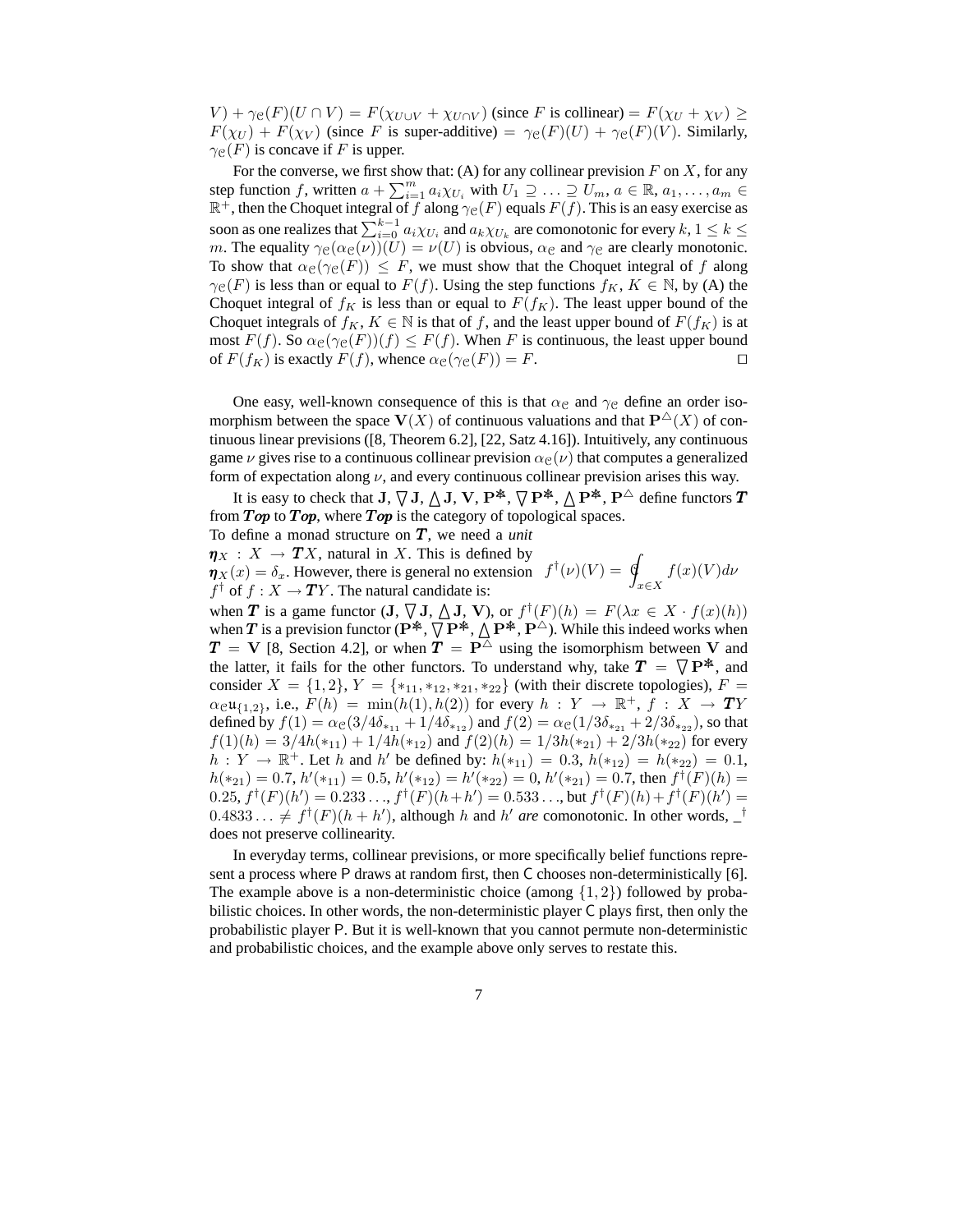Our cure is simple: drop the collinearity condition. We shall therefore consider monads of continuous (plain, lower, upper) previsions. Let **Posc** be the category of posets with Scott-continuous maps,  $Cpo$  its full subcategory of cpos. We consider posets equipped with their Scott topology, whence these two categories are full subcategories of Top. Note that  $\mathbf{P}(X)$ ,  $\nabla \mathbf{P}(X)$ ,  $\Delta \mathbf{P}(X)$  are only posets, not cpos.

**Theorem 2.** *Define*  $\mathbf{T}X$  *as*  $\mathbf{P}(X)$ *, resp.*  $\overline{\nabla} \mathbf{P}(X)$ *, resp.*  $\underline{\Delta} \mathbf{P}(X)$ *. Let*  $\eta_X(x) = \lambda h \in$  $\langle X \to \mathbb{R}^+ \rangle \cdot h(x)$ , and  $f^{\dagger}(F)(h) = F(\lambda x \in X \cdot f(x)(h))$  for every  $f : X \to T Y$ . *Then*  $T$  *is a monad on*  $Top$ , *i.e.,*  $(T, \eta, \_^\dagger)$  *is a Kleisli triple. On*  $Posc$ ,  $T$  *is a strong monad:*  $\mathbf{t}_{X,Y} : X \times TY \to T(X \times Y)$  *defined as*  $\mathbf{t}_{X,Y}(x,F)(h) = F(\lambda y \in Y \cdot h(x,y))$ *is a tensorial strength.*

*Proof.* We must first show that, for every  $f : X \to TY$ ,  $f^{\dagger}$  is indeed a continuous map from  $TX$  to  $TY$ . Foremost, we must make sure that for every continuous (plain, lower, upper) prevision F on X,  $f^{\dagger}(F)$  is a continuous (plain, lower, upper) prevision on Y. This is easy, but relatively tedious verification. Now note that the formulae defining  $\eta$ , \_ † , t are exactly the formulae defining the *continuation monad* [17]. It follows that the Kleisli triple axioms also hold in our case.

Contrarily to what might be expected,  $t_{X,Y}$  is not defined on all of  $Top$ —it may fail to be continuous. On  $Posc$ , this is repaired by the fact that a function of two arguments is continuous iff it is continuous in each argument separately (a fact that fails in  $Top$ ). The tensorial strength equations [17] are checked as for the continuation monad. □

That the formulae for unit, extension, and tensorial strength are the same as for the continuation monad is no accident. Imagine  $F \in TX$  is the semantics of a (probabilistic and non-deterministic) program expected to return a result x of type X. As we have already argued, when  $F = \alpha_{\mathcal{C}}(P)$ , with P a continuous valuation, then  $F(h)$  is the *average* payoff, defined as the (Choquet) integral of  $h(x)$  along P. When  $F = \alpha_{\mathcal{C}}(\nu)$ with  $\nu$  a continuous belief function, then  $F(h)$  is the average min-payoff, where minima are taken over (demonically) non-deterministic choices. When  $F$  is not collinear, then more complicated "averaging" processes are involved. In particular, we allow taking means of mins of means of mins. . . representing plays where P, C, P, C, . . . take turns. The fact that arbitrarily many turns can be chained in a (not necessarily collinear) prevision will be a consequence of the fact that prevision functors define monads, and in particular have a well-defined multiplication. This is standard in the monadic approach to side-effects [17]: multiplication is the key to defining sequential composition—here, of plays.

More explicitly, take *n* continuous functions  $f_1 : X_0 \to TX_1$ ,  $f_2 : X_1 \to TX_2$ , ...,  $f_n$  :  $X_{n-1}$  →  $TX_n$ . Then, when T is a monad,  $f_n^{\dagger} \circ f_{n-1}^{\dagger} \circ \ldots \circ f_2^{\dagger} \circ f_1$  :  $X_0 \to T X_n$  is the sequential composition of  $f_1, f_2, \ldots, f_{n-1}, f_n$  in this order: given  $x_0 \in X_0$ , the process  $f_1(x_0)$  computes some element  $x_1 \in X_1$  (in our case, by drawing it "at random", say; deterministic computations are of course allowed, too), then  $f_2(x_1)$ computes some  $x_2 \in X_2$ , etc. The monad laws then typically say that composing with the idle process  $\eta_X : X \to TX$  does nothing, and that sequential composition is associative.

While Theorem 2 then establishes a form of soundness (which we shall make more precise below), the goal of the next sections will be to show that the prevision axioms are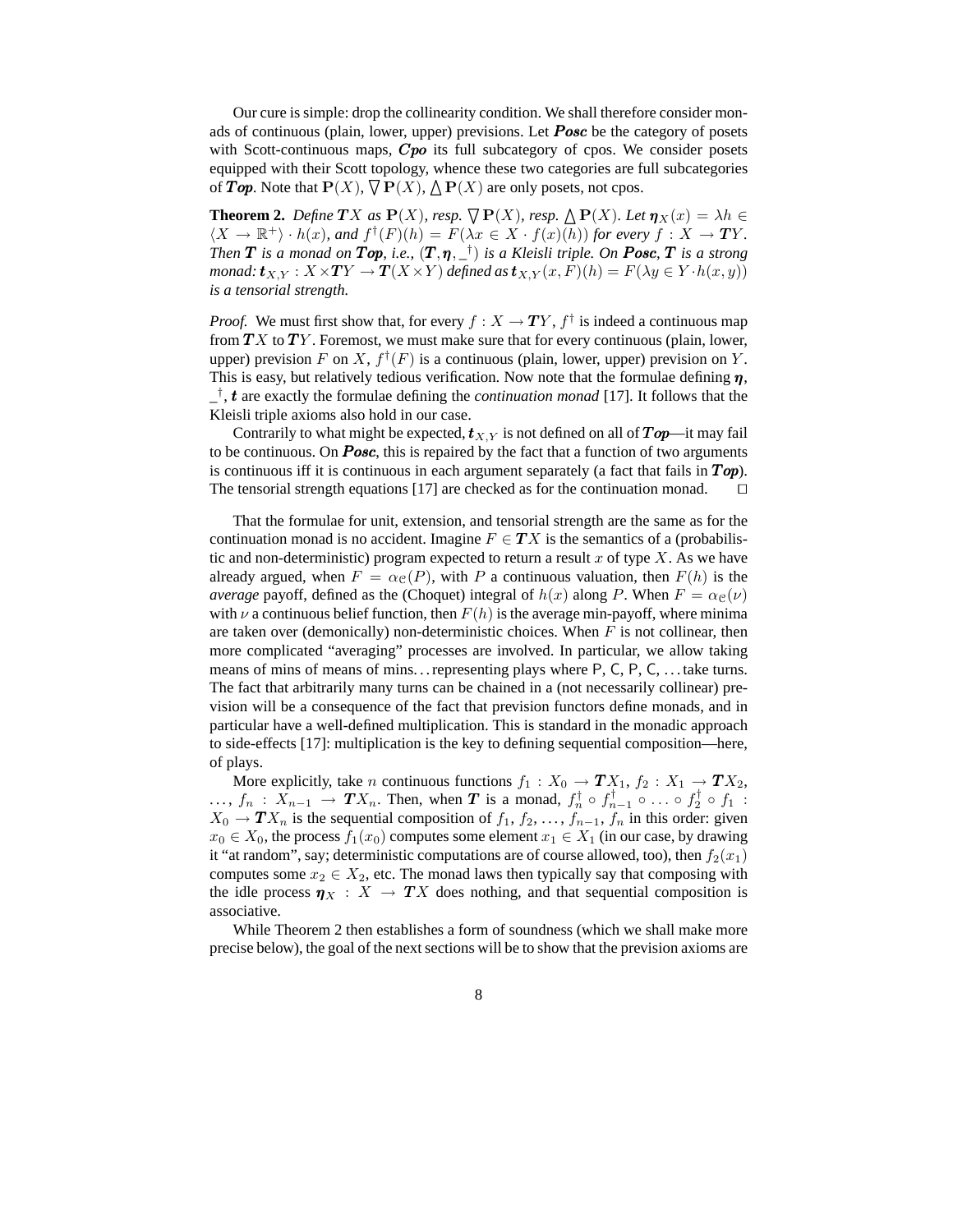complete, in the sense that there is no junk: every continuous (lower, upper) prevision is a mix of (demonic, angelic) non-deterministic and probabilistic choices.

One may wonder what the equivalent of *normalized* games ( $\nu(X) = 1$ ) and *subnormalized* games ( $\nu(X) \leq 1$ ) would be through the correspondence of Theorem 1. Requiring  $F(\chi_X)$  to equal (resp. less than or equal to) 1 is the obvious choice. However, this is not preserved by  $\perp$ <sup>†</sup> when F is not collinear. So we define:

**Definition 2.** *A prevision* F *on* X *is* normalized*, resp.* sub-normalized*, iff for every*  $f \in \langle X \to \mathbb{R}^+ \rangle$ , for every  $a \in \mathbb{R}^+$ ,  $F(a+f) = a + F(f)$  (resp.  $F(a+f) \le a + F(f)$ ).

We let  $J_1(X)$ ,  $\nabla \mathbf{P}_1^*(X)$ ,  $\nabla \mathbf{P}_1(X)$ , ..., be the subspaces of normalized games/previsions, and  $J_{\leq 1}(X)$ ,  $\nabla P_{\leq 1}^*(X)$ ,  $\nabla P_{\leq 1}(X)$ , ..., those of sub-normalized games/previsions.

**Proposition 1.** *Theorem 1 again holds for normalized (continuous) games and previsions, and for sub-normalized (continuous) games and previsions.*

Now the spaces of sub-normalized and normalized continuous previsions are cpos. The spaces of sub-normalized continuous previsions are *pointed*, i.e., they have a least element  $\perp$ , the constant 0 function. If X is itself pointed, then the spaces of normalized continuous previsions are pointed, too, with least element  $\alpha_{\mathcal{C}}(\delta_+)$  (a continuous linear prevision). The latter maps  $h \in \langle X \to \mathbb{R}^+ \rangle$  to  $h(\perp)$ . Let  $Cpo$  the category of cpos, **P**cpo that of pointed cpos. It follows:

**Proposition 2.** Let  $TX$  be defined as  $P_{\leq 1}(X)$ ,  $\bigtriangledown P_{\leq 1}(X)$ ,  $\bigtriangleup P_{\leq 1}(X)$   $P_1(X)$ ,  $\bigtriangledown P_1(X)$ , *or*  $\overline{\bigwedge}$  **P**<sub>1</sub>(X)*.* (**T**,  $\eta$ ,  $\mu$ , **t**) *is a strong monad on* **C**po *and on* **P**cpo.

Theorem 2 allows us to give a semantics to a  $\lambda$ -calculus with both probabilistic and non-deterministic choices. Consider the syntax of terms and types:

| $M, N, P ::= x$                                                                                                                              | variable                                                                                                                      |                                     |                                                                                                                         |
|----------------------------------------------------------------------------------------------------------------------------------------------|-------------------------------------------------------------------------------------------------------------------------------|-------------------------------------|-------------------------------------------------------------------------------------------------------------------------|
| $\mathfrak{c}$<br>MN<br>$\lambda x \cdot M$<br>(M, N)<br>fst $M$<br>$\operatorname{snd} M$<br>val $M$<br>Let val $x = M$ in N let-expression | constant<br>application<br>abstraction<br>empty tuple<br>pair<br>first projection<br>second projection<br>trivial computation | $\tau ::= \alpha$<br>u<br>$T\tau^-$ | base types<br>type of $()$<br>$\tau \times \tau$ product<br>$\tau \rightarrow \tau$ function types<br>computation types |
|                                                                                                                                              |                                                                                                                               |                                     |                                                                                                                         |

The typing rules, as well as the categorical semantics in a let-CCC, are standard [17]. Note that  $Cpo$  and  $Pcpo$  are Cartesian-closed. Together with the strong monads of Proposition 2, they form let-CCCs. The typing rules for computation types are: if  $\Gamma \vdash$  $M : \tau$  then  $\Gamma \vdash$  val  $M : T\tau$ ; and if  $\Gamma \vdash M : T\tau_1$  and  $\Gamma, x : \tau_1 \vdash N : T\tau_2$  then  $\Gamma \vdash \mathtt{let}\,\mathtt{val}\,x = M\,\mathtt{in}\,N : T\tau_2.$ 

As should be expected, the semantics has a strong continuation flavor. For each term M of type  $\tau$  in context  $\Gamma = x_1 : \tau_1, \ldots, x_n : \tau_n$ ,  $\llbracket M \rrbracket$  is a morphism (a continuous map) from  $\llbracket \Gamma \rrbracket = \llbracket \tau_1 \rrbracket \times \ldots \times \llbracket \tau_n \rrbracket$  to  $\llbracket \tau \rrbracket$ . The cases for val and let are given by:  $\llbracket \text{val } M \rrbracket \ (v_1, \ldots, v_n) = \lambda h \in \langle \llbracket \tau \rrbracket \to \mathbb{R}^+ \rangle \cdot h(\llbracket M \rrbracket \ (v_1, \ldots, v_n)),$  and  $\llbracket \texttt{let val } x = M \texttt{ in } N \rrbracket \, (v_1, \ldots, v_n) = \lambda h \in \langle \llbracket \tau_2 \rrbracket \to \mathbb{R}^+ \rangle \cdot \llbracket M \rrbracket \, (v_1, \ldots, v_n) (\lambda v \in \mathbb{R}^n)$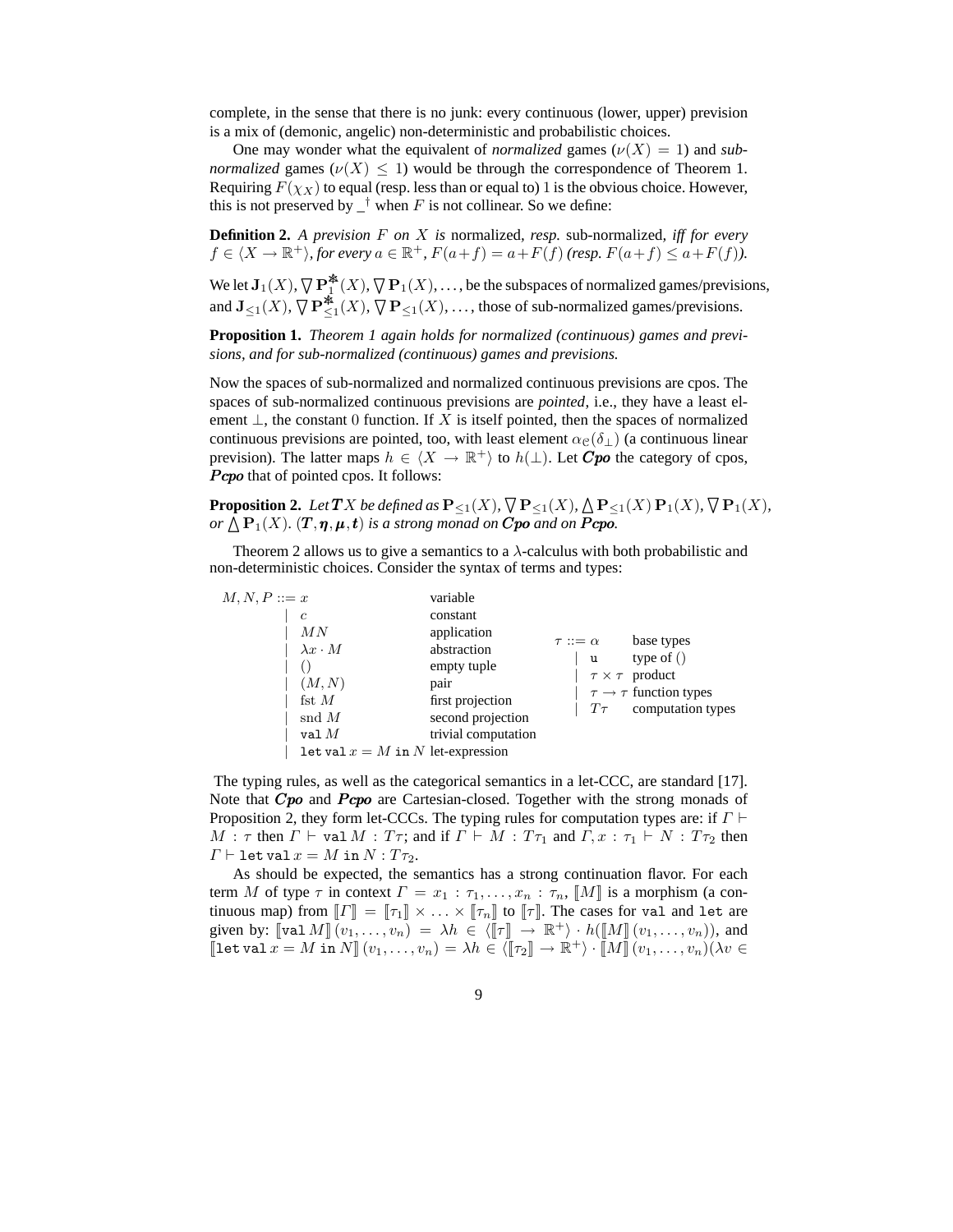$\llbracket \tau_1 \rrbracket \cdot \llbracket N \rrbracket (v_1, \ldots, v_n, v)(h)$ . Let bool be a base type, with  $\llbracket$ bool $\rrbracket = \mathbb{S}$ , where  $\mathbb{S} = \{0, 1\}$  is Sierpiński space ( $0 < 1$ ). Constants c may include a least fixpoint operator in Pcpo, the Boolean constants false, true, a case construct case : bool $\times \tau \times \tau \rightarrow \tau$ with  $\llbracket \text{case} \rrbracket (0, v_0, v_1) = v_0$  and  $\llbracket \text{case} \rrbracket (1, v_0, v_1) = v_1$ . The interpretation of T as a monad of previsions allows us, additionally, to give meaning to a coin-flipping operator flip : Tbool, with  $[\![\text{flip}]\!] = \alpha_{\mathcal{C}}(1/2\delta_0 + 1/2\delta_1) = \lambda h \in \langle \mathbb{S} \to \mathbb{R}^+ \rangle$ .  $1/2(h(0) + h(1))$ , and a non-deterministic choice operator amb : Tbool. When T is  $\nabla \mathbf{P}_1$ , amb is the demonic choice (of a Boolean):  $[\![\mathsf{amb}]\!] = \alpha_{\mathcal{C}}(\mathfrak{u}_{\{0,1\}}) = \lambda h \in$  $\langle \mathbb{S} \to \mathbb{R}^+ \rangle \cdot \min(h(0), h(1))$  (the chosen Boolean x is the one that minimizes payoff  $h(x)$ ). When T is  $\bigwedge^{\bullet} P_1$ , we get angelic choice:  $[\![\text{amb}]\!] = \alpha_{\mathcal{C}}(\mathfrak{u}_{\{0,1\}}) = \lambda h \in \mathcal{S} \rightarrow$  $\mathbb{R}^+$  · max $(h(0), h(1))$  (maximize payoff).

One might think that letting  $T$  be  $P_1$  would lead to chaotic choice. This certainly accommodates both demonic (min) and angelic choice (max). However,  $P_1$  is a very large space, and seems to contain objects that do not correspond to any mixture of probabilistic and non-deterministic choice. The right notion is suggested by [7, section 7.5].

**Definition 3 (Fork).** A fork *on* X is any pair  $F = (F^-, F^+)$  where  $F^-$  is a lower *prevision,*  $F^+$  *is an upper prevision, and for any*  $h, h' \in \langle X \rightarrow \mathbb{R}^+ \rangle$ *,* 

$$
F^-(h+h') \le F^-(h) + F^+(h') \le F^+(h+h')
$$
\n(3)

F *is* continuous*, resp.* normalized*,* sub-normalized*,* collinear*, whenever both* F <sup>−</sup> *and* F <sup>+</sup> *are.*

While the above definition was found from purely mathematical arguments, Walley [27, Section 2] defines essentially the same notion in finance. However, we allow any pair  $(F^-, F^+)$  satisfying these conditions to be a fork. Walley only observes that whenever  $F^-$  is a coherent prevision (in his sense), on a discrete space, then letting  $F^+(h)$  =  $-F^{-}(-h)$  yields a fork  $(F^-, F^+).$ 

One may think of  $F^-$  as the pessimistic part of F, which will give us the least expected payoff, while  $F^+$  is the optimistic part, yielding the greatest expected payoff. Taking  $h' = 0$  in (3) shows indeed that  $F^{-}(h) \leq F^{+}(h)$  for each h. Let  $F(X)$  be the space of continuous forks on X, ordered by  $\leq \times \leq$ . The subspaces  $\mathbf{F}_1(X)$  and  $\mathbf{F}_{\leq 1}(X)$ of normalized and sub-normalized forks are cpos. The latter is pointed (with least element (0, 0)) and the former is as soon as X is (with least element  $(\alpha_{\mathcal{C}}(\delta_{\perp}), \alpha_{\mathcal{C}}(\delta_{\perp}))$ . The semantics is essentially the pairing of two continuation semantics, e.g.,  $\left[\forall a \in M\right](v_1, \ldots,$  $v_n) = (F^-, F^+)$ , where  $F^- = F^+ = \lambda h \in (\llbracket \tau \rrbracket \to \mathbb{R}^+ \rangle \cdot h(\llbracket M \rrbracket (\nu_1, \ldots, \nu_n))$ (a *linear* prevision);  $\llbracket \text{let val } x = M \text{ in } N \rrbracket (v_1, \ldots, v_n) = (\lambda h \in \langle \llbracket \tau_2 \rrbracket \rightarrow \mathbb{R}^+ \rangle$ .  $F^-(\lambda v \in [\![\tau_1]\!] \cdot F_v^-(h)), \lambda h \in \langle [\![\tau_2]\!] \rightarrow \mathbb{R}^+ \rangle \cdot F^+(\lambda v \in [\![\tau_1]\!] \cdot F_v^+(\bar{h}))),$  where  $(F^-, F^+) = [\![M]\!](v_1, \ldots, v_n)$  and  $(F_v^-, F_v^+) = [\![N]\!](v_1, \ldots, v_n, v)$ . The constants with the most interesting semantics are amb, where  $\llbracket \text{amb} \rrbracket = (\lambda h \in \langle \mathbb{S} \to \mathbb{R}^+ \rangle$ .  $\min(h(0), h(1)), \lambda h \in \langle \mathbb{S} \to \mathbb{R}^+ \rangle \cdot \max(h(0), h(1))\rangle$  (i.e., it computes both pessimistic and optimistic outcomes), and flip, where  $[\![\text{flip}]\!] = (F^-, F^+)$  with  $F^- = F^+ =$  $\lambda h \in \langle \mathbb{S} \to \mathbb{R}^+ \rangle \cdot 1/2(h(0) + h(1))$ . For the rest of the language, we rely on [17] and:

**Proposition 3.** Let  $TX$  be defined as  $\mathbf{F}(X)$ ,  $\mathbf{F}_{\leq 1}(X)$ , or  $\mathbf{F}_1(X)$ . Let  $\pmb{\eta}_X(x) = (F^-, F^+)$ *with*  $F^- = F^+ = \lambda h \in \langle X \to \mathbb{R}^+ \rangle \cdot h(x)$ *, and for every*  $f : X \to \mathbf{T}Y$ *, let*  $f^{\dagger}(F^-, F^+) = (\lambda h \in \langle Y \to \mathbb{R}^+ \rangle \cdot F^-(\lambda x \in X \cdot f^-(x)(h)), \lambda h \in \langle Y \to \mathbb{R}^+ \rangle$ .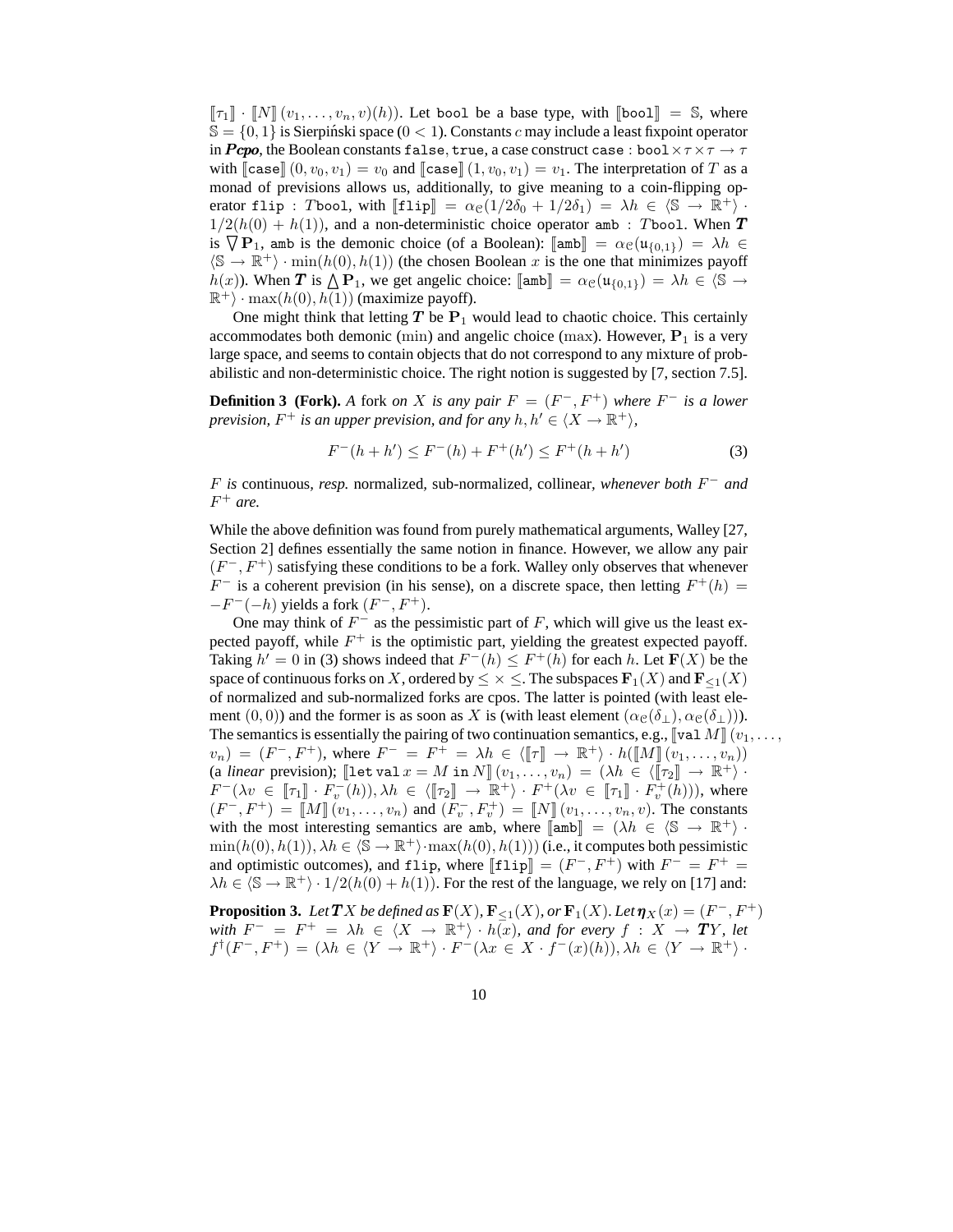$F^+(\lambda x \in X \cdot f^+(x)(h))$ , where by convention  $f(x) = (f^-(x), f^+(x))$ . Then  $(T, \eta, \mu)$ is a monad on  $\textbf{Top}.$  Together with  $\textbf{t}_{X,Y}:X{\times}\textbf{TY}\to \textbf{T}(X{\times}Y)$  defined by  $\textbf{t}_{X,Y}(x,(F^-,X))$  $(F^+)$  =  $(\lambda h \in \langle Y \to \mathbb{R}^+ \rangle \cdot F^-(\lambda y \in Y \cdot h(x,y)), \lambda h \in \langle Y \to \mathbb{R}^+ \rangle \cdot F^+(\lambda y \in Y)$  $(Y \cdot h(x, y))$ , it forms a strong monad on **Cpo** and **Pcpo**.

*Proof.* That the strong monad laws are satisfied is obvious. The core of the proof is in showing that unit, extension, and tensorial strength are well-defined. We deal with extension. Recall that  $f^{\dagger}(F^-, F^+) = (F'^-, F'^+),$  where  $F'^- = \lambda h \in \langle Y \to \mathbb{R}^+ \rangle$ .  $F^-(\lambda x \in X \cdot f^-(x)(h))$  and  $F'^{+} = \lambda h \in \langle Y \to \mathbb{R}^+ \rangle \cdot F^+(\lambda x \in X \cdot f^+(x)(h))$ . Then  $F'^{(h+h')} = \lambda h \in \langle Y \to \mathbb{R}^+ \rangle \cdot F^{-}(\lambda x \in X \cdot f^{-}(x)(h+h')) \leq \lambda h \in \langle Y \to$  $\mathbb{R}^+$ ) ·  $F^-(\lambda x \in X \cdot f^-(x)(h) + f^+(x)(h'))$  (since  $f(x) = (f^-(x), f^+(x)) \in TY$ and  $F^-$  is monotonic)  $\leq \lambda h \in \langle Y \to \mathbb{R}^+ \rangle \cdot F^-(\lambda x \in X \cdot f^-(x)(h)) + F^+(\lambda x \in Y)$  $X \cdot f^+(x)(h')$  (since  $(F^-, F^+) \in TX$ ) =  $F'^-(h) + F'^+(h')$ . Similarly,  $F'^-(h)$  +  $F'^{+}(h') \leq F'^{+}(h + h')$ ). ⊓⊔

#### **5 Hearts and Skins**

One of the fundamental theorems of the theory of cooperative games is Shapley's Theorem, which states that every convex game  $\nu$  has a non-empty core (on finite discrete X)—the core  $Core(\nu)$  being the set of measures p such that  $\nu \leq p$  and  $\nu(X) = p(X)$ . A refinement of this is Rosenmuller's Theorem, which states that a game  $\nu$  is convex iff its core is non-empty and for every function  $f: X \to \mathbb{R}^+$ , the integral of f along  $\nu$  is the minimum of all integrals of f along  $p, p \in Core(\nu)$ . In particular, there is a measure p such that  $\nu \leq p$ ,  $\nu(X) = p(X)$ , and integrating f along p gives the same result as integrating it along  $\nu$  [5]<sup>2</sup>.

We show that the same results hold in the continuous case in [7, chapitre 10]. Remember that games correspond to collinear previsions. Our purpose here is to show that similar theorems hold on previsions that need not be collinear (see [7, chapitre 11] for a more complete development). The analogue of measures will be linear previsions. We drop the analogue of the  $\nu(X) = p(X)$  condition, however we concentrate on normalized games and previsions, because the technical treatment is slightly easier. We call the analogue of cores hearts, and the dual notion skin.

**Definition 4 (Heart, Skin).** *For any function*  $F$  *from*  $\langle X \rightarrow \mathbb{R}^+ \rangle$  *to*  $\mathbb{R}^+$ *, its* heart  $Coeur(F)$  *is the set of linear functionals* G *such that*  $F \le G$ *. Its continuous heart*  $CCoeur(F)$  *is the subset of those Gs that are continuous. Its skin*  $Peau(F)$  *is the set of linear functionals* G *such that*  $G \leq F$ *. Its continuous skin*  $CPeau(F)$  *is the subset of those functionals* G *that are continuous.*

<sup>2</sup> An anonymous referee for a previous version of this paper asked whether this had anything to do with a theorem due to Shannon, stating that for any distribution  $p$  and function  $f$ , there is another distribution  $p'$  such that f has the same mean relative to p and  $p'$ , and which maximizes entropy. While there is a similar flavor to it, I must confess that I don't see any relationship. Moreover, Shannon's Theorem, contrarily to Rosenmuller's, does not extend to the continuous case, if only because entropy is only defined on finite spaces (relative entropy is another matter). I won't include this footnote in the final version of this paper.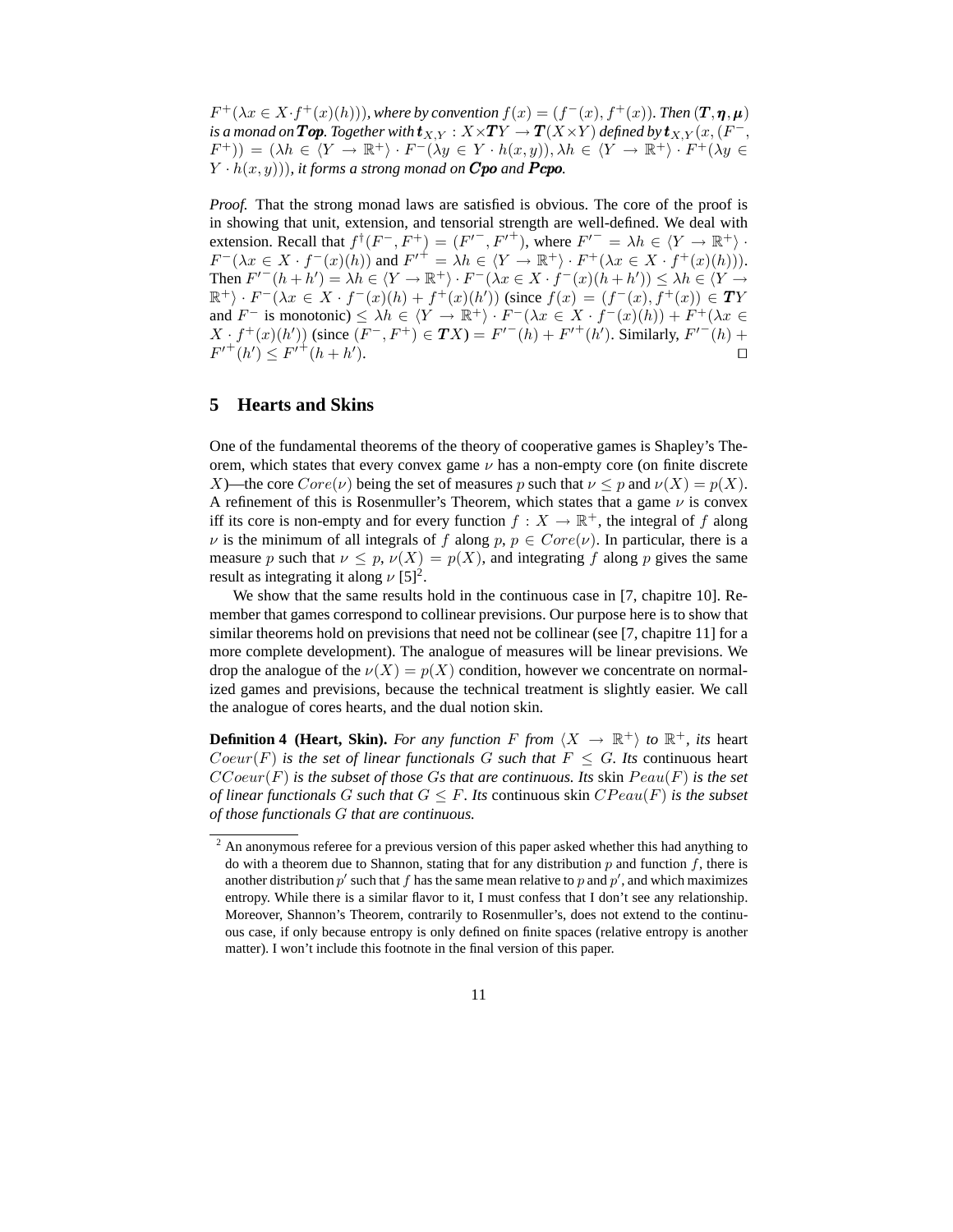Again, we let  $Coeur_1(F)$ ,  $CCoeur_1(F)$ , ..., be the subsets of the corresponding spaces consisting of normalized previsions only, and similarly  $Coeur_{\leq 1}(F), \ldots$ , for those consisting of sub-normalized previsions.

Most of the developments below rest on Roth's Sandwich Theorem ([21], [24, Theorem 3.1]), which states that on every ordered cone  $C$ , for every positively homogeneous super-additive function  $q: C \to \overline{\mathbb{R}}^+$  and every positively homogeneous sub-additive function  $p: C \to \overline{\mathbb{R}}^+$  such that  $a \leq b$  implies  $q(a) \leq p(b)$  (e.g., when  $q \leq p$  and either q or p is monotonic), then there is a monotonic linear function  $f: C \to \overline{\mathbb{R}}^+$ such that  $q \le f \le p$ .  $\overline{\mathbb{R}}^+$  is  $\mathbb{R}^+$  plus an extra point at infinity  $+\infty$ . A *cone* is a set C, together with a binary operation  $+$  turning it into a commutative monoid and a scalar multiplication  $\cdot$  from  $\mathbb{R}^+ \times C$  to C, such that  $1 \cdot a = a$ ,  $0 \cdot a = 0$ ,  $(rs) \cdot a = r \cdot (s \cdot a)$ ,  $r \cdot (a + b) = r \cdot a + r \cdot b$ , and  $(r + s) \cdot a = r \cdot a + s \cdot a$ . An *ordered cone* is equipped in addition with a partial ordering  $\leq$  making  $+$  and  $\cdot$  monotonic. We only use Roth's Theorem on ordered cones of the form  $\langle X \to \mathbb{R}^+ \rangle$ . Our key result is:

**Theorem 3.** *Let* X *be a stably locally compact space,* F *a continuous lower prevision, and* f *a bounded continuous function from* X *to* R <sup>+</sup>*. Then there is a continuous linear* functional G from  $\langle X \to \mathbb{R}^+ \rangle$  to  $\overline{\mathbb{R}}^+$  such that  $F \leq G$  and  $F(f) = G(f)$ *.* 

*Proof.* Let F be a lower prevision on X, and  $f \in \langle X \to \mathbb{R}^+ \rangle$ . Define  $\overline{F}_f$  by  $\overline{F}_f(g)$  =  $\inf_{\lambda \in \mathbb{R}^+}$  $\lambda f \geq g$  $\sqrt{ }$  $F(\lambda f) - \sup_{\substack{h \in \langle X \to \mathbb{R}^+ \rangle \\ g+h \leq \lambda f}}$  $F(h)$ , taking this to be  $+\infty$  is there is no  $\lambda \in \mathbb{R}^+$ 

such that  $\lambda f \geq g$ . One checks that  $\overline{F}_f$  is monotonic, positively homogeneous, subadditive, above  $F$  ( $\overline{F}_f(g) \ge F(g)$  for all g), touches  $F$  at  $f$  ( $\overline{F}_f(f) = F(f)$ ). Apply Roth's Sandwich Theorem gives us a monotonic linear functional  $G_0$  such that  $F \leq G_0$ and  $F(f) = G_0(f)$ . However,  $G_0$  may fail to be continuous. One now observes that  $\langle X \to \mathbb{R}^+ \rangle$  is a continuous poset, with a basis B consisting of step functions. By Scott's Formula, the functional G defined by  $G(f) = \sup_{g \in B, g \ll f} G_0(g)$  is continuous; in fact, the largest continuous functional below  $G_0$ . It follows that  $F \leq G$  and  $F(f) = G(f)$ . The most difficult part of the proof is showing that  $G$  is linear. This rests on the fact that  $\ll$  is multiplicative i.e., for any  $a > 0$ ,  $f \ll g$  iff  $a \cdot f \ll a \cdot g$ , and additive, i.e., if  $h, f, g \in \langle X \to \mathbb{R}^+ \rangle$  are such that  $h \ll f + g$ , then  $h \leq f' + g'$  for some  $f', g' \in B$ with  $f' \ll f, g' \ll g$ ; and conversely,  $f' \ll f$  and  $g' \ll g$  imply  $f' + g' \ll f + g$ .  $\Box$ 

Note that G may take the value  $+\infty$ . We can refine this in the case of normalized previsions (for sub-normalized previsions, see [7, section 11.4]):

**Theorem 4.** *Let* X *be a stably locally compact space,* F *a normalized continuous lower prevision on* X*, and* f *a bounded continuous function from* X *to* R <sup>+</sup>*. Then there is a normalized continuous linear prevision* G *such that*  $F \leq G$  *and*  $F(f) = G(f)$ *.* 

*Proof.* Similar to Theorem 3. However, it may be that  $\overline{F}_f$  reaches  $+\infty$ . Refine this by letting  $\overline{F}_f(g) = \inf_{\epsilon \in \mathbb{R}^+} \overline{F}_{f+\epsilon}(g)$ , and using  $\overline{F}_f$  instead of  $\overline{F}_f$ . One checks that, since F is normalized,  $\overline{F}_{f+\epsilon}$  is antitone in  $\epsilon$ . Then  $\overline{F}_f$  is again monotonic, positively homogeneous, sub-additive (using antitony in  $\epsilon$ ), above F, and touches F at f. Moreover,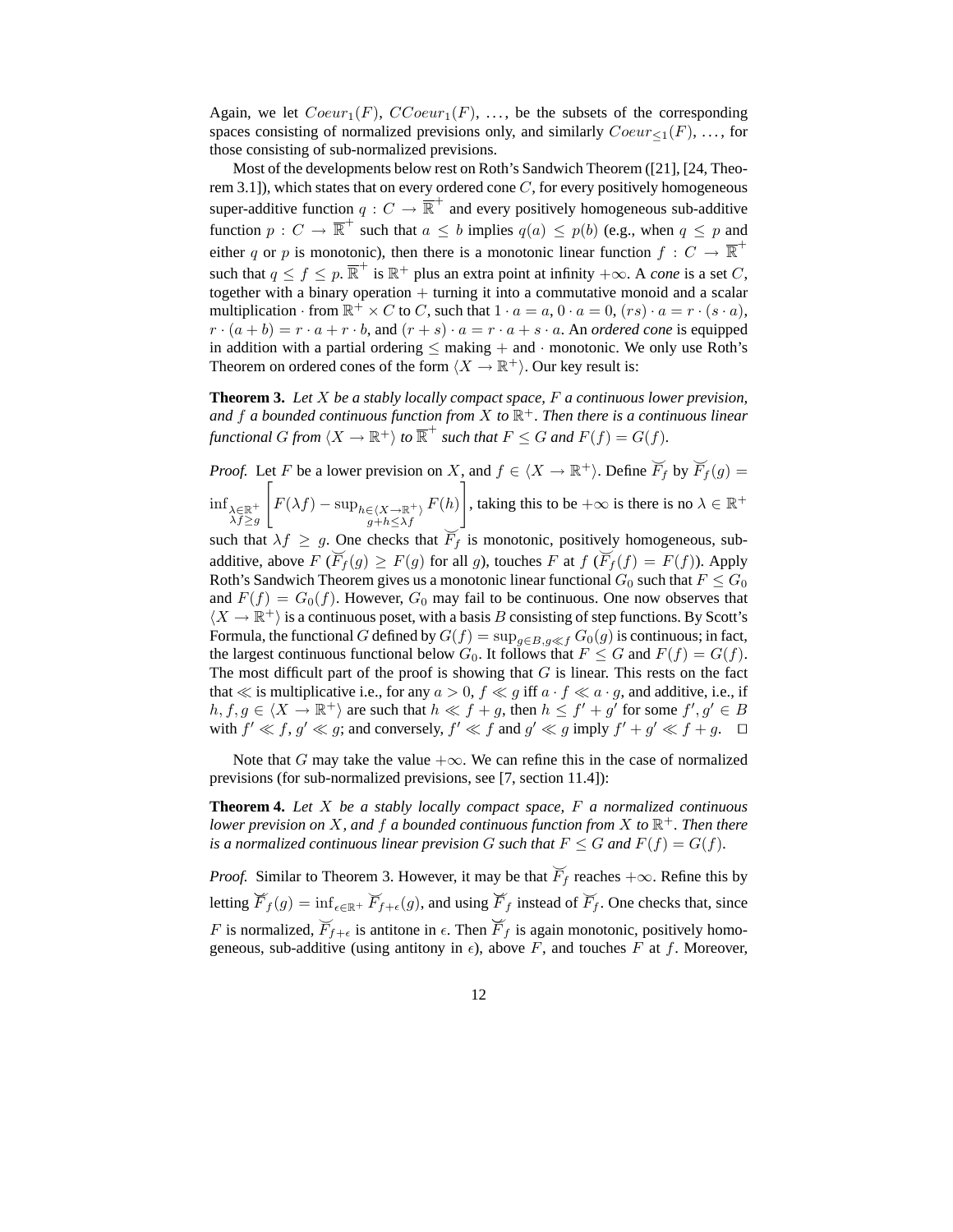it is easy to see that  $\overline{F}_f(\chi_X) = 1$ . We build  $G_0$ , then G from  $\overline{F}_f$ , as in Theorem 3. Additionally, we need X to be compact so as to establish that  $G(\chi_X) = 1$ . Since G is linear, it follows that  $G$  is normalized.

One can deal with upper previsions instead, see [7, section 11.5], using a notion we call convex-concave duality to reduce to the above. We then obtain [7, théorème 11.5.22] that, when X is stably compact,  $F$  is a normalized continuous upper prevision on X, there is a normalized continuous linear prevision G on X such that  $G \leq F$ . Moreover, for every  $f \in \langle X \to \mathbb{R}^+ \rangle$ ,  $F(f) = \sup_{G \in CP \in {\cal CR}^2} G(f)$ .

Theorem 4 allows us to state a form of Rosenmuller's Theorem:

**Theorem 5.** *Let* X *be stably locally compact,* F *a continuous normalized prevision on* X. Then F is lower iff  $CCoeur_1(F) \neq \emptyset$  and for every  $f \in \langle X \to \mathbb{R}^+ \rangle$ ,  $F(f) =$ inf<sub>G∈CCoeur<sub>1</sub>(F)</sub>  $G(f)$ *. In this case, the inf is attained:*  $F(f) = \min_{G \in CCoeur_1(F)} G(f)$ *.* 

There is, of course, a dual theorem on upper previsions and their skins [7, théorème 11.7.4]; infs are replaced by sups, which need not be attained.

To go further, we need to consider another topology on spaces of previsions: the *weak topology* is the coarsest that makes the function  $F \mapsto F(f)$  continuous, for each  $f \in \langle X \to \mathbb{R}^+ \rangle$ . The Scott topology is in general finer. Write  $\nabla \mathbf{P}_{1 w k}(X)$  the space  $\nabla \mathbf{P}_1(X)$  with the weak topology, and similarly for other spaces. Then:

**Proposition 4.** *Let* X *be stably compact,* F *a normalized continuous lower prevision,* then  $CCoeur_1(F)$  is a non-empty saturated compact convex subset of  ${\bf P}_{1\;wk}^\Delta(X)$ .

Compactness can be deduced from Plotkin's version of the Banach-Alaoglu Theorem [19], while convexity (i.e.,  $\alpha F + (1 - \alpha)F'$  is in  $CCoeur_1(F)$  as soon as F and F' are,  $\alpha \in [0, 1]$ ) is clear. It is much easier to show that the continuous skin  $CPeau_1(F)$ of a normalized continuous upper prevision  $F$  is closed:

**Proposition 5.** *Let* X *be a topological space,* F *a normalized continuous upper previ*sion, then  $CPeau_1(F)$  is a closed convex subset of  ${\bf P}_{1\,uk}^\Delta(X).$  It is non-empty as soon *as* X *is stably compact.*

Finally, call a *lens* of a space X any non-empty intersection  $L = Q \cap F$  of a saturated compact  $Q$  and a closed subset  $F$ . Then:

**Proposition 6.** *Let* X *be a stably compact space. The continuous normalized* body  $CCorps_1(F) = CCoeur_1(F^-) \cap CPeau_1(F^+)$  of a continuous normalized fork  $F = (F^-, F^+)$  on X is a lens. Moreover,  $CCoeur_1(F^-) = \uparrow CCorps_1(F)$  and  $CPeau_1(F^+) = \downarrow CCorps_1(F)$ .

*Proof.* We show that: (\*) whenever  $G \in CCoeur_1(F^-)$ , there is some  $G' \in CCoeur_1(F^-) \cap$  $\text{C}Peau_1(F^+)$  such that  $G' \leq G$ . Let  $F'(h) = \inf_{f,g \in (X \to \mathbb{R}^+)} (F^+(f) + G(g))$ . One

checks that  $F^- \leq F' \leq G$ , that  $F'$  is an upper prevision, so by Roth's Sandwich Theorem, there is a linear monotonic functional  $G_0$  such that  $F^- \leq G_0 \leq F'$ . Since  $G_0 \leq F'$ ,  $G_0$  does not take the value  $+\infty$ . Build G from  $G_0$  using Scott's Formula, as before. It is easy to see that  $G$  is a continuous, normalized, linear prevision. Since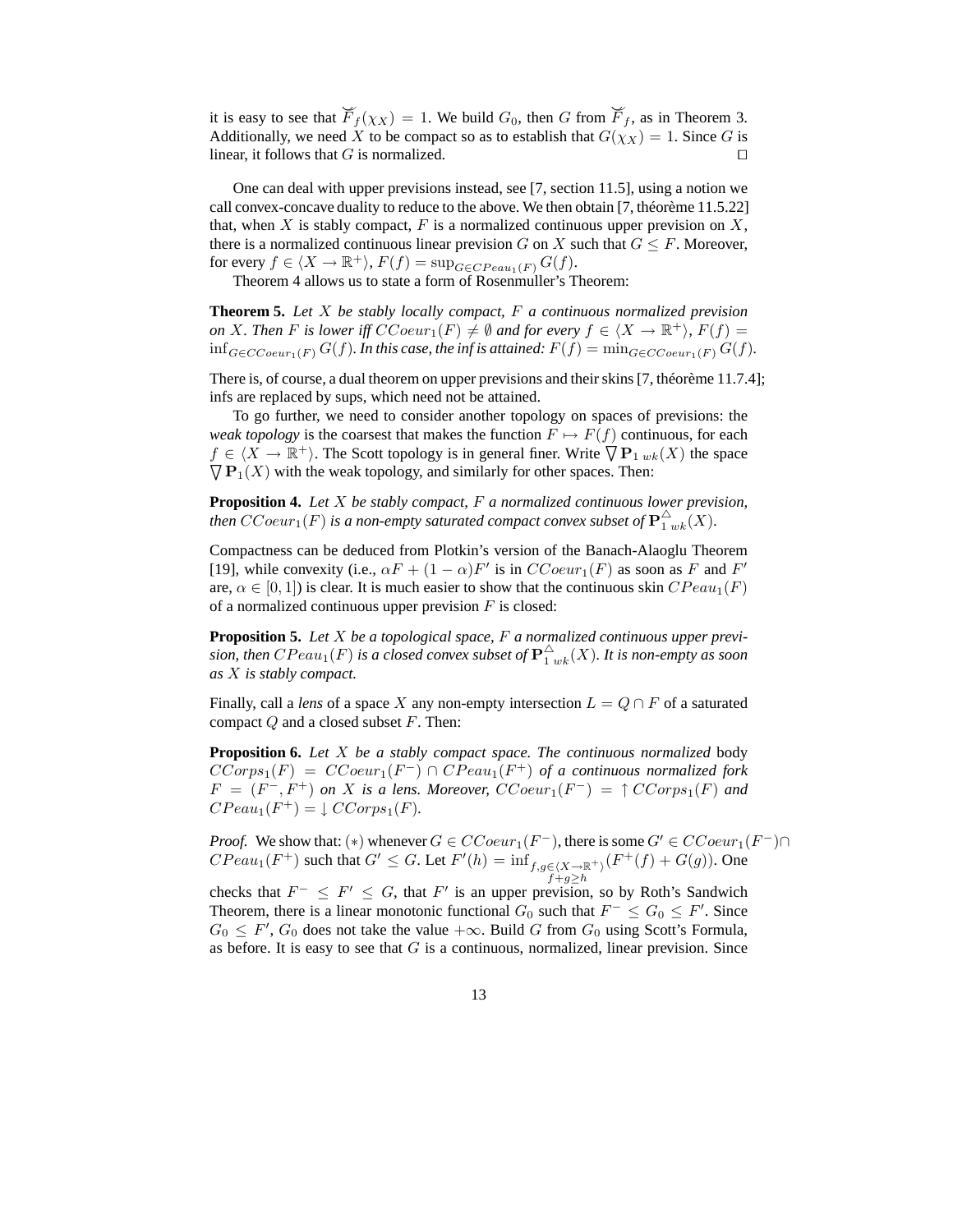$F^- \leq G'$ ,  $G' \in CCoeur_1(F^-)$ . Since  $G' \leq F' \leq F^+$ ,  $G' \in CPeau_1(F^+)$ . Since  $F' \leq F' \leq G, G' \leq G.$ 

By (\*),  $CCoeur_1(F^-) \cap CPeau_1(F^+)$  is non-empty. That  $CCoeur_1(F^-) =$  $\uparrow$  (CCoeur<sub>1</sub>(F<sup>-</sup>)  $\cap$  CPeau<sub>1</sub>(F<sup>+</sup>)) is another easy consequence of (\*). That CPeau<sub>1</sub>(F<sup>+</sup>) =  $\downarrow$  (CCoeur<sub>1</sub>(F<sup>-</sup>)  $\cap$  CPeau<sub>1</sub>(F<sup>+</sup>)) can be shown in a similar way, by defining  $F''(h)$  =  $\sup_{f,g\in\langle X\rightarrow\mathbb{R}^+ \rangle}(F^-(f)+G(g))$ , where  $G\in CPeau_1(F^-)$ , and using  $F''$  to show that  $f+q \leq h$ there is some  $G' \in CCoeur_1(F^-) \cap CPeau_1(F^+)$  such that  $G \leq G'$  $\Box$ 

The last three propositions state that any normalized continuous lower prevision, resp. upper prevision, resp. fork F gives rise to an element  $CCoeur_1(F)$ , resp.  $CPeau_1(F)$ , resp.  $CCorps_1(F)$  of the Smyth powerdomain  $\mathcal{Q}(\mathbf{P}^\triangle_1{}_{wk}(X))$  (demonic non-deterministic choice of a probability distribution—remember that  $\mathbf{P}_1^{\triangle}(X) \cong \mathbf{V}_1(X)$ ), resp. the Hoare powerdomain  $\mathfrak{H}(\mathbf{P}_{1wk}^{\triangle}(X))$  over  $\mathbf{P}_{1wk}^{\triangle}(X)$  (angelic), resp. the Plotkin powerdomain over  $\mathbf{P}_{1 w k}^{\triangle}(X)$  (chaotic). This is a form of *completeness*: our spaces of previsions and of forks contain no junk, and really are no more than mixes of nondeterministic and probabilistic choice.

In the converse direction, still assuming X stably compact, there is a map  $\Box$ :  $\mathcal{Q}(\mathbf{P}_{1 w k}^{\Delta}(X)) \to \nabla \mathbf{P}_{1}(X)$  defined by  $\prod K(f) = \min_{G \in K} G(f)$ , and  $CCoeur_1$  - $\Box$  is a Galois injection consisting of continuous maps [7, théorème 11.7.10], while there is a continuous map  $\Box$ :  $\mathcal{H}(\mathbf{P}_{1 w k}^{\triangle}(X)) \rightarrow \overline{\nabla} \mathbf{P}_1(X)$  defined by  $\Box C(f)$  =  $\sup_{G \in \mathcal{C}} G(f)$ , so that  $\Box \dashv CP e a u_1$  is a Galois surjection.

We conclude by noticing that, when  $X$  is a continuous cpo with a least element,  ${\bf P}_{1\,wk}^\triangle(X)$  is homeomorphic to  ${\bf V}_1(X)$  with the weak topology, and the latter coincides then with the Scott topology [9]. Apart from spurious details (e.g., we bound our valuations by 1 instead of  $+\infty$ ), there is therefore a strong connection with the models of Mislove [16] and Tix [23, 24]. The question whether the Galois connections above can be turned into isomorphisms remains open.

#### **References**

- 1. Samson Abramsky and Achim Jung. Domain theory. In S. Abramsky, D. M. Gabbay, and T. S. E. Maibaum, editors, *Handbook of Logic in Computer Science*, volume 3, pages 1–168. Oxford University Press, 1994.
- 2. Martín Escardó and Reinhold Heckmann. Topologies on spaces of continuous functions. *Topology Proceedings*, 26(2):545–564, 2001–2002.
- 3. Neil Ghani and Tarmo Uustalu. Coproducts of ideal monads. *Theoretical Informatics and Applications*, 38(4):321–342, 2004. Extended abstract in Z. Ésik, I. Walukiewicz, ed., Proc. of Int. Workshop on Fixed Points in Computer Science, FICS'03 (Warsaw, Apr. 2003), pp. 32-36. Warsaw Univ., 2003.
- 4. Gerhard Gierz, Karl Heinrich Hofmann, Klaus Keimel, Jimmie D. Lawson, Michael Mislove, and Dana S. Scott. *A Compendium of Continuous Lattices*. Springer Verlag, 1980.
- 5. Itzhak Gilboa and David Schmeidler. Additive representation of non-additive measures and the Choquet integral. Discussion Papers 985, Northwestern University, Center for Mathematical Studies in Economics and Management Science, 1992.
- 6. Jean Goubault-Larrecq. Continuous capacities on continuous state spaces. In *ICALP'2007*. Springer-Verlag LNCS, 2007.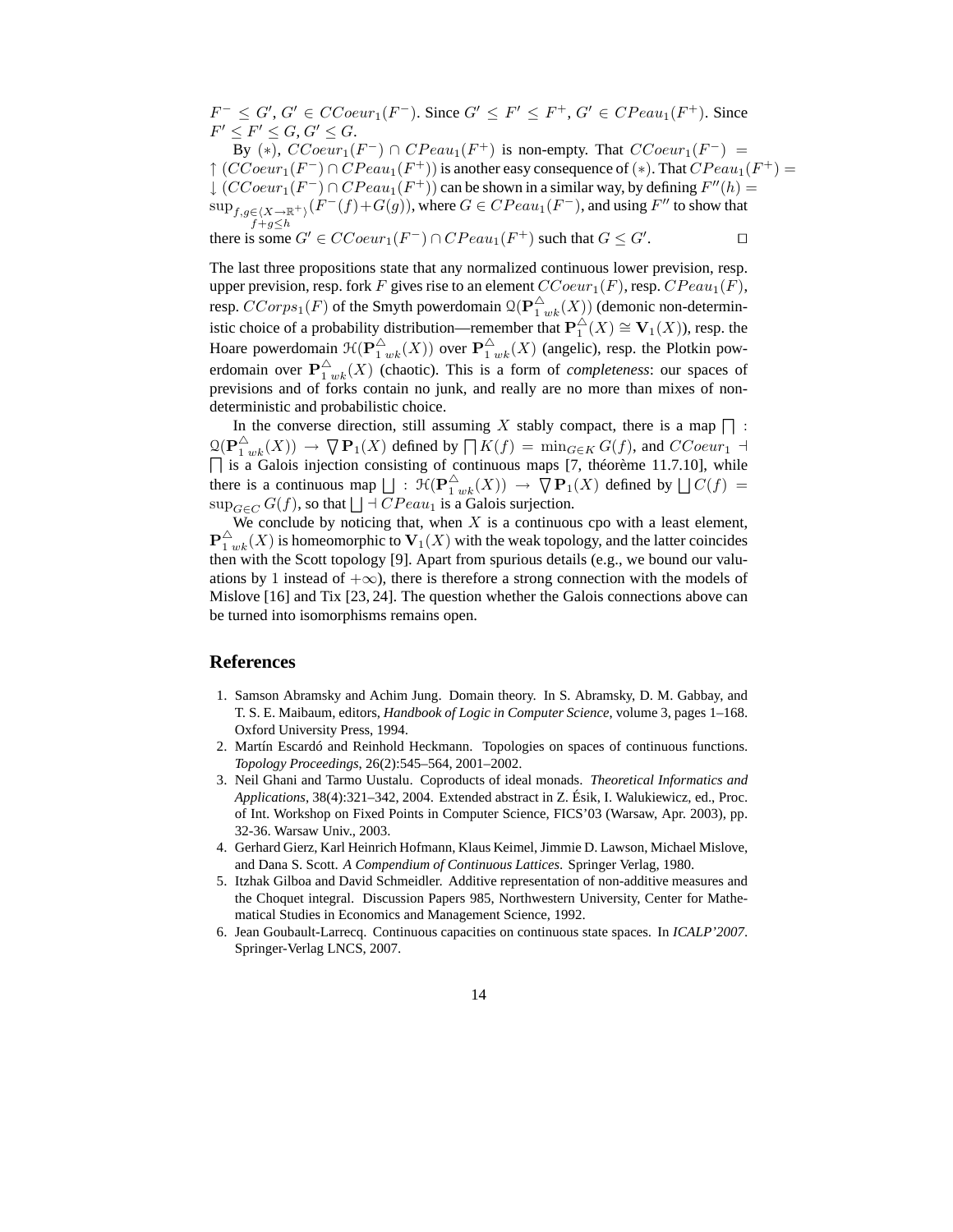- 7. Jean Goubault-Larrecq. Une introduction aux capacités, aux jeux et aux prévisions. http://www.lsv.ens-cachan.fr/~goubault/ProNobis/pp.pdf, January 2007. 516 pages.
- 8. Claire Jones. *Probabilistic Non-Determinism*. PhD thesis, University of Edinburgh, 1990. Technical Report ECS-LFCS-90-105.
- 9. Achim Jung. Stably compact spaces and the probabilistic powerspace construction. In J. Desharnais and P. Panangaden, editors, *Domain-theoretic Methods in Probabilistic Processes*, volume 87 of *Electronic Lecture Notes in Computer Science*. Elsevier, 2004. 15pp.
- 10. G. Max Kelly. A unified treatment of transfinite constructions for free algebras, free monoids, colimits, associated sheaves and so on. *Bulletin of the Australian Mathematical Society*, 22:1–83, 1980.
- 11. Christoph Lüth. *Categorical Term Rewriting: Monads and Modularity*. PhD thesis, University of Edinburgh, 1997.
- 12. Sebastian Maaß. Coherent lower previsions as exact functionals and their (sigma-)core. In Gert De Cooman, Terrence Fine, and Teddy Seidenfeld, editors, *Proceedings of the 2nd Intl. Symp. Imprecise Probabilities and their Applications (ISIPTA'01)*, pages 230–236, Ithaca, NY, 2001.
- 13. Sebastian Maass. Continuous linear representation of coherent lower previsions. In Jean-Marc Bernard, Teddy Seidenfeld, and Marco Zaffalon, editors, *Proc. 3rd Intl. Symp. on Imprecise Probabilities and Their Applications (ISIPTA'03)*, pages 371–381, Lugano, Switzerland, July 2003. Carleton Scientific Proceedings in Informatics 18.
- 14. Ernest G. Manes. *Algebraic Theories*, volume 26 of *Graduate Texts in Mathematics*. Springer-Verlag, 1976.
- 15. Michael Mislove. Topology, domain theory and theoretical computer science. *Topology and Its Applications*, 89:3–59, 1998.
- 16. Michael Mislove. Nondeterminism and probabilistic choice: Obeying the law. In *Proc. 11th Conf. Concurrency Theory (CONCUR'00)*, pages 350–364. Springer Verlag LNCS 1877, 2000.
- 17. Eugenio Moggi. Notions of computation and monads. *Information and Computation*, 93:55– 92, 1991.
- 18. Martin J. Osborne and Ariel Rubinstein. *A Course in Game Theory*. MIT Press, 1994.
- 19. Gordon Plotkin. A domain-theoretic Banach-Alaoglu theorem. *Mathematical Structures in Computer Science*, 16:299–311, 2006.
- 20. Norman Ramsey and Avi Pfeffer. Stochastic lambda calculus and monads of probability distributions. In *Proceedings of the 29th Annual ACM SIGPLAN-SIGACT Symposium on Principles of Programming Languages (POPL'02)*, pages 154–165, 2002.
- 21. Walter Roth. Hahn-Banach type theorems for locally convex cones. *Journal of the Australian Mathematical Society*, 68(1):104–125, 2000.
- 22. Regina Tix. *Stetige Bewertungen auf topologischen Räumen*. Diplomarbeit, TH Darmstadt, June 1995.
- 23. Regina Tix. *Continuous D-Cones: Convexity and Powerdomain Constructions*. PhD thesis, Technische Universität Darmstadt, 1999.
- 24. Regina Tix, Klaus Keimel, and Gordon Plotkin. Semantic domains for combining probability and non-determinism. *Electronic Notes in Theoretical Computer Science*, 129:1–104, 2005.
- 25. Daniele Varacca. The powerdomain of indexed valuations. In *Proc. 17th Annual IEEE Symp. on Logic in Computer Science (LICS'02)*, pages 299–308, Copenhagen, July 2002. IEEE Computer Society Press.
- 26. Philip Wadler. Comprehending monads. *Mathematical Structures in Computer Science*, 2:461–493, 1992.
- 27. Peter Walley. *Statistical Reasoning with Imprecise Probabilities*. Chapman and Hall, London, 1991.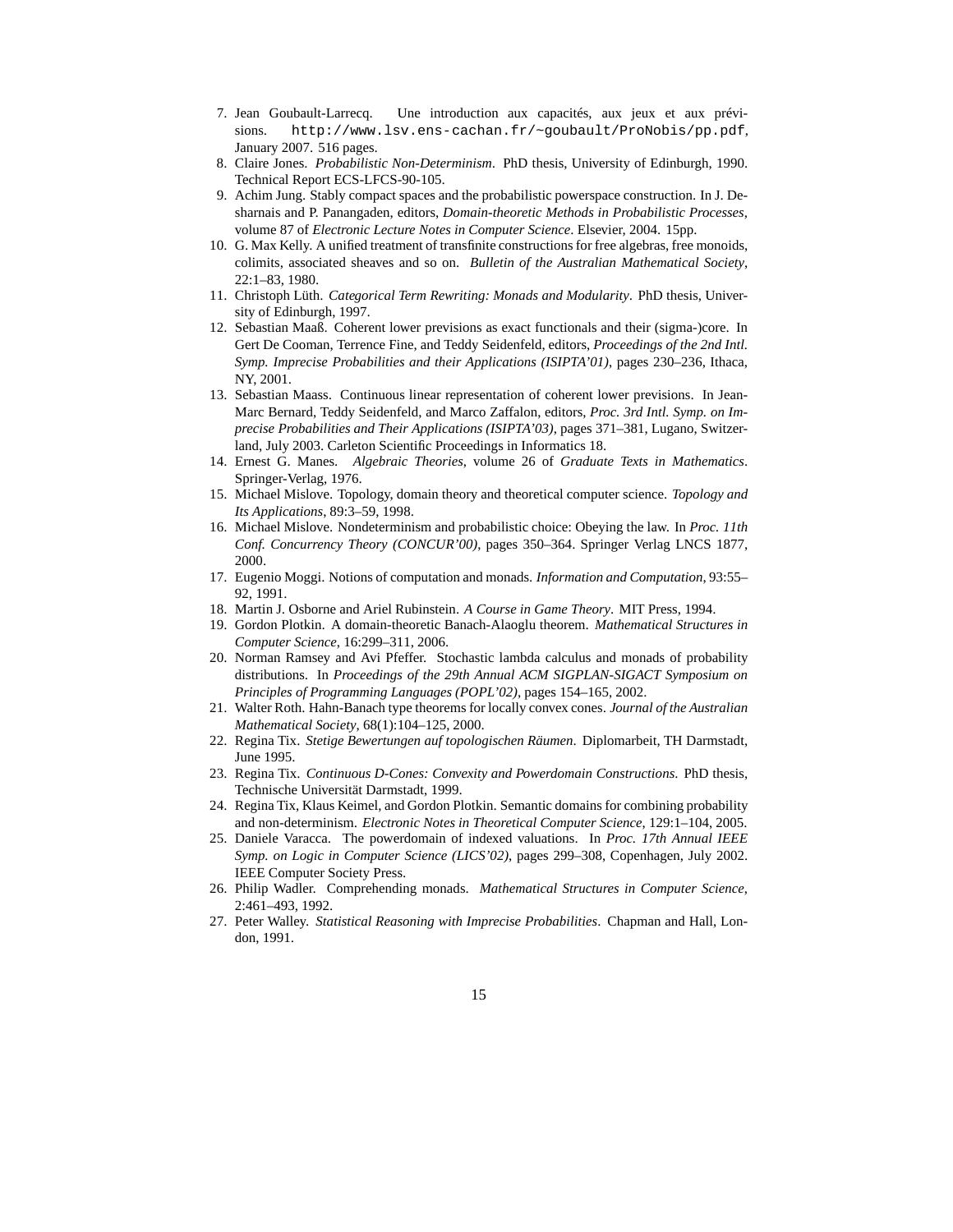#### **A Proofs of Theorems**

**Theorem 1.**  $\alpha_{\mathcal{C}} \dashv \gamma_{\mathcal{C}}$  *is a Galois injection from (plain, convex, concave) games into (plain, lower, upper) collinear previsions. That is,*  $\alpha_{\mathcal{C}}$  *and*  $\gamma_{\mathcal{C}}$  *are monotonic,*  $\alpha_{\mathcal{C}}(\gamma_{\mathcal{C}}(F)) \leq$ *F for every collinear prevision F*, and  $\gamma_{\mathcal{C}}(\alpha_{\mathcal{C}}(\nu)) = \nu$  *for every game*  $\nu$ *.* 

*Moreover, when restricted to continuous previsions and games,*  $\alpha_{\mathcal{C}}$  *and*  $\gamma_{\mathcal{C}}$  *define an isomorphism between*  $J(X)$  *and*  $P^*(X)$ *, between*  $\nabla J(X)$  *and*  $\nabla P^*(X)$ *, between*  $\Delta$ **J**(*X*) and  $\Delta$ **P**<sup>\*</sup>**(***X***).** 

*Proof.* Let F be a prevision. Then  $\gamma_{\mathcal{C}}(F)(\emptyset) = 0$  because F is positively homogeneous (take  $\alpha = 0$ );  $\gamma_{\mathcal{C}}(F)$  is monotonic because F is. So  $\gamma_{\mathcal{C}}(F)$  is a game.

If F is a lower prevision, then notice that  $\chi_{U\cup V}$  and  $\chi_{U\cap V}$  are comonotonic: assume  $\chi_{U\cup V}(x) < \chi_{U\cup V}(x')$  and  $\chi_{U\cap V}(x) > \chi_{U\cap V}(x')$ , then necessarily  $x \notin U \cup V$ and  $x \in U \cap V$ , which is impossible. Next, note that  $\chi_{U \cup V} + \chi_{U \cap V} = \chi_U + \chi_V$ . So  $\gamma_{\mathcal{C}}(F)(U \cup V) + \gamma_{\mathcal{C}}(F)(U \cap V) = F(\chi_{U \cup V} + \chi_{U \cap V})$  (since F is collinear) =  $F(\chi_U + \chi_V) \geq F(\chi_U) + F(\chi_V)$  (since F is super-additive) =  $\gamma e(F)(U) + \gamma e(F)(V)$ . Similarly,  $\gamma_{\mathcal{C}}(F)$  is concave if F is upper.

In the sequel, we shall need the following claim.

<u>Claim A.</u> Let *F* be a collinear prevision on *X*, and  $f = a + \sum_{i=1}^{m} a_i \chi_{U_i}$  a step *function, with*  $U_1 \supseteq \ldots \supseteq U_m$ ,  $a \in \mathbb{R}$ ,  $a_1, \ldots, a_m \in \mathbb{R}^+$ . Then:

$$
\oint_{x \in X} f(x) d\gamma_{\mathcal{C}}(F) = F(f)
$$

*Proof.* Let  $U_0 = X$  and  $a_0 = a$ , to make notation uniform. Then:

$$
\oint_{x \in X} f(x) d\gamma e(F) = a\gamma e(F)(X) + \sum_{i=1}^{m} a_i \gamma e(F)(U_i)
$$
\n
$$
= aF(\chi_X) + \sum_{i=1}^{m} a_i F(\chi_{U_i}) = F(a\chi_X) + \sum_{i=1}^{m} F(a_i \chi_{U_i})
$$
\n
$$
= \sum_{i=0}^{m} F(a_i \chi_{U_i})
$$

Note that  $U_0 \supseteq U_1 \supseteq \ldots \supseteq U_m$ . Wlog., assume that  $a_1, \ldots, a_m > 0$ . For each  $k, 1 \leq k \leq m$ , the functions  $\sum_{i=0}^{k-1} a_i \chi_{U_i}$  and  $a_k \chi_{U_k}$  are comonotonic. Indeed, assume  $(\sum_{i=0}^{k-1} a_i \chi_{U_i})(x) > (\sum_{i=0}^{k-1} a_i \chi_{U_i})(x')$  and  $a_k \chi_{U_k}(x) < a_k \chi_{U_k}(x')$ . The latter implies that  $x \notin U_k$ , and  $x' \in U_k$ . Since  $U_0 \supseteq U_1 \supseteq \ldots \supseteq U_m$ ,  $x'$  is in every  $U_i$ ,  $0 \le i \le k - 1$ , so  $(\sum_{i=0}^{k-1} a_i \chi_{U_i})(x') = \sum_{i=0}^{k-1} a_i \ge (\sum_{i=0}^{k-1} a_i \chi_{U_i})(x)$ , a contradiction.

Since  $F$  is collinear, it follows:

$$
\sum_{i=0}^{m} F(a_i \chi_{U_i}) = F(\sum_{i=0}^{k-1} a_i \chi_{U_i}) + \sum_{i=k}^{m} F(a_i \chi_{U_i})
$$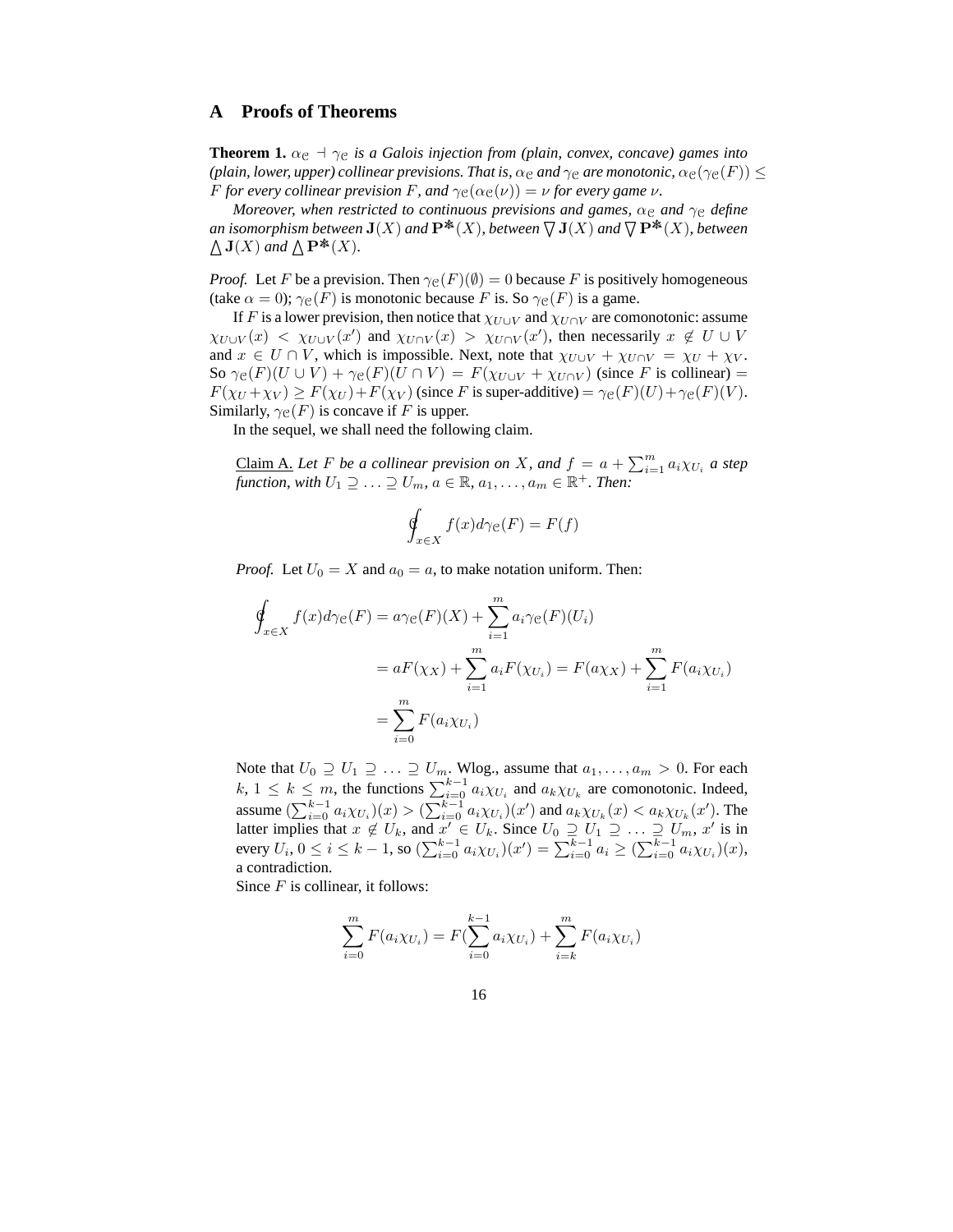for every  $k, 1 \leq k \leq m+1$ , by induction on k. So, for  $k = m+1$ ,

$$
\oint_{x \in X} f(x) d\gamma_{\mathcal{C}}(F) = F(\sum_{i=0}^{m} a_i \chi_{U_i}) = F(f)
$$

⊓⊔

We now show that  $\gamma_{\mathcal{C}}(\alpha_{\mathcal{C}}(\nu)) = \nu$  for every game  $\nu$ :

$$
\gamma_{\mathcal{C}}(\alpha_{\mathcal{C}}(\nu))(U) = \alpha_{\mathcal{C}}(\nu)(\chi_U) = \oint_{x \in X} \chi_U(x) d\nu = \nu(U)
$$

Once we know  $\alpha_{\mathcal{C}} \dashv \gamma_{\mathcal{C}}$  is a Galois connection, this will imply it is a Galois *injection*. To show that  $\alpha_{\mathcal{C}} \dashv \gamma_{\mathcal{C}}$  is a Galois connection, it remains to show that  $\alpha_{\mathcal{C}}$  is monotonic (which is clear), that  $\gamma_{\rm C}$  is monotonic (clear since previsions are monotonic), and that  $\alpha_{\mathcal{C}}(\gamma_{\mathcal{C}}(F)) \leq F$  for every collinear prevision F. First,

$$
\alpha_{\mathcal{C}}(\gamma_{\mathcal{C}}(F))(f) = \oint_{x \in X} f(x) d\gamma_{\mathcal{C}}(F)
$$

Using the step functions  $f_K$ ,  $K \in \mathbb{N}$ , by Claim A:

$$
\oint_{x \in X} f_K(x) d\gamma_{\mathcal{C}}(F) = F(f_K)
$$
\n(4)

The least upper bound of the left-hand side is the Choquet integral of f along  $\gamma_{\mathcal{C}}(F)$ , i.e.,  $\alpha_{\mathcal{C}}(\gamma_{\mathcal{C}}(F))(f)$ . Since F is monotonic, the right-hand side is less than or equal to  $F(f)$ , so  $\alpha_{\mathfrak{C}}(\gamma_{\mathfrak{C}}(F))(f) \leq F(f)$ .

Let us turn to continuous games and continuous previsions. If  $\nu$  is a continuous game, then  $\alpha_{\mathcal{C}}(\nu)$  is continuous, since Choquet integration is Scott-continuous in its function argument. Conversely, if  $F$  is continuous, then for every directed family  $\left(U_i\right)_{i\in I}$ of opens,  $\gamma_{\mathcal{C}}(F)(\bigcup_{i\in I} U_i) = F(\chi_{\bigcup_{i\in I} U_i}) = F(\sup_{i\in I} \chi_{U_i}) = \sup_{i\in I} F(\chi_{U_i}) =$  $\sup_{i\in I} \gamma_{\mathcal{C}}(F)(U_i)$ , so  $\gamma_{\mathcal{C}}(F)$  is continuous. Now if F is continuous, then the least upper bound of the right-hand side of (4) is  $F(f)$ , since  $f = \sup_{K \in \mathbb{N}} f_K$  and F is continuous; while the left-hand side is the Choquet integral of f along  $\gamma_{\mathcal{C}}(F)$ , i.e.,  $\alpha_{\mathcal{C}}(\gamma_{\mathcal{C}}(F))(f)$ . So  $\alpha_{\mathcal{C}}(\gamma_{\mathcal{C}}(F))(f) = F(f)$ , whence the isomorphism. □

**Theorem 2.** *Define*  $TX$  *as*  $P(X)$ *, resp.*  $\bigtriangledown P(X)$ *, resp.*  $\bigtriangleup P(X)$ *. Let*  $\eta_X(x) =$  $\lambda h \in \langle X \to \mathbb{R}^+ \rangle \cdot h(x)$ *, and*  $f^{\dagger}(F)(h) = F(\lambda x \in X \cdot f(x)(h))$  for every  $f : X \to TY$ *. Then*  $T$  *is a monad on*  $Top$ *, i.e.,*  $(T, \eta, \_^\dagger)$  *is a Kleisli triple. On*  $Posc$ ,  $T$  *is a strong monad:*  $\mathbf{t}_{X,Y} : X \times TY \to T(X \times Y)$  *defined as*  $\mathbf{t}_{X,Y}(x,F)(h) = F(\lambda y \in Y \cdot h(x,y))$ *is a tensorial strength.*

*Proof.* We must first show that, for every  $f : X \to TY$ ,  $f^{\dagger}$  is indeed a continuous map from  $TX$  to  $TY$ . Foremost, we must make sure that for every continuous (plain, lower, upper) prevision F on X,  $f^{\dagger}(F)$  is a continuous (plain, lower, upper) prevision on Y. Positive homogeneity:  $f^{\dagger}(F)(\alpha h) = F(\lambda x \in X \cdot f(x)(\alpha h)) = F(\lambda x \in X \cdot \alpha f(x)(h))$ (since  $f(x) \in TY$  is positively homogeneous) =  $F(\alpha \lambda x \in X \cdot f(x)(h)) = \alpha F(\lambda x \in Y \cdot f(x))$  $X \cdot f(x)(h)$  (since  $F \in TX$  is positively homogeneous) =  $\alpha f^{\dagger} F(h)$ . Monotonicity: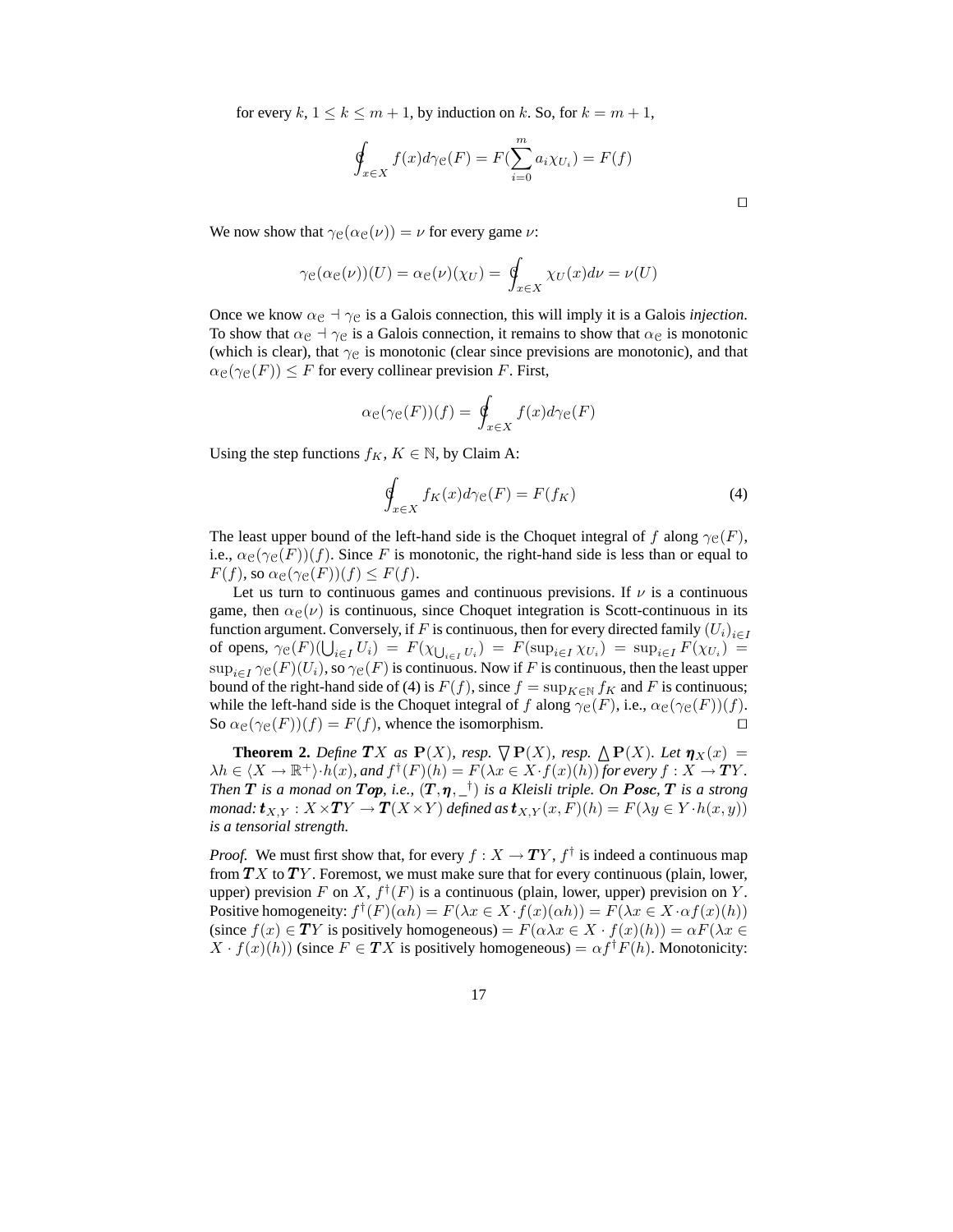assume  $h \leq h'$ , then for each  $x \in X$ ,  $f(x)(h) \leq f(x)(h')$  since  $f(x) \in TY$  is monotonic, so  $f^{\dagger}(F)(h) = F(\lambda x \in X \cdot f(x)(h)) \leq F(\lambda x \in X \cdot f(x)(h')) =$  $f^{\dagger}(F)(h')$ , since  $F \in TX$  is monotonic. In the case  $\overline{T} = \overline{\nabla} P$ , F and every  $f(x)$ is super-additive, so  $f^{\dagger}(F)(h + h') = F(\lambda x \in X \cdot f(x)(h + h')) \ge F(\lambda x \in X \cdot f(x))$  $f(x)(h) + f(x)(h')) \ge F(\lambda x \in X \cdot f(x)(h)) + F(\lambda x \in X \cdot f(x)(h')) = f^{\dagger}(F)(h) +$  $f^{\dagger}(F)(h')$ , so  $f^{\dagger}F$  is super-additive, too. Similarly when  $T = \Lambda P$ . Continuity: let  $(h_i)_{i\in I}$  be a directed family of bounded continuous functions from Y to  $\mathbb{R}^+$  with h as least upper bound. Then  $f^{\dagger}(F)(\sup_{i \in I} h_i) = F(\lambda x \cdot f(x)(\sup_{i \in I} h_i)) = F(\lambda x \cdot f(x))$  $\sup_{i\in I} f(x)(h_i)$ ) (since  $f(x) \in TY$  is continuous) =  $\sup_{i\in I} F(\lambda x \cdot f(x)(h_i))$  (since  $F \in TX$  is continuous).

Then we must show that  $f^{\dagger}$  is continuous. Since  $TX$  and  $TY$  are posets with the Scott topology, it is enough to show that for any directed family  $(F_i)_{i \in I}$  in  $TX$ ,  $f^{\dagger}(\sup_{i \in I} F_i) = \sup_{i \in I} f^{\dagger}(F_i)$ . But this is obvious from the definition.

We now check the Kleisli triple axioms. This is in fact automatic, since  $T$  is defined as a continuation-style monad. (1)  $\eta_X^{\dagger}(F)(h) = F(\lambda x \in X \cdot \eta_X(x)(h)) = F(\lambda x \in X \cdot \eta_X(x))$  $X \cdot h(x) = F(h)$ , so  $\eta_X^{\dagger} = id_X$ . (2) Let  $f : X \to TY$ , then  $(f^{\dagger} \circ \eta_X)(x)(h) =$  $f^{\dagger}(\pmb{\eta}_X(x))(h) = \pmb{\eta}_X(x)(\lambda x' \in X \cdot f(x')(h)) = f(x)(h)$ , so  $f^{\dagger} \circ \pmb{\eta}_X = f$ . (3) Let  $g: X \to TY$ ,  $f: Y \to TZ$ . On the one hand,  $(f^{\dagger} \circ g^{\dagger})(F)(h) = f^{\dagger}(g^{\dagger}(F))(h) =$  $g^{\dagger}(F)(\lambda y \in Y \cdot f(y)(h)) = F(\lambda x \in X \cdot g(x)(\lambda y \in Y \cdot f(y)(h)))$ . On the other hand,  $(f^{\dagger} \circ g)^{\dagger}(F)(h) = F(\lambda x \in X \cdot (f^{\dagger} \circ g)(x)(h)) = F(\lambda x \in X \cdot f^{\dagger}(g(x))(h)) =$  $F(\lambda x \in X \cdot g(x)(\lambda y \in Y \cdot f(y)(h))),$  whence  $f^{\dagger} \circ g^{\dagger} = (f^{\dagger} \circ g)^{\dagger}.$ 

Contrarily to what might be expected,  $t_{X,Y}$  is not defined on all of  $Top$ . The reason is that it may fail to be continuous. On **Pose**, this is repaired by the fact that a function of two arguments is continuous iff it is continuous in each argument separately (a fact that fails in  $Top$ ). Let us be more precise. Let h be any bounded continuous function from  $X \times Y$  to  $\mathbb{R}^+$ . For any fixed x, the function  $\lambda y \in Y \cdot h(x, y)$  is bounded and continuous, so  $F(\lambda y \in Y \cdot h(x, y))$  makes sense. It is clear that the function  $t_{X,Y}(x, F)$  mapping  $h \in \langle X \times Y \to \mathbb{R}^+ \rangle$  to  $F(\lambda y \in Y \cdot h(x, y))$  is a continuous (plain, lower, upper) prevision, since F is. Now  $t_{X,Y}(x, F)$  is obviously Scott-continuous in F (x fixed), and also in  $x \in X$  (F fixed), since h is continuous, and F is continuous. So  $t_{X,Y}$  is a morphism in **Posc.** 

We need to check the tensorial strength equations [17]. These are in fact obvious, as again  $t_{X,Y}$  is defined exactly as for the continuation monad. □

**Proposition 1.** *Theorem 1 again holds for normalized (continuous) games and previsions, and for sub-normalized (continuous) games and previsions.*

*Proof.* It is enough to show that  $\alpha_{\rm c}$  maps normalized (resp. sub-normalized) games to normalized (resp. sub-normalized) previsions, and that  $\gamma_{\rm C}$  goes the other way around. The essential point is that: (∗) Choquet integration is linear on comonotonic functions, and any constant a is comonotonic with any function f. Now if  $\nu$  is normalized, i.e.,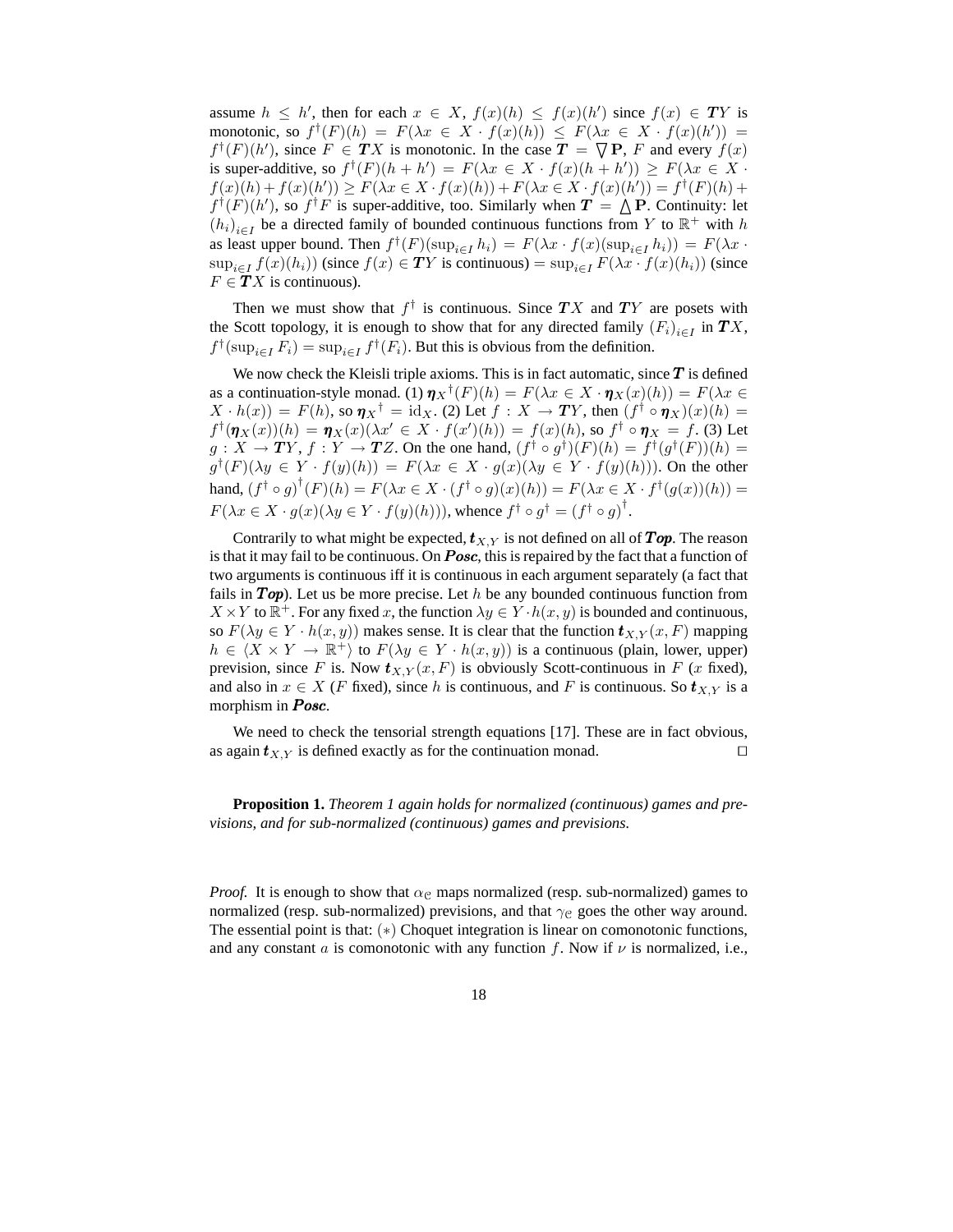$\nu(X) = 1$ , then:

$$
\alpha_{\mathcal{C}}(\nu)(a+f) = \oint_{x \in X} a + f(x) d\nu
$$
  
= 
$$
\oint_{x \in X} a d\nu + \oint_{x \in X} f(x) d\nu
$$
 by (\*)  
= 
$$
a + \alpha_{\mathcal{C}}(\nu)
$$

When  $\nu$  is sub-normalized, the last line is an inequality  $\leq$  instead.

Conversely, if F is a normalized prevision, then  $\gamma e(F)(X) = F(\chi_X) = F(1 + f)$ where f is the zero function. Since F is normalized, this equals  $1 + F(f) = 1$ , since  $F(f) = 0$  by positive homogeneity with  $\alpha = 0$ . Similarly, if F is sub-normalized, then  $\gamma_{\mathcal{C}}(F)(X) = F(1+f) \leq 1 + F(f) = 1.$ 

**Proposition 3.** Let TX be defined as  $\mathbf{F}(X)$ ,  $\mathbf{F}_{\leq 1}(X)$ , or  $\mathbf{F}_1(X)$ *. Let*  $\mathbf{\eta}_X(x) =$  $(F^-, F^+)$  with  $F^- = F^+ = \lambda h \in \langle X \to \mathbb{R}^+ \rangle \cdot h(x)$ , and for every  $f : X \to TY$ , *let*  $f^{\dagger}(F^-, F^+) = (\lambda h \in \langle Y \to \mathbb{R}^+ \rangle \cdot F^-(\lambda x \in X \cdot f^-(x)(h)), \lambda h \in \langle Y \to$  $\mathbb{R}^+$ ) ·  $F^+(\lambda x \in X \cdot f^+(x)(h))$ , where by convention  $f(x) = (f^-(x), f^+(x))$ . Then  $(T, \eta, \mu)$  *is a monad on* Top. Together with  $t_{X,Y} : X \times TY \rightarrow T(X \times Y)$  defined  $by \t**t**_{X,Y}(x, (F^-, F^+)) = (\lambda h \in \langle Y \to \mathbb{R}^+ \rangle \cdot F^-(\lambda y \in Y \cdot h(x, y)), \lambda h \in \langle Y \to$  $(\mathbb{R}^+) \cdot F^+(\lambda y \in Y \cdot h(x, y)))$ , it forms a strong monad on **Cpo** and **Pcpo**.

*Proof.* That the strong monad laws are satisfied is obvious: this is just the product of two strong monads as described in Theorem 2. The only thing to check is that unit, extension, and tensorial strength are well defined, i.e., (3) holds for objects meant to be in some space  $TZ$ .

Unit. Let  $F^- = F^+ = \lambda h \in \langle X \to \mathbb{R}^+ \rangle \cdot h(x) = \alpha_{\mathcal{C}}(\delta_x)$ . This is a linear prevision, hence (3) is trivial.

Extension. Recall that  $f^{\dagger}(F^-, F^+) = (F'^-, F'^+),$  where  $F'^- = \lambda h \in \langle Y \rangle$  $\mathbb{R}^+$ ) ·  $F^-(\lambda x \in X \cdot f^-(x)(h))$  and  $F'^{+} = \lambda h \in \langle Y \to \mathbb{R}^+ \rangle \cdot F^+(\lambda x \in X \cdot f^+(x)(h))$ . Then:

$$
F'^{+}(h + h') = \lambda h \in \langle Y \to \mathbb{R}^{+} \rangle \cdot F^{-}(\lambda x \in X \cdot f^{-}(x)(h + h'))
$$
  
\n
$$
\leq \lambda h \in \langle Y \to \mathbb{R}^{+} \rangle \cdot F^{-}(\lambda x \in X \cdot f^{-}(x)(h) + f^{+}(x)(h'))
$$
  
\nsince  $f(x) = (f^{-}(x), f^{+}(x)) \in TY$  and  $F^{-}$  is monotonic  
\n
$$
\leq \lambda h \in \langle Y \to \mathbb{R}^{+} \rangle \cdot F^{-}(\lambda x \in X \cdot f^{-}(x)(h)) + F^{+}(\lambda x \in X \cdot f^{+}(x)(h'))
$$
  
\nsince  $(F^{-}, F^{+}) \in TX$   
\n
$$
= F'^{-}(h) + F'^{+}(h')
$$

We show similarly that  $F^{(-)}(h) + F^{(+)}(h') \leq F^{(+)}(h + h').$ 

Tensorial strength. Recall that  $t_{X,Y}(x,(F^-,F^+)) = (F'^-,F'^+)$  where  $F'^* =$  $\lambda h \in \langle Y \to \mathbb{R}^+ \rangle \cdot F^*(\lambda y \in Y \cdot h(x, y))$  (\* being – or +). So:

$$
F'^{-}(h+h') = F^{-}(\lambda y \in Y \cdot h(x,y) + h'(x,y))
$$
  
\n
$$
\leq F^{-}(\lambda y \in Y \cdot h(x,y)) + F^{+}(\lambda y \in Y \cdot h'(x,y)) = F'^{-}(h) + F'^{+}(h')
$$

since  $(F^-, F^+) \in T(X \times Y)$ ; and similarly  $F'^{-}(h) + F'^{+}(h') \leq F'^{+}(h + h'')$  $\Box$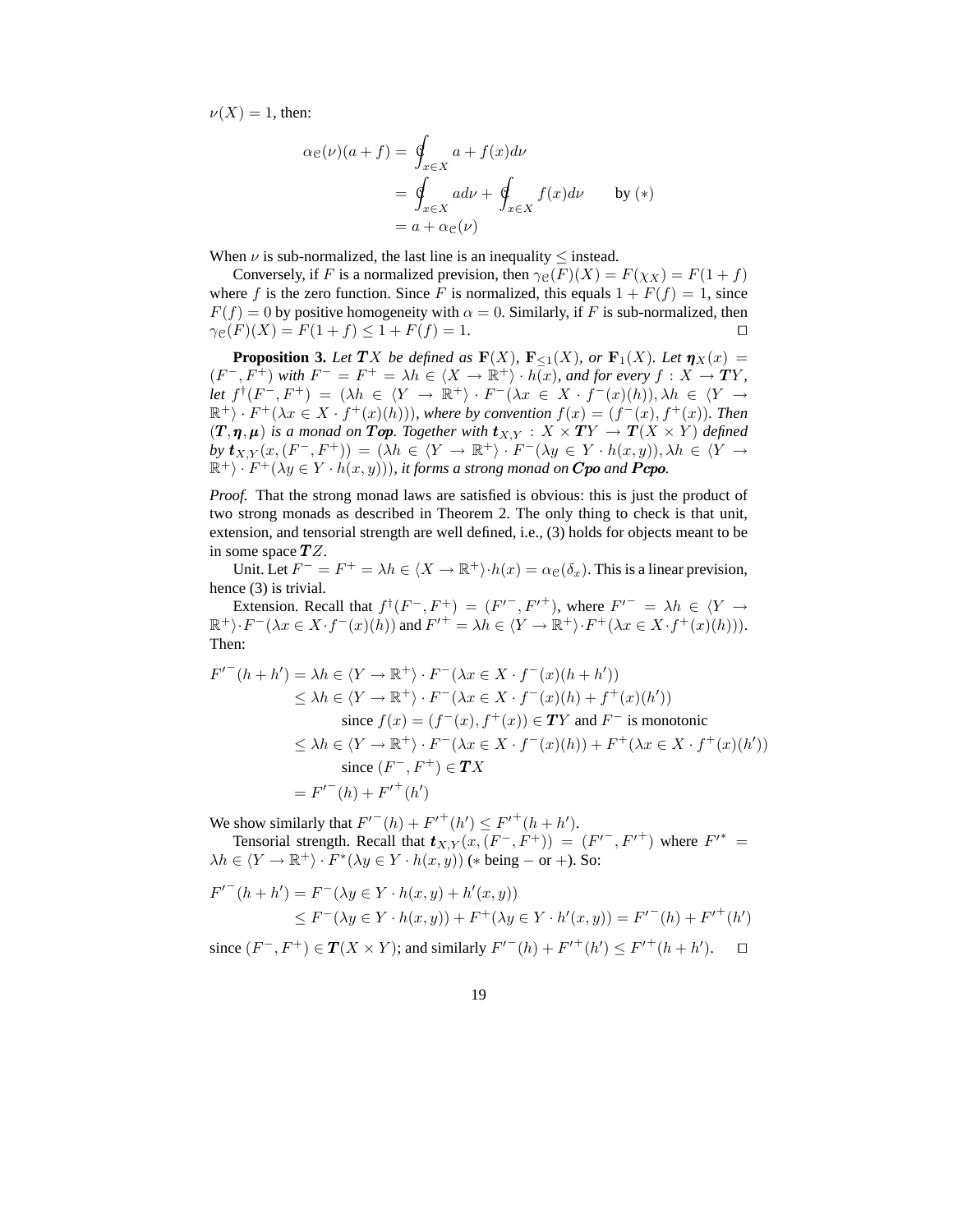**Theorem 3.** *Let* X *be a stably locally compact space,* F *a continuous lower prevision, and* f *a bounded continuous function from* X *to* R <sup>+</sup>*. Then there is a continuous linear functional*  $G$  *from*  $\langle X \to \mathbb{R}^+ \rangle$  *to*  $\overline{\mathbb{R}}^+$  *such that*  $F \leq G$  *and*  $F(f) = G(f)$ *.* 

*Proof.* Recall that a *cone* is a set C with two binary operations  $+ : C \times C \rightarrow C$  and  $\cdot : \mathbb{R}^+ \times C \to C$ , and a constant  $0 \in C$  such that  $(C, +, 0)$  is a commutative monoid, and  $\cdot$  defines an action of  $(\mathbb{R}^+, \times)$  of  $\mathbb{R}^+$  on C such that additionally  $(r + s) \cdot a =$  $r \cdot a + s \cdot a$ . An *ordered cone* if a cone with a partial ordering  $\leq$  such that  $+$  and  $\cdot$  are monotonic in all their arguments.  $\mathbb{R}^+$ , and  $\overline{\mathbb{R}}^+ = \mathbb{R}^+ \cup \{+\infty\}$  are ordered cones. It is clear that  $\langle X \to \mathbb{R}^+ \rangle$  is an ordered cone, too. A function  $p : C \to \overline{\mathbb{R}}^+$  is *sub-linear* iff  $p(r \cdot a) = rp(a)$  for every  $r \in \mathbb{R}^+$  and  $p(a + b) \leq p(a) + p(b)$ , for all  $a, b \in C$ . It is *super-linear* iff  $p(a + b) \ge p(a) + p(b)$  instead, and that is is *linear* if equality holds.

Let F be a lower prevision on X, and  $f \in \langle X \to \mathbb{R}^+ \rangle$ . Let, for every  $g \in \langle X \to \mathbb{R}^+ \rangle$  $\mathbb{R}^+$ :

$$
\widetilde{F}_f(g) = \inf_{\substack{\lambda \in \mathbb{R}^+ \\ \lambda f \ge g}} \left[ F(\lambda f) - \sup_{\substack{h \in \langle X \to \mathbb{R}^+ \rangle \\ g + h \le \lambda f}} F(h) \right]
$$

where we take the convention that this is equal to  $+\infty$  if there is no  $\lambda \in \mathbb{R}^+$  such that  $\lambda f \geq g$ .

 $\overset{\sim}{\text{E}}$  s.<br>We shall abbreviate this as  $\overline{F}_f(g) = \inf_{\lambda/\lambda} f \geq g \left[ F(\lambda f) - \sup_{h \leq \lambda} f - g F(h) \right]$ . Note that we cannot in general write  $F(\lambda f - g)$  instead of  $\sup_{h \leq \lambda f - g} F(h)$ , since  $\lambda f - g$  is not in general continuous from X to  $\mathbb{R}^+$  (with its Scott topology).

Claim B.  $\widetilde{F}_f(0) = 0$ . *Proof.*  $\sqrt{ }$ 

$$
\widetilde{F}_f(0) = \inf_{\lambda \in \mathbb{R}^+} \left[ F(\lambda f) - \sup_{h \le \lambda f} F(h) \right] = \inf_{\lambda \in \mathbb{R}^+} \left[ F(\lambda f) - F(\lambda f) \right] = 0
$$

Claim C.  $\widetilde{F}_f$  *is monotonic.* 

*Proof.* Let  $g, g' \in \langle X \to \mathbb{R}^+ \rangle$ , with  $g \leq g'$ . Fix  $\lambda \in \mathbb{R}^+$  such that  $\lambda f \geq g'$ . For every  $h' \leq \lambda f - g'$  in  $\langle X \to \mathbb{R}^+ \rangle$ , there is an  $h \leq \lambda f - g$  in  $\langle X \to \mathbb{R}^+ \rangle$  such that  $F(h) \ge F(h')$ , namely h' itself. So  $\sup_{h \le \lambda f - g} F(h) \ge \sup_{h' \le \lambda f - g'} F(h')$ . So  $F(\lambda f) - \sup_{h \leq \lambda f - g} F(h) \leq F(\lambda f) - \sup_{h' \leq \lambda f - g'} F(h')$ . By making  $\lambda$  vary,

$$
\inf_{\lambda/\lambda f \ge g'} \left[ F(\lambda f) - \sup_{h \le \lambda f - g} F(h) \right] \le \inf_{\lambda/\lambda f \ge g'} \left[ F(\lambda f) - \sup_{h' \le \lambda f - g'} F(h') \right]
$$

Since  $\lambda f \ge g'$  implies  $\lambda f \ge g$ , the left-hand side of the above inequality is at least:

$$
\inf_{\lambda/\lambda f \ge g} \left[ F(\lambda f) - \sup_{h \le \lambda f - g} F(h) \right]
$$

that is,  $\overline{F}_f(g)$ . The right-hand side is by definition  $\overline{F}_f(g')$ , so  $\overline{F}_f(g) \le \overline{F}_f(g')$ .  $\Box$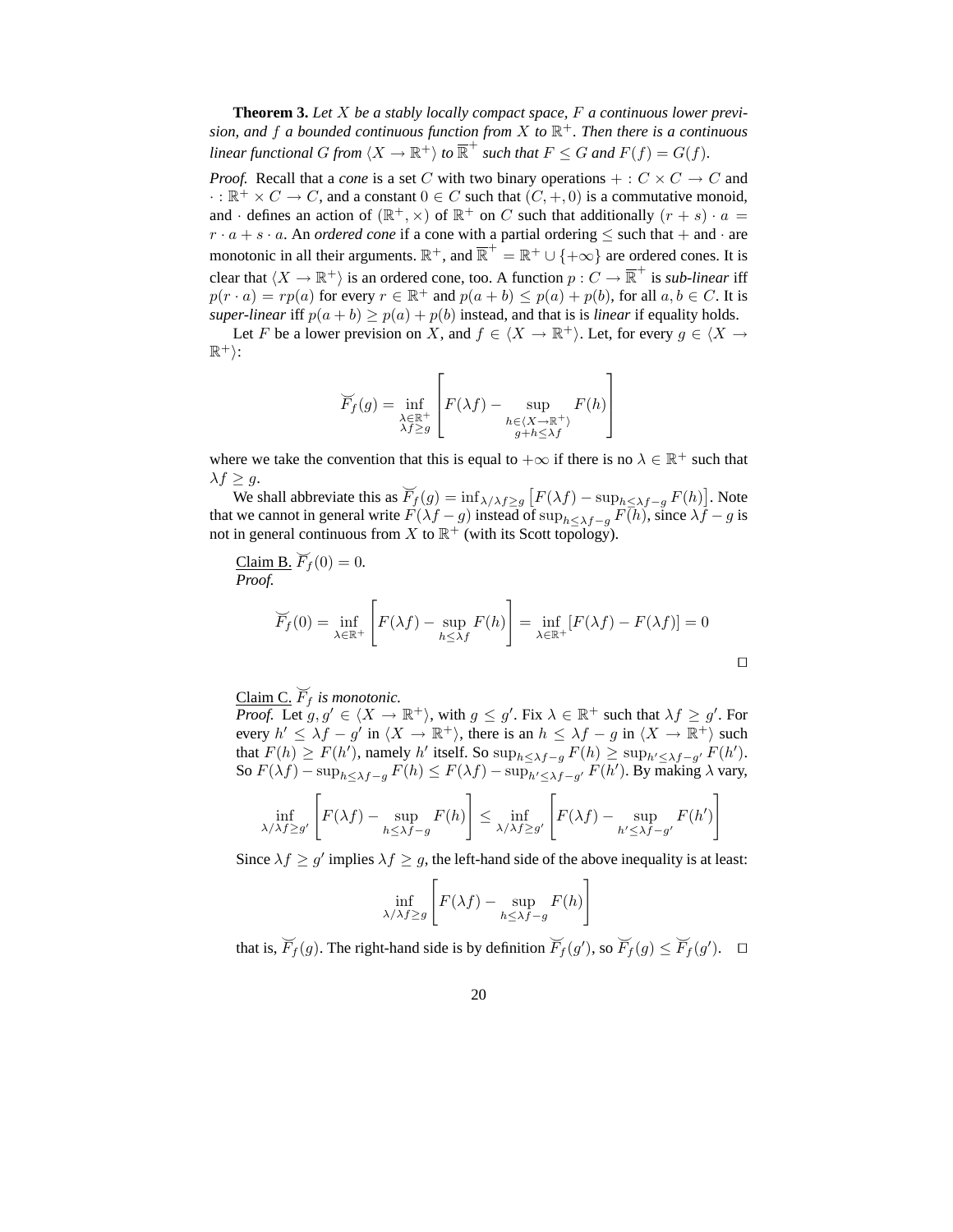Claim D. Let F be a lower prevision on X.  $\widecheck{F}_f$  is convex: for every real  $\alpha, 0 \leq \alpha \leq 1$ 1, for every  $g \in \langle X \to \mathbb{R}^+ \rangle$ ,

$$
\widetilde{F}_f(\alpha g + (1 - \alpha)g') \leq \alpha \widetilde{F}_f(g) + (1 - \alpha) \widetilde{F}_f(g')
$$
\n(5)

*Proof.* The inequality is clear if  $\alpha = 0$  or  $\alpha = 1$ . So assume  $0 < \alpha < 1$ . If there is no  $\lambda \in \mathbb{R}^+$  such that  $\lambda f \geq g$ , or if there is no  $\lambda' \in \mathbb{R}^+$  such that  $\lambda' f \ge g'$ , the right-hand side of (5) is  $+\infty$ , so the inequality is vacuously true. So let us assume that for some  $\lambda \in \mathbb{R}^+$ ,  $\lambda f \ge g$  and for some  $\lambda' \in \mathbb{R}^+$ ,  $\lambda' f \ge g'$ . Let us fix  $\lambda$  and  $\lambda'$  for now. To ease reading, define the following abbreviations:  $g'' = \alpha g + (1 - \alpha)g'$ , and let  $\lambda'' = \alpha \lambda + (1 - \alpha)\lambda'$ . For every  $h \leq \lambda f - g$  in  $\langle X \to \mathbb{R}^+ \rangle$ , for every  $h' \leq \lambda' f - g'$  in  $\langle X \to \mathbb{R}^+ \rangle$ , let  $h'' = \alpha h + (1 - \alpha)h'$ . The map  $h''$  is continuous, since  $\alpha$  and  $1 - \alpha$  are nonnegative, multiplication by non-negative reals is Scott-continuous, and addition is also Scott-continuous. Also,  $h'' \leq \lambda''f - g''$ . Finally, since F is a lower prevision, F is concave, i.e.,  $\alpha F(h) + (1 - \alpha)F(h') \leq F(h'')$ . We have just shown that for every  $h \leq \lambda f - g$  et  $h' \leq \lambda' f - g'$ , there is an  $h'' \leq \lambda'' f - g''$  such that

$$
\sup_{h'' \leq \lambda''f - g''} F(h'') \geq \alpha \sup_{h \leq \lambda f - g} F(h) + (1 - \alpha) \sup_{h' \leq \lambda'f - g'} F(h')
$$

Since  $\lambda'' = \alpha \lambda + (1 - \alpha) \lambda'$ ,

 $\alpha F(h) + (1 - \alpha) F(h') \leq F(h'')$ . It follows:

$$
F(\lambda''f) - \sup_{h'' \le \lambda''f - g''} F(h'') \le \alpha \left[ F(\lambda f) - \sup_{h \le \lambda f - g} F(h) \right]
$$

$$
+ (1 - \alpha) \left[ F(\lambda'f) - \sup_{h' \le \lambda'f - g'} F(h') \right]
$$

By making  $\lambda$  and  $\lambda'$ , we obtain:

$$
\inf_{\substack{\lambda,\lambda' \in \mathbb{R}^+\\ \lambda f \ge g, \lambda' f \ge g'}} \left[ F(\lambda''f) - \sup_{h'' \le \lambda''f - g''} F(h'') \right]
$$
\n
$$
\le \inf_{\substack{\lambda,\lambda' \in \mathbb{R}^+\\ \lambda, f \ge g, \lambda' f \ge g'}} \left[ \alpha \left[ F(\lambda f) - \sup_{h \le \lambda f - g} F(h) \right] + (1 - \alpha) \left[ F(\lambda' f) - \sup_{h' \le \lambda' f - g'} F(h') \right] \right]
$$
\n
$$
\le \inf_{\substack{\lambda,\lambda' \in \mathbb{R}^+\\ \lambda f \ge g, \lambda' f \ge g'}} \left[ \alpha \left[ F(\lambda f) - \sup_{h \le \lambda f - g} F(h) \right] + (1 - \alpha) \left[ F(\lambda' f) - \sup_{h' \le \lambda' f - g'} F(h') \right] \right]
$$
\n(6)

1

Clearly  $\lambda'' \in \mathbb{R}^+$  and  $\lambda'' f \ge g''$ . Recall that there exist  $\lambda \in \mathbb{R}^+$  such that  $\lambda f \ge g$ and  $\lambda' \in \mathbb{R}^+$  such that  $\lambda' f \geq g'$ . The right hand side of (6) therefore equals  $\alpha F_f(g) + (1 - \alpha) F_f(g')$ . For the left hand side, observe that for every  $\lambda, \lambda' \in \mathbb{R}^+$ such that  $\lambda f \geq g, \lambda' f \geq g'$ , the quantity  $\lambda'' = \alpha \lambda + (1 - \alpha) \lambda'$  is such that  $\lambda'' \in \mathbb{R}^+$  and  $\lambda'' f \geq g''$ : the left hand side of (6) is in particular greater than or equal to the greatest lower bound, over all  $\lambda'' \in \mathbb{R}^+$  such that  $\lambda''f \geq g''$ , of  $F(\lambda''f) - \sup_{h'' \leq \lambda''f - g''} F(h'')$ . But this greatest lower bound is exactly  $F_f(g'')$ . So  $\overline{F}_f(g'') \leq \alpha \overline{F}_f(g) + (1-\alpha) \overline{F}_f(g')$ ). ⊓⊔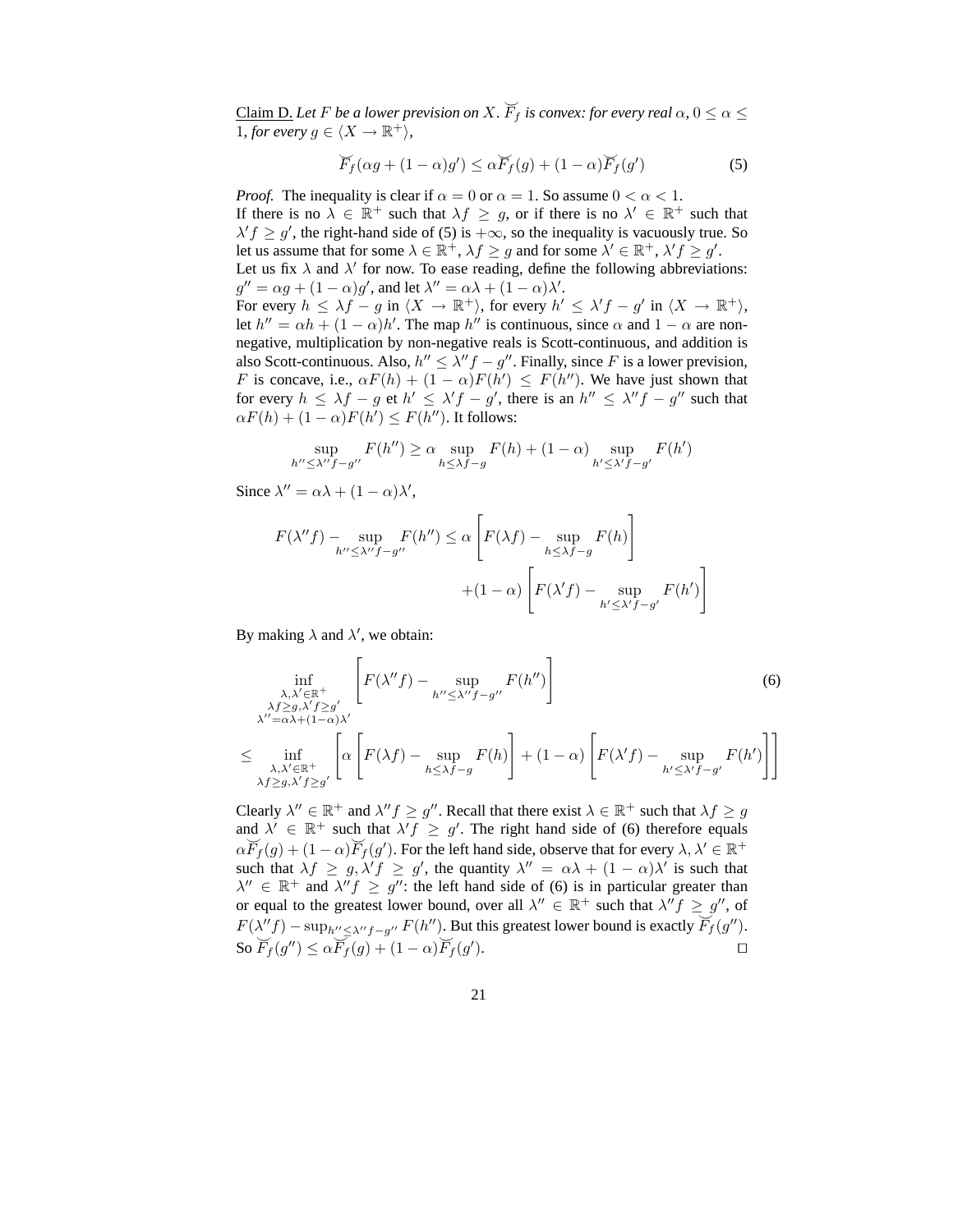Claim E. Let F be a lower prevision on X.  $\overline{F}_f$  is positively homogeneous: for every  $\alpha \geq 0$ ,  $\overline{F}_f(\alpha g) = \alpha \overline{F}_f(g)$ .

*Proof.* When  $\alpha = 0$ , this is by Claim B. For all  $\alpha > 0$ ,

$$
\overline{F}_f(\alpha g) = \inf_{\lambda \in \mathbb{R}^+, \lambda f \ge \alpha g} \left[ F(\lambda f) - \sup_{h \le \lambda f - \alpha g} F(h) \right]
$$
\n
$$
= \inf_{\lambda' \in \mathbb{R}^+, \lambda' f \ge g} \left[ F(\alpha \lambda' f) - \sup_{h \le \alpha \lambda' f - \alpha g} F(h) \right] \quad \text{(where } \lambda' = \lambda/\alpha\text{)}
$$
\n
$$
= \inf_{\lambda' \in \mathbb{R}^+, \lambda' f \ge g} \left[ F(\alpha \lambda' f) - \sup_{h' \le \lambda' f - g} F(\alpha h') \right] \quad \text{(where } h' = h/\alpha\text{)}
$$
\n
$$
= \inf_{\lambda' \in \mathbb{R}^+, \lambda' f \ge g} \left[ \alpha F(\lambda' f) - \sup_{h' \le \lambda' f - g} \alpha F(h') \right]
$$

since F is positively homogeneous. But this is exactly  $\alpha \overline{F}_f(g)$ .

Claim F. Let F be a lower prevision on X. For every  $g \in \langle X \to \mathbb{R}^+ \rangle$ ,  $\overline{F}_f(g) \geq$  $F(q)$ .

*Proof.* For every  $\lambda \in \mathbb{R}^+$  such that  $\lambda f \geq g$ , for every  $h \leq \lambda f - g$ ,  $F(\lambda f) \geq$  $F(h) + F(g)$ . Indeed,  $F(h) + F(g) \leq F(h + g)$  since F is super-additive, and  $F(h + g) \leq F(\lambda f)$  by assumption.

So  $F(\lambda f) \ge \sup_{h \le \lambda f - g} F(h) + F(g)$ , i.e.,  $F(\lambda f) - \sup_{h \le \lambda f - g} F(h) \ge F(g)$ . We conclude by taking greatest lower bounds over all the  $\lambda \in \mathbb{R}^+$  such that  $\lambda f \geq g$ . ⊓⊔

<u>Claim G.</u> Let *F* be a lower prevision on *X*. Then  $\overline{F}_f(f) = F(f)$ . *Proof.* If f is the 0 function, then  $\widetilde{F}_f(f) = F(f) = 0$ . Otherwise, the smallest  $\lambda \in$  $\mathbb{R}^+$  such that  $\lambda f \ge f$  is 1, so  $\overline{F}_f(f) = \inf_{\lambda/\lambda} f \ge f$   $[F(\lambda f) - \sup_{h \le \lambda} f - f(h)] =$  $F(1.f) - F(0) = F(f).$ 

Although  $\widetilde{F}_f$  may take have  $+\infty$  as value, it is not the case if f is bounded away from 0 from below:

 $\frac{\text{Claim H.}}{\text{Claim H.}}$  *Let F be a lower prevision on X*.  $\overline{F}_f(\chi_X) \geq F(\chi_X)$ *. Moreover, if* <u>inf<sub>x∈X</sub></u>  $f(x) > 0$ *, then*  $\overline{F}_f(x_X) \leq \frac{1}{\inf_{x \in X} f(x)} F(f)$ . *Proof.*

$$
\widetilde{F}_f(\chi_X) = \inf_{\lambda/\lambda f \ge \chi_X} \left[ F(\lambda f) - \sup_{h \le \lambda f - \chi_X} F(h) \right]
$$

$$
= \inf_{\lambda/\lambda f \ge \chi_X} \left[ F(\lambda f) - F(\lambda f - \chi_X) \right]
$$

We observe indeed that  $h = \lambda f - \chi_X = \lambda f - 1$  is continuous. Since F is concave,  $F(\lambda f) \geq F(\lambda f - \chi_X) + F(\chi_X)$ , so  $F_f(\chi_X) \geq F(\chi_X)$ .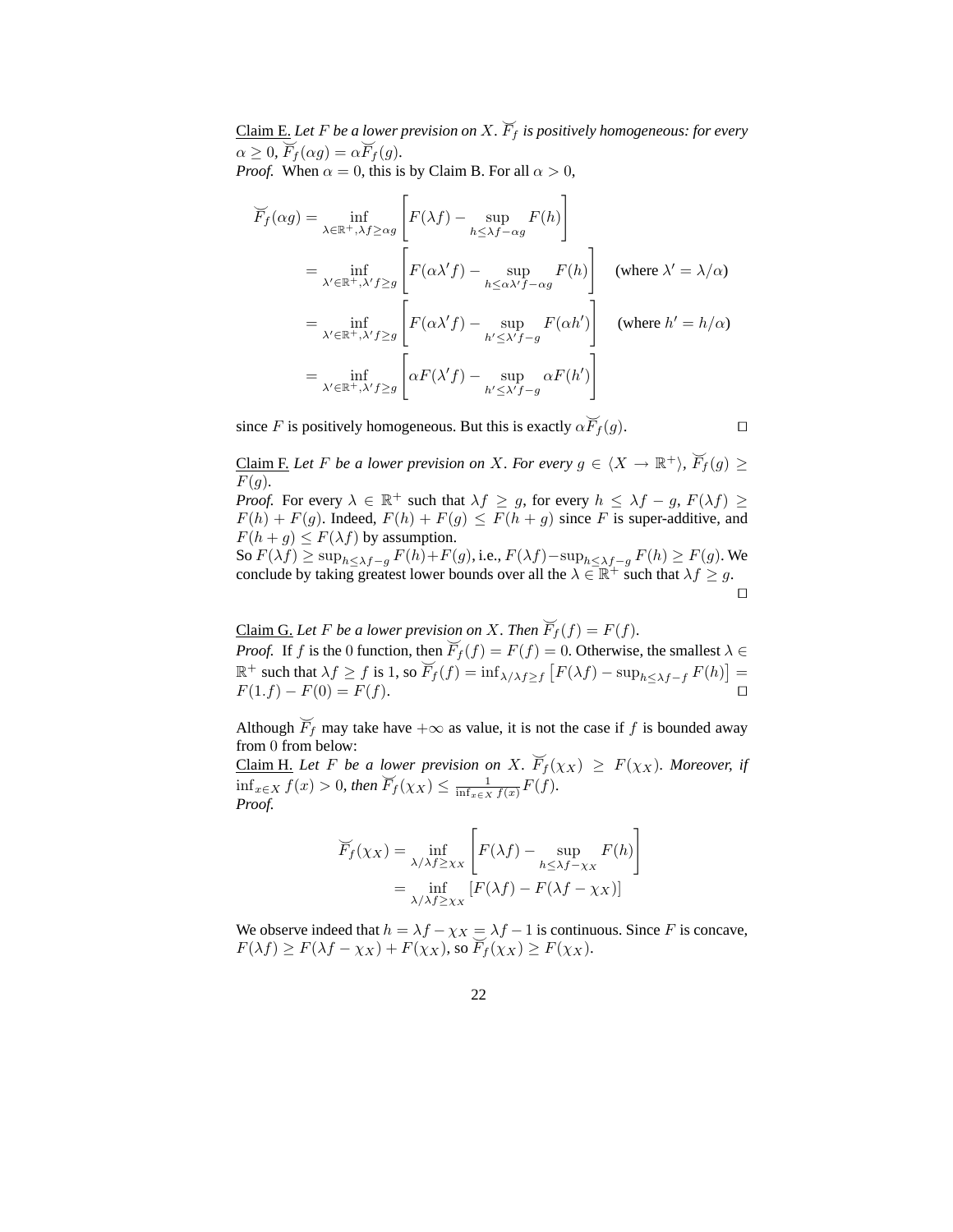As far as the second inequality is concerned, since  $F(\lambda f - \chi_X) \ge 0$ , we obtain  $\widetilde{F}_f(\chi_X) \le \inf_{\lambda/\lambda} f \ge \chi_X F(\lambda f)$ . Let  $a_0 = \inf_{x \in X} f(x)$ , and note that  $\lambda f \ge \chi_X$  iff  $\lambda \geq 1/a_0$ . So  $\widetilde{F}_f(\chi_X) \leq 1/a_0 F(f)$ . □

We can then use Roth's Sandwich Theorem to conclude that there is a linear  $G$  such that  $F \leq G$  and satisfying some added conditions. For now, G may take the value  $+\infty$ , and is not necessarily continuous. In a picturesque way, such a G will be called an *upper tangent*.

Claim I. *Let* F *be a lower prevision on* X*, and* f *a bounded continuous function from*  $X$  to  $\mathbb{R}^+$ . There is a functional G from  $\langle X \rangle \to \mathbb{R}^+$  to  $\overline{\mathbb{R}}^+$ , which is lin*ear and monotonic, and such that*  $F \leq G$  *and*  $F(f) = G(f)$ *. Furthermore, if*  $\inf_{x \in X} f(x) ≠ 0$ , then *G* is a linear prevision.

*Proof.* By Claim E and Claim D,  $\widetilde{F}_f$  is sub-linear. By assumption, F is super-linear. Moreover, F and  $F_f$  are monotonic and  $F \leq F_f$  by Claim F. By Roth's Sandwich Theorem, there is a functional G from  $\langle X \to \mathbb{R}^+ \rangle$  to  $\overline{\mathbb{R}}^+$ , which is monotonic and linear, and such that  $F \le G \le \overline{F}_f$ . By Claim G,  $F(f) \le G(f) \le \overline{F}_f(f) = F(f)$ , so  $G(f) = F(f)$ .

If moreover  $\inf_{x \in X} f(x) \neq 0$ , by Claim H,  $G(\chi_X) \leq \overline{F}_f(\chi_X) \leq 1/\inf_{x \in X} f(x)F(f)$  $+\infty$ . So for every  $g \in \langle X \to \mathbb{R}^+ \rangle$ ,  $G(g) \leq G(\sup_{x \in X} g(x)\chi_X) < +\infty$ . Since  $G$ takes its values in  $\mathbb{R}^+$ , no longer in  $\overline{\mathbb{R}}^+$ , G is a linear prevision.  $\Box$ 

To attack *continuous* previsions, we first need to explore the structure of the space  $\langle X \rightarrow \mathbb{R}^+ \rangle$ . This is probably well-known. In doubt, I preferred to produce proofs. Let  $\in$  be the way-below relation on the set  $\mathcal{O}(X)$  of opens of X, ordered by inclusion. X is a *core compact* space iff  $O(X)$  is a continuous cpo [2]. This is in particular the case when X is locally compact, where  $U \in V$  iff  $U \subseteq Q \subseteq V$  for some saturated compact subset  $Q$  of  $X$ .

<u>Claim J.</u> Let  $\ll$  be the way-below relation of  $\langle X \to \mathbb{R}^+ \rangle$ , and  $\ll_1$  that of  $\langle X \to \mathbb{R}^+ \rangle$  $[0, 1]$  *of all continuous functions f bounded from above by* 1. Let  $f = \sum_{i=1}^n a_i \chi_{U_i}$  a step function from  $X$  to  $\mathbb{R}^+$  (resp.  $[0,1]$ ),  $U_1 \supseteq \ldots \supseteq U_n$ ,  $a_1, \ldots, a_n \in \mathbb{R}^+ \setminus \{0\}$ . Let g a continuous function from X to  $\mathbb{R}^+$  (resp. [0, 1]). *Then*  $f \ll g$  (resp.  $f \ll_1 g$ ) iff for every i,  $1 \leq i \leq n$ ,  $U_i \in g^{-1}(\sum_{j=1}^i a_i, +\infty)$ . *Proof.* Step 1. The condition is necessary. Let us indeed fix  $i, 1 \le i \le n$ , let  $t_i$  be  $\sum_{j=1}^i a_j$ , and consider any directed family  $(V_k)_{k\in I}$  of opens such that  $g^{-1}(t_i, +\infty) \subseteq$  $\bigcup_{k\in I}V_k$ . Let  $W_k=V_k\cap g^{-1}(t_i,+\infty)$ . For each  $k\in I$  and each real  $r, 0 < r < 1$ , let  $f_{r,k}$  be the function  $r \cdot (\max(\min(t_i, g), \chi_{W_k}.g))$ . This is continuous, as a composition of continuous functions. Note in particular that max, min and multiplication by a non-negative scalar are Scott-continuous. The only thing to check really is that  $\chi_{W_k}$  *g* is continuous: the inverse image of  $(t, +\infty)$  is X if  $t < 0$ ,  $W_k \cap g^{-1}(t, +\infty)$  otherwise, which is indeed open. Note also that, in case we consider functions in  $\langle X \rightarrow [0, 1] \rangle$ , and  $f \ll_1 g$ , then  $f_{r,k}$  is again in  $\langle X \rightarrow [0, 1] \rangle$ . If  $x \in W_k \subseteq g^{-1}(t_i, +\infty)$ ,  $f_{r,k}(x) = r.g(x)$ ; if  $x \in g^{-1}(t_i, +\infty) \setminus W_k$ ,  $f_{r,k}(x) =$  $r.t_i$ ; if  $x \notin g^{-1}(t_i, +\infty)$  (in particular  $x \notin W_k$ ),  $f_{r,k}(x) = r.g(x)$ .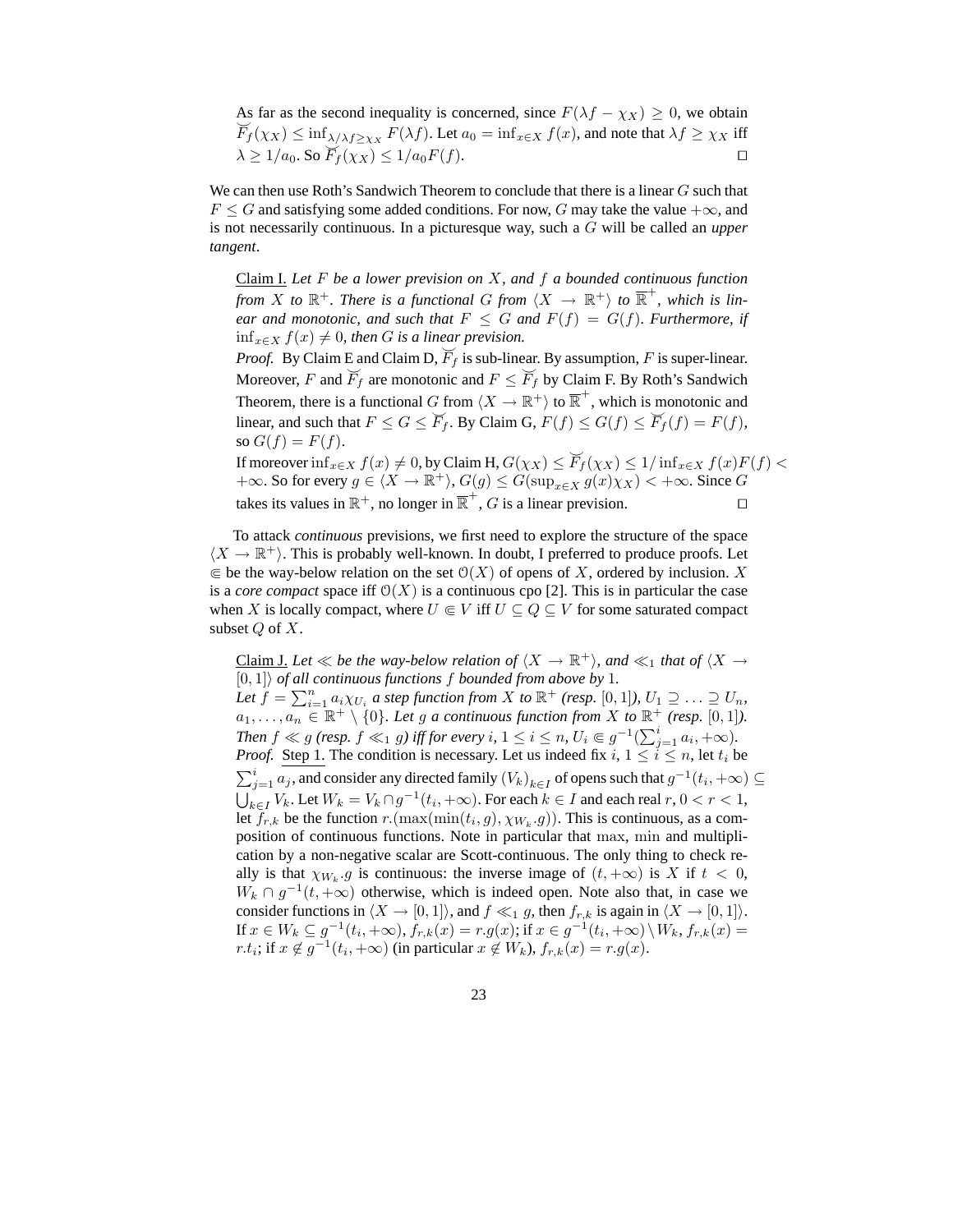Note that if  $r \le r'$  and  $V_k \subseteq V_{k'}$  (so  $W_k \subseteq W_{k'}$ ), then  $f_{r,k} \le f_{r',k'}$ : if  $x \in W_k$ then  $f_{r,k}(x) = r.g(x) \le r'.g(x) = f_{r',k'}(x)$ , since  $x \in W_{k'}$ ; if  $x \in W_{k'} \setminus W_k$ , then  $x \in g^{-1}]t_i, +\infty[\setminus W_k$ , so  $f_{r,k}(x) = r.t_i \langle r', g(x) \rangle = f_{r',k'}(x)$ ; if  $x \in$  $g^{-1}(t_i, +\infty) \setminus W_{k'}, f_{r,k}(x) = r.t_i \leq r'.t_i = f_{r',k'}(x);$  and is  $x \notin g^{-1}(t_i, +\infty)$ , then  $f_{r,k}(x) = r.g(x) \le r'.g(x) = f_{r',k'}(x)$ . It follows that the family  $(f_{r,k})_{\substack{0 \le r \le 1 \\ k \in I}}$ is directed, since  $f_{r,k}$  and  $f_{r',k'}$  are both less than or equal to  $f_{\max(r,r'),k''}$ , where  $k''$  is such that  $V_k, V_{k'} \subseteq V_{k''}.$ 

Moreover, the least upper bound of this family is exactly g: for every  $x \in X$ , either  $x \in g^{-1}(t_i, +\infty) = \bigcup_{k \in I} W_k$ , so there is  $k \in I$  with  $x \in W_k$ , and then  $f_{r,k}(x) = r.g(x)$ ; or  $x \notin g^{-1}(t_i, +\infty)$  and then  $f_{r,k}(x) = r.g(x)$  again; but then  $\sup_{0 < r < 1} r.g(x) = g(x).$ 

If  $f \ll g$ , necessarily  $f \leq f_{r,k}$  for some  $r, 0 < r < 1$ , and some  $k \in I$ . Then, for every  $x \in U_i$ ,  $f(x) \ge t_i$ , so  $f_{r,k}(x) \ge t_i$ . By definition of  $f_{r,k}$ , this entails  $\max(\min(t_i, g(x)), \chi_{W_k}(x).g(x)) \ge t_i/r$ . Since  $\min(t_i, g(x)) \le t_i < t_i/r$ , necessarily  $\chi_{W_k}(x) . g(x) \ge t_i/r$ , so  $x \in W_k$  and  $g(x) \ge t_i/r$ .

In particular,  $U_i \subseteq W_k \subseteq V_k$ . Since the family  $(V_k)_{k \in I}$  is arbitrary,  $U_i \in g^{-1}(t_i, +\infty)$ . Step 2. Conversely, the condition is sufficient. Indeed, assume that for every  $i, 1 \leq$ 

$$
i \leq n
$$
,  $U_i \in g^{-1}(t_i, +\infty)$ , where, as above,  $t_i = \sum_{j=1}^{i-1} a_i$ .

Let us show that  $f \ll g$  (resp.  $f \ll_1 g$ ). Let  $(f_k)_{k \in I}$  a directed family of continuous functions from X to  $\mathbb{R}^+$  (resp. [0, 1]) such that  $g \leq \sup_{k \in I} f_k$ .

For every  $t \in \mathbb{R}^+, g^{-1}(t, +\infty) = \{x \in X | g(x) > t\} \subseteq \{x \in X | \sup_{k \in I} f_k(x) > t\}$  $\{t\} = \{x \in X | \exists k \in I \cdot f_k(x) > t\} = \bigcup_{k \in I} f_k^{-1}(t, +\infty)$ . The family  $(f_k^{-1}(t, +\infty))_{k \in I}$ is directed, since  $(f_k)_{k\in I}$  is directed and  $f_k \leq f_{k'}$  implies  $f_k^{-1}(t, +\infty) \subseteq f_{k'}^{-1}(t, +\infty)$ . Since  $U_i \n\in g^{-1}(t_i, +\infty) \subseteq \bigcup_{k \in I} f_k^{-1}(t_i, +\infty)$ , there is a  $k_i \in I$  such that  $U_i \subseteq f_{k_i}^{-1}(t_i, +\infty)$ . Since  $(f_k)_{k \in I}$  is directed, there is a  $k \in I$  such that  $f_{k_i} \le f_k$ for every  $i, 1 \le i \le n$ . So  $U_i \subseteq f_{k_i}^{-1}(t_i, +\infty) \subseteq f_k^{-1}(t_i, +\infty)$ .

Let  $U_0 = X$ ,  $U_{n+1} = \emptyset$ . For every  $x \in X$ , let i be the unique natural number between 0 and n such that  $x \in U_i \backslash U_{i+1}$ . If  $i = 0$ , then  $f(x) = 0$ , so  $f(x) \le f_k(x)$ . If  $i \neq 0$ , then  $f(x) = \sum_{j=1}^{i} a_i = t_i$ , and since  $x \in U_i$ ,  $x \in f_k^{-1}(t_i, +\infty)$ , i.e.,  $f_k(x) > t_i$ . In other words,  $f_k(x) > f(x)$ . Since x is arbitrary,  $f_k \ge f$ . So  $f \ll g$ . ⊓⊔

Recall that a basis  $B$  of a continuous poset  $Y$  is any subset of  $Y$  such that every element of  $x$  can be written as a directed least upper bound of elements in  $B$ .

Claim K. *Let* X *be a core compact space. Let* B *the set of step functions of the form*  $1/2^K\sum_{k=1}^N \chi_{U_k}$ ,  $K,N\in\mathbb{N}$ , where  $(U_k)_{k=1}^{2^K}$  is a decreasing sequence of opens of X*.*

*Then*  $\langle X \to \mathbb{R}^+ \rangle$  *is a continuous poset, with basis B. The space*  $\langle X \to [0,1] \rangle$  *is a continuous cpo, with basis*  $B_1 = B \cap \langle X \rightarrow [0, 1] \rangle$ *.* 

*Proof.* Let  $f \in \langle X \to \mathbb{R}^+ \rangle$ , resp.  $f \in \langle X \to [0, 1] \rangle$ . Consider the set D of all functions of the form  $1/2^K \sum_{k=1}^N \chi_{U_k}$ ,  $K, N \in \mathbb{N}$ , where  $U_k \Subset f^{-1}(k/2^K, +\infty)$ for every  $k, 1 \leq k \leq N$ . Clearly  $D \subseteq B$ , resp.  $D \subseteq B_1$ .

We first show that D is directed. D is non-empty: take  $N = 0$ . Then, if  $1/2^K \sum_{k=1}^N \chi_{U_k}$ and  $1/2^{K'}\sum_{k=1}^{N'} \chi_{V_k}$  are in D, we may assume wlog. that  $K = K'$  and  $N = N'$ .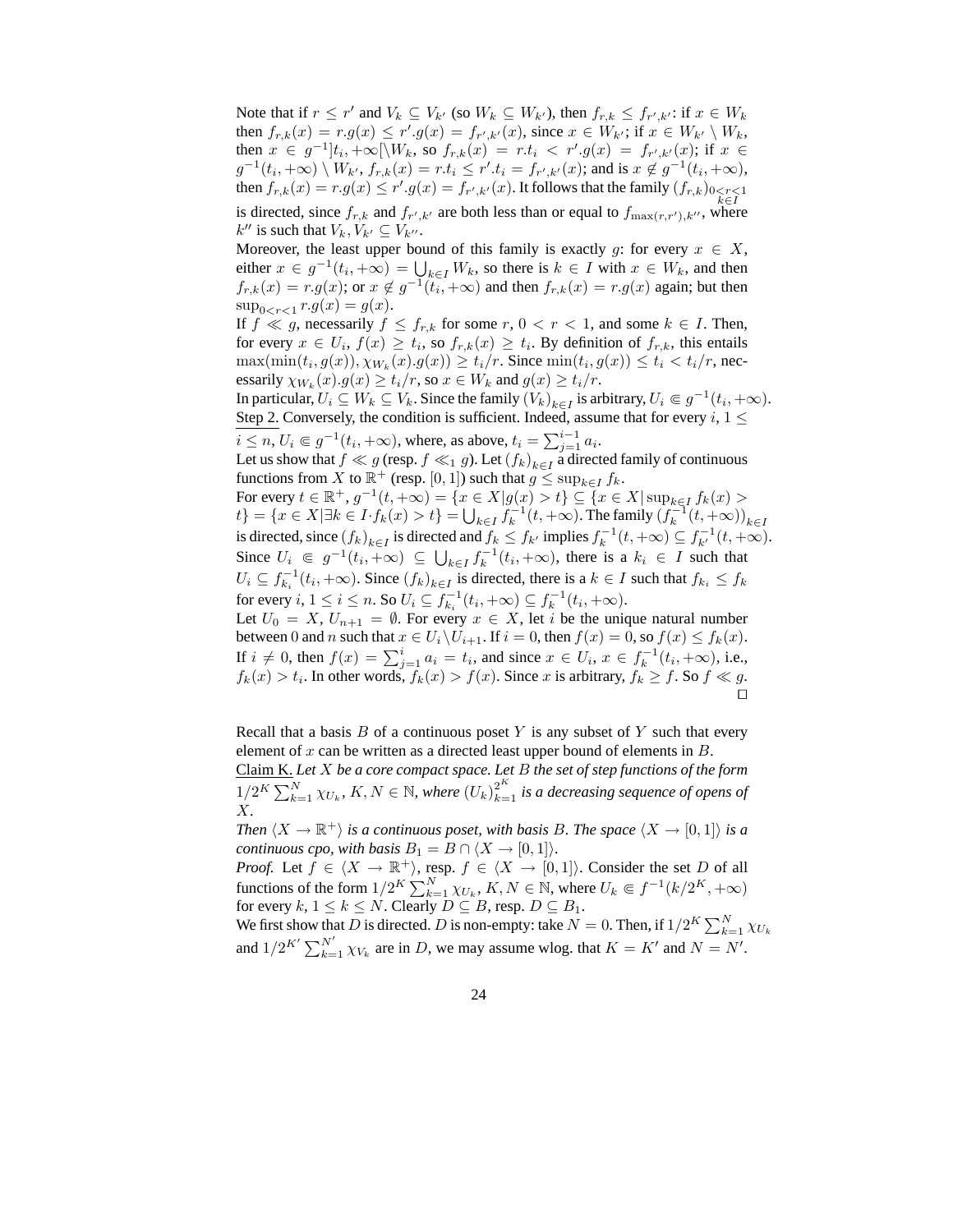Let us show that we may require  $K = K'$ : if, say,  $K' < K$ , one can rewrite the second function as  $1/2^K \sum_{k=1}^{2^{K-K'}} N' \chi_{W_k}$ , where  $W_k = V_{\lfloor (k+2^{K-K'}-1)/2^{K-K'} \rfloor}$ for every  $k, 1 \le k \le 2^{K-K'}N'$ . It follows from  $K = K'$  that we may also require  $N = N'$ : if  $N' < N$ , for example, then  $1/2^{K'} \sum_{k=1}^{N'} \chi_{V_k} = 1/2^{K'} \sum_{k=1}^{N} \chi_{V_k}$ , where we let  $V_k = \emptyset$  for each  $k, N' < k \leq N$ . Given any two functions of the form  $1/2^{\overline{K}} \sum_{k=1}^{N} \chi_{U_k}$  and  $1/2^{K} \sum_{k=1}^{N} \chi_{V_k}$  in D, then  $1/2^K \sum_{k=1}^N \chi_{U_k \cup V_k}$  is again in D, since  $U_k \cup V_k \in f^{-1}(k/2^K, +\infty)$ . (In any core compact space,  $U \cup V \in W$  as soon as  $U \in W$  and  $V \in W$  [2].) So D is directed. Now f is the least upper bound of the sequence  $f_K = 1/2^K \sum_{k=1}^N \chi_{f^{-1}|k/2^K, +\infty}$ 

 $K \in \mathbb{N}, N = \lfloor a2^K \rfloor$ , where  $a = \sup_{x \in X} f(x)$ . Since  $\mathcal{O}(X)$  is a continuous cpo,  $f^{-1}(k/2^K, +\infty)$  is the directed union of all opens  $U \in f^{-1}(k/2^K, +\infty)$ , so  $\chi_{f^{-1}(k/2^K,+\infty)} = \sup_{U \in f^{-1}(k/2^K,+\infty)} \chi_U$ . So  $f_K$  is a least upper bound of elements in D. Since  $f = \sup_{K \in \mathbb{N}} f_K$ , f is also a directed least upper bound of elements in D. By Claim I every element in D is way-below  $f \square$ elements in D. By Claim J, every element in D is way-below  $f$ . In particular, whenever  $f \ll g$  then there is a step function  $f' \in B$  such that  $f \ll f' \ll g$ . This is the *interpolation property*, valid in any continuous poset [15].

The following states that ≪ is *multiplicative*:

Claim L. *Let* f *be any step function from* X *to* R <sup>+</sup>*,* g *a continuous function from* X *to*  $\mathbb{R}^+$ *, and*  $a > 0$  *a real such that*  $a \ge \sup_{x \in X} f(x)$ *,*  $a \ge \sup_{x \in X} g(x)$ *. Then*  $f \ll g$  *iff*  $f/a \ll_1 g/a$ . *Proof.* Let  $f = \sum_{i=1}^{n} a_i \chi_{U_i}$ . Then  $f \ll g$  iff for every  $i, 1 \le i \le n, U_i \in$  $g^{-1}(\sum_{j=1}^ia_i,+\infty)$  by Claim J. Again by Claim J,  $f/a\ll_1 g/a$  iff for every  $i,1\leq$  $i \leq n, U_i \in (g/a)^{-1}(\sum_{j=1}^i a_i/a, +\infty)$ . Now note that  $(g/a)^{-1}(\sum_{j=1}^i a_i/a, +\infty) =$ 

 $g^{-1}(\sum_{j=1}^i a_i, +\infty)$ . So  $f \ll g$  is equivalent to  $f/a \ll_1 g/a$ . □

Let us say that X is *core coherent* iff for all opens  $U, V_1, V_2$  of X, if  $U \in V_1$  and  $U \in V_2$  then  $U \in V_1 \cap V_2$ . We call X *stably core compact* iff it is both core compact and core coherent. Every stably locally compact space  $X$  is stably core compact, and the converse holds if  $X$  is sober.

The following states that  $\ll$  is *additive*, provided X is stably core compact.

Claim M. *Let* X *be core compact, and* f*,* g *two bounded continuous functions from* X to  $\mathbb{R}^+$ . If  $h \ll f + g$ , then for some  $f', g' \in B$  we have  $h \leq f' + g'$ ,  $f' \ll f$ and  $g' \ll g$ .

*Proof.* Let  $B_f$  the set of all functions  $f' \in B$  such that  $f' \leq f$ ,  $B_g$  that of all functions  $g' \in B$  such that  $g' \le g$ . By Claim K,  $f = \sup_{f' \in B_f} f', g = \sup_{g' \in B_g} g'$ . Since addition is Scott-continuous,  $f + g = \sup_{f' \in B_f, g' \in B_g} f' + g'$ . Moreover,  $B_f$ and  $B_g$  are directed, so  $B_f \times B_g$  as well. Since  $h \ll f + g$ , there are  $f' \in B_f$  et  $g' \in B_g$  such that  $h \leq f' + g'$ . ⊓⊔

We now need an explicit formula for sums of functions in B.

Claim N. Let  $f' = 1/2^K \sum_{i=1}^N \chi_{A_i}$ ,  $g' = 1/2^K \sum_{j=1}^{N'} \chi_{B_j}$  two functions from X *to* R*, with*  $X \supseteq A_1 \supseteq A_2 \supseteqeq \ldots \supseteq A_N$  and  $X \supseteqeq B_1 \supseteq B_2 \supseteqeq \ldots \supseteq B_{N'}$ *. By*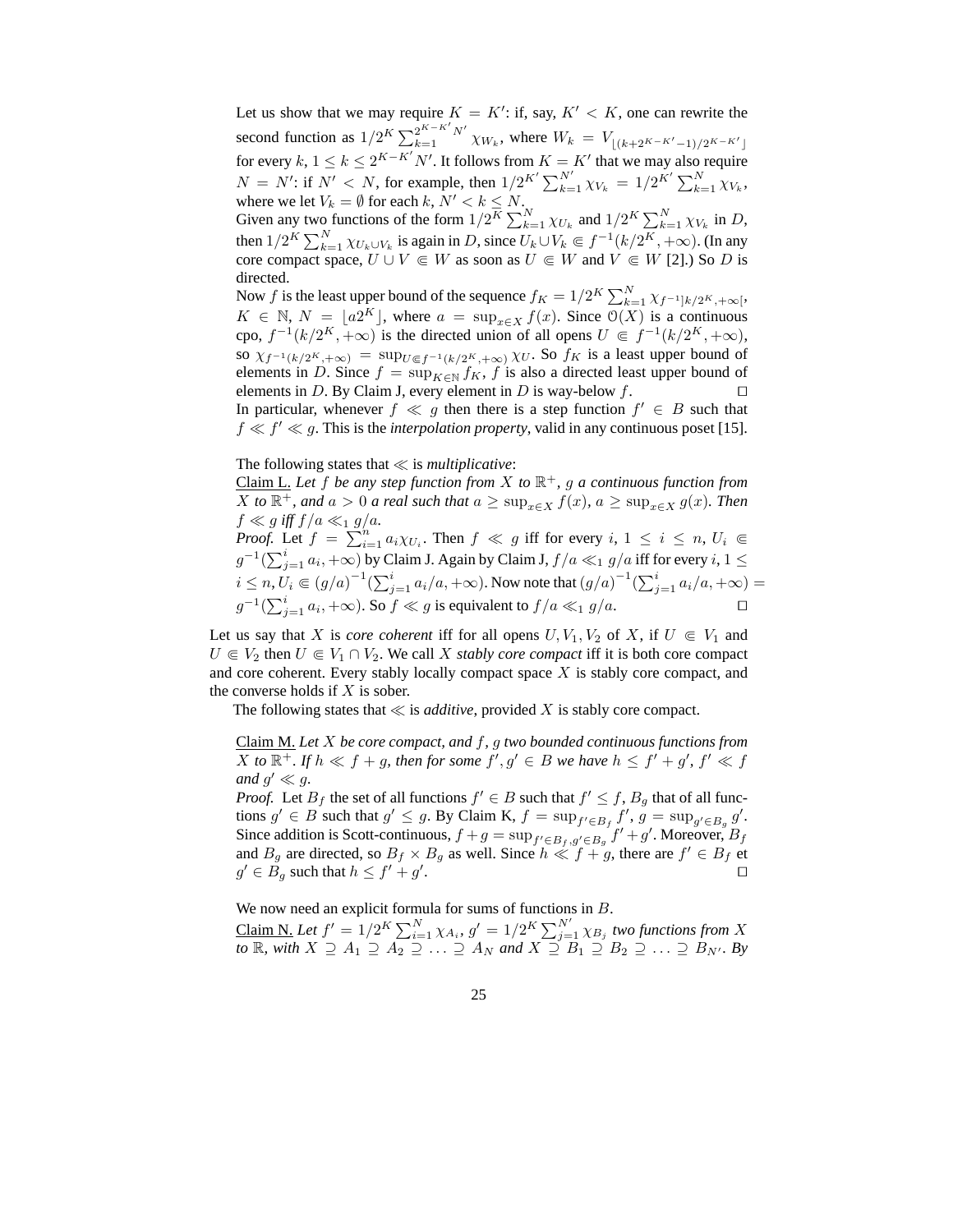*extension, let*  $A_0 = B_0 = X$ *, and*  $A_i = \emptyset$  *for every*  $i > N$ *,*  $B_j = \emptyset$  *for every*  $j > N'$ . Then  $f' + g' = 1/2^K \sum_{k=1}^{N+N'} \chi_{W_k}$ , where  $W_k = \bigcup_{\substack{i \in \mathbb{N}, j \in \mathbb{N} \ i + j = k}} (A_i \cap B_j)$ .

*Proof.* As a side remark, note that choosing the same  $K$  for  $f'$  and  $g'$  incurs no loss in generality. For every  $k \geq 1$ ,  $f'(x) + g'(x) \geq k/2<sup>K</sup>$  iff there are two indices  $i, j$ such that  $i + j = k$ ,  $f'(x) \ge i/2<sup>K</sup>$ , and  $g'(x) \ge j/2<sup>K</sup>$ , i.e., such that  $i + j = k$ , and  $x \in A_i \cap B_j$ . So  $f' + g' = 1/2^K \sum_{k \geq 1} \chi_{W_k}$ . But, for  $k > N + N'$ , whatever i and j such that  $i + j = k$ , either  $i > N$  or  $j > N'$ , so either  $U_i = \emptyset$  or  $V_j = \emptyset$ , i.e.  $W_k = \emptyset$ . The sum therefore indeed stop at  $k = N + N'$  at the latest. □

Claim O. *Let* X *be a core coherent space. For every bounded continuous functions* f, g from X to  $\mathbb{R}^+$ , and every functions  $f', g'$  in B, if  $f' \ll f$  and  $g' \ll g$ , then  $f' + g' \ll f + g$ .

*Proof.* Write  $f' = 1/2^K \sum_{i=1}^N \chi_{U_i}$ ,  $g' = 1/2^K \sum_{j=1}^N \chi_{V_j}$ . As in Claim K, we may assume that  $f'$  and  $g'$  are written with the same K and the same N. By extension, let  $U_0 = V_0 = X$ , and  $U_i = V_i = \emptyset$  for every  $i > N$ . By Claim N,  $f' + g' =$  $1/2^K \sum_{k=1}^{2N} \chi_{W_k}$ , where  $W_k = \bigcup_{i+j=k} (U_i \cap V_j)$ .

By assumption,  $f' \ll f$ , so by Claim  $\mathrm{J},$   $U_i \Subset f^{-1}(i/2^K,+\infty)$  for every  $i,$   $1 \leq i \leq$  $2^K$ . This again holds when  $i > 2^K$ , since then  $U_i$  is empty, therefore way-below any open. Similarly, since  $g' \ll g$ ,  $V_j \in g^{-1}(j/2^K, +\infty)$  pour tout  $j \ge 1$ .

It follows that  $U_i \cap V_j \in (f+g)^{-1}(k/2^K, +\infty)$  for every  $i, j \ge 1$  such that  $i + j = k$ . Indeed,  $U_i \cap V_j \subseteq U_i \Subset f^{-1}(i/2^K, +\infty)$  and  $U_i \cap V_j \subseteq V_j \Subset$  $g^{-1}(j/2^K, +\infty)$ , so  $U_i \cap V_j \in f^{-1}(i/2^K, +\infty) \cap g^{-1}(j/2^K, +\infty)$ , since X is core coherent. But, for every  $x \in f^{-1}(i/2^K, +\infty) \cap g^{-1}(j/2^K, +\infty)$ ,  $f(x) > i/2^K$ and  $g(x) > j/2<sup>K</sup>$ , so  $f(x) + g(x) > k/2<sup>K</sup>$ , i.e.,  $x \in (f+g)^{-1}(k/2<sup>K</sup>, +\infty)$ . So  $U_i \cap V_j \in f^{-1}(i/2^K, +\infty) \cap g^{-1}(j/2^K, +\infty) \subseteq (f+g)^{-1}(k/2^K, +\infty).$ 

We also have  $U_i \cap V_j \in (f+g)^{-1}(k/2^K, +\infty)$  when  $i+j = k \ge 1$  but i or j is zero. If for example  $i = 0$ , then  $j = k$ ,  $U_i \cap V_j = X \cap V_k = V_k \subseteq$  $g^{-1}(k/2^K, +\infty) \subseteq (f+g)^{-1}(k/2^K, +\infty).$ 

So  $U_i \cap V_j \in (f+g)^{-1}(k/2^K, +\infty)$  for every i, j such that  $i+j=k, k \geq 1$ . It follows easily that  $W_k = \bigcup_{i+j=k} U_i \cap V_j \Subset (f+g)^{-1}(k/2^K, +\infty)$  for every  $k \geq 1$ . By Claim J,  $f' + g$  $\vee$   $\leq$  f + g.

Claim P. Let X be compact. For every  $h' \in B$ , for every  $a > 0$ ,  $h' \ll a \chi_X$  iff  $h'$  is *of the form*  $\sum_{i=1}^{n} a_i \chi_{U_i}$ ,  $U_1 \supseteq \ldots \supseteq U_n$ ,  $a_1, \ldots, a_n \in \mathbb{R}^+$ , with  $\sum_{i=1}^{n} a_i < a$ . In particular,  $h' \ll a\chi_X$  iff there is  $a' < a$  with  $h' \leq a'\chi_X$ .

*Proof.* For every  $h' \in B$ , write  $h' = \sum_{i=1}^{n} a_i \chi_{U_i}$ ,  $U_1 \supseteq \ldots \supseteq U_n$ ,  $a_1, \ldots, a_n \in$  $\mathbb{R}^+\setminus\{0\}.$  By Claim J,,  $h'\ll a\chi_X$  iff  $U_i\Subset \emptyset$  for every  $i$  such that  $\sum_{j=1}^ia_i\geq a,$  and  $U_i \in X$  for every i such that  $\sum_{j=1}^i a_i < a$ . This amounts to requiring that  $U_i = \emptyset$ for every i such that  $\sum_{j=1}^{i} a_i \ge a$ ; since X is compact,  $U_i \in X$ . The functions h' such that  $h' \ll a\chi_X$  are therefore exactly those of the form  $\sum_{i=1}^n a_i \chi_{U_i}$ ,  $U_1 \supseteq$  $\ldots \supseteq U_n$  with  $\sum_{i=1}^n a_i < a$ .

If  $h' \ll a\chi_X$ , we have  $h' \leq a'\chi_X$ , where a' is any real strictly between  $\sum_{i=1}^n a_i$ and a. Conversely, if  $h' \le a' \chi_X$  with  $a' < a$ , then  $h' \ll a \chi_X$  since  $a' \chi_X \ll a \chi_X$ by Claim J.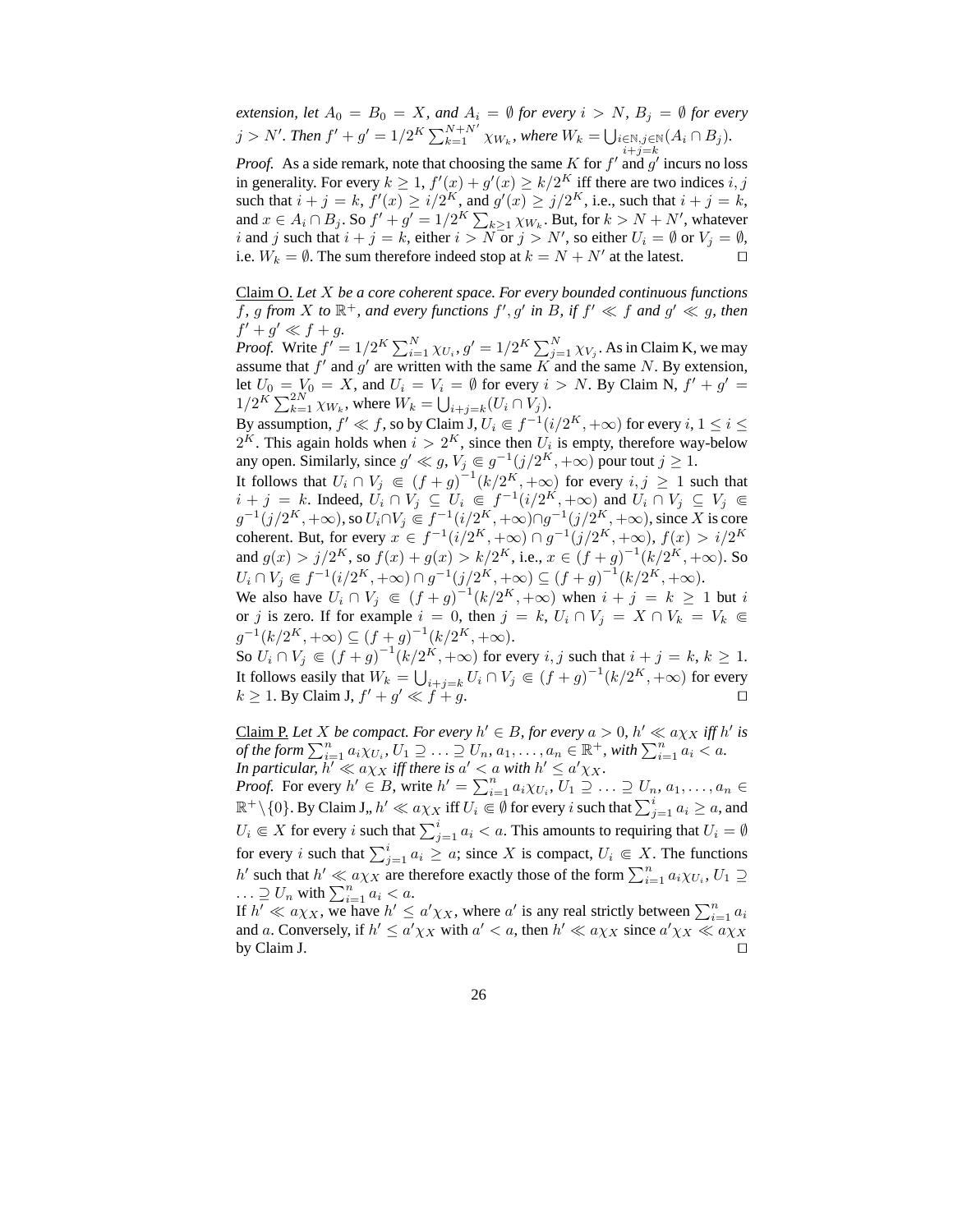We now have enough material to apply Scott's formula on the continuous poset  $\langle X \rightarrow$  $\mathbb{R}^+$ ), with basis B. For any functional F from  $\langle X \to \mathbb{R}^+ \rangle$  to  $\overline{\mathbb{R}}^+$ , let  $\mathfrak{r}(F)$  be the function defined by:

$$
\mathfrak{r}(F)(f) = \sup_{g \in B, g \ll f} F(g)
$$

Then  $\mathfrak{r}(F)$  is a continuous functional from  $\langle X \to \mathbb{R}^+ \rangle$  to  $\overline{\mathbb{R}}^+$ . In fact,  $\mathfrak{r}(F)$  is the greatest continuous functional below  $F$ . We observe:

Claim Q. *Let* X *be stably core compact. If* F *is a (plain, lower, upper, linear) prevision then*  $\mathfrak{r}(F)$ *, too. If moreover* X *is compact and* F *is normalized, then*  $\mathfrak{r}(F)$  *is normalized.*

*Proof.* The function  $\mathfrak{r}(F)$  takes its values in  $\mathbb{R}^+$ , since if  $a = \sup_{x \in X} f(x)$ , then  $\mathfrak{r}(F)(f) = \sup_{g \in B, g \ll f} F(g) \leq F(a\chi_X) < +\infty$ . It is continuous, and is positively homogeneous by Claim L. It is lower as soon as  $F$  is, since:

$$
\mathfrak{r}(F)(f+g) = \sup_{h \in B, h \ll f+g} F(h)
$$
\n
$$
= \sup_{h', h'' \in B, h' \ll f, h'' \ll g} F(h' + h'') \quad \text{by Claim M and Claim O}
$$
\n
$$
\geq \sup_{h', h'' \in B, h' \ll f, h'' \ll g} (F(h') + F(h''))
$$
\n
$$
= \sup_{h' \in B, h' \ll f} F(h') + \sup_{h'' \in B, h'' \ll g} F(h'') = \mathfrak{r}(F)(f) + \mathfrak{r}(F)(g)
$$

Similarly, if F is upper then  $\mathfrak{r}(F)$  is upper too, and if F is linear then so is  $\mathfrak{r}(F)$ . Finally, if F is normalized and X is compact, then for every  $a > 0$ ,

$$
\mathfrak{r}(F)(a\chi_X + f) = \sup_{h \in B, h \ll a\chi_X + f} F(h)
$$
  
= 
$$
\sup_{h', h'' \in B, h' \ll a\chi_X, h'' \ll f} F(h' + h'')
$$
  
= 
$$
\sup_{a' < a, h'' \in B, h'' \ll f} F(a'\chi_X + h'')
$$
 (by Claim P)  
= 
$$
\sup_{a' < a, h'' \in B, h'' \ll f} (a' + F(h''))
$$
 (since F is normalized)  
= 
$$
a + \mathfrak{r}(F)(f)
$$

⊓⊔

By Claim I, there is a monotonic linear functional  $G_0$  such that  $F \leq G_0$  and  $F(f) =$  $G_0(f)$ . Let  $G = \mathfrak{r}(G_0)$ . By Claim Q, G is a continuous linear functional. Since it is the greatest one below  $G_0$   $F \leq G$ . Finally,  $G \leq G_0$ , so  $G(f) \leq F(f)$ ; since  $F \leq G$ ,  $F(f) \le G(f)$ , so  $F(f) = G(f)$ . □

**Theorem 4.** *Let* X *be a stably locally compact space,* F *a normalized continuous lower prevision on* X*, and* f *a bounded continuous function from* X *to* R <sup>+</sup>*. Then there is a normalized continuous linear prevision* G *such that*  $F \leq G$  *and*  $F(f) = G(f)$ *.*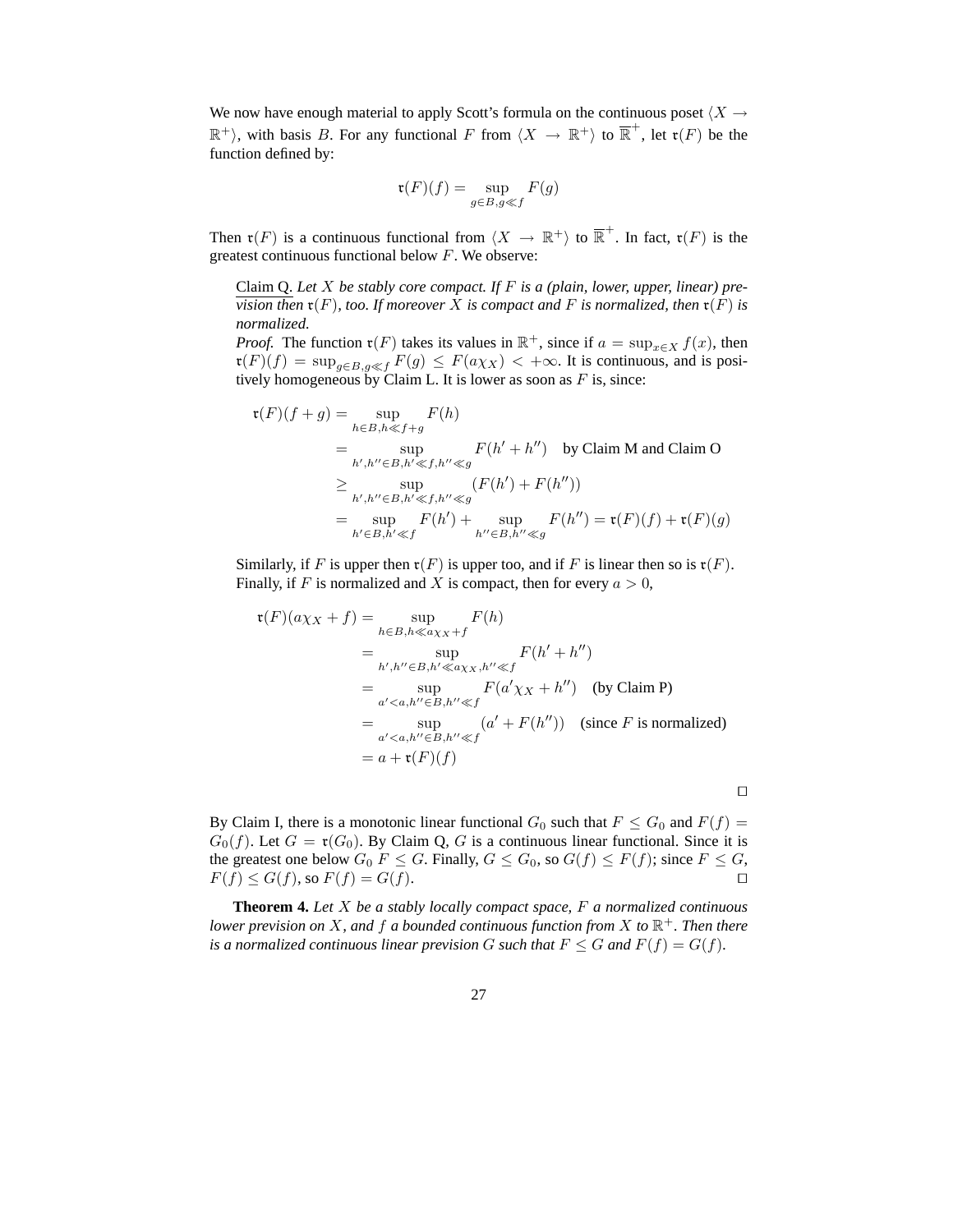*Proof.* Recall the function  $\widetilde{F}_f$  from the proof of Theorem 3, and define:

$$
\widecheck{F}_f(g) = \inf_{\epsilon \in \mathbb{R}^+} \widecheck{F}_{f+\epsilon}(g)
$$

This is well defined, and is always a non-negative real, never  $+\infty$ . Indeed, by Claim H and Claim E, whenever  $\epsilon > 0$ ,  $\overline{F}_{f+\epsilon}(g) \le \sup_{x \in X} g(x) \cdot \frac{1}{\epsilon + \inf_{x \in X} f(x)} F(f+\epsilon) < +\infty$ .

 $Claim R.  $\breve{F}_f(0) = 0$ .  $\breve{F}_f$  is monotonic.  $\breve{F}_f$  is positively homogeneous. For every$ </u>  $g \in \langle X \to \mathbb{R}^+ \rangle, \ \widecheck{F}_f (g) \geq F(g).$ *Proof.* By Claim B, Claim C, Claim E, Claim F.

<u>Claim S.</u> Let *F* be a lower prevision on X. If *F* is normalized, then  $\overline{F}_{f+\epsilon}$  is antitone  $in \epsilon$ *.* 

*Proof.* Assume  $\epsilon < \epsilon'$ . If  $\overline{F}_{f+\epsilon}(g) = +\infty$  (which entails  $\epsilon = 0$ ), clearly  $\overline{F}_{f+\epsilon'}(g) \le \overline{F}_{f+\epsilon}(g)$ . So let us assume that  $\overline{F}_{f+\epsilon}(g) < +\infty$ . Recall that:

$$
\widetilde{F}_{f+\epsilon}(g) = \inf_{\lambda/\lambda(f+\epsilon) \ge g} \left[ F(\lambda(f+\epsilon)) - \sup_{h \le \lambda(f+\epsilon) - g} F(h) \right]
$$

Now  $F(\lambda(f+\epsilon')) = \lambda(\epsilon'-\epsilon) + F(\lambda(f+\epsilon))$  since F is normalized. Moreover, if  $g \leq \lambda(f + \epsilon)$ , then:

$$
\lambda(\epsilon' - \epsilon) + \sup_{h \le \lambda(f + \epsilon) - g} F(h) = \sup_{h \le \lambda(f + \epsilon) - g} F(h + \lambda(\epsilon' - \epsilon))
$$
  
since *F* is normalized

$$
\leq \sup_{h' \leq \lambda(f+\epsilon')-g} F(h')
$$

since for every  $h \leq \lambda(f + \epsilon) - g$ ,  $h' = h + \lambda(\epsilon' - \epsilon)$  is less than or equal to  $\lambda(f+\epsilon')-g$ . Therefore:

$$
\widetilde{F}_{f+\epsilon}(g) = \inf_{\lambda/\lambda(f+\epsilon) \ge g} \left[ F(\lambda(f+\epsilon')) - [\lambda(\epsilon'-\epsilon) + \sup_{h \le \lambda(f+\epsilon)-g} F(h)] \right]
$$
\n
$$
\ge \inf_{\lambda/\lambda(f+\epsilon) \ge g} \left[ F(\lambda(f+\epsilon')) - \sup_{h' \le \lambda(f+\epsilon')-g} F(h') \right]
$$
\n
$$
\ge \inf_{\lambda/\lambda(f+\epsilon') \ge g} \left[ F(\lambda(f+\epsilon')) - \sup_{h' \le \lambda(f+\epsilon')-g} F(h') \right]
$$
\n
$$
\text{since if } g \le \lambda(f+\epsilon) \text{ then } g \le \lambda(f+\epsilon')
$$
\n
$$
= \widetilde{F}_{f+\epsilon'}(g)
$$

| ۰ | ۰ |  |
|---|---|--|
|   |   |  |
|   |   |  |
|   |   |  |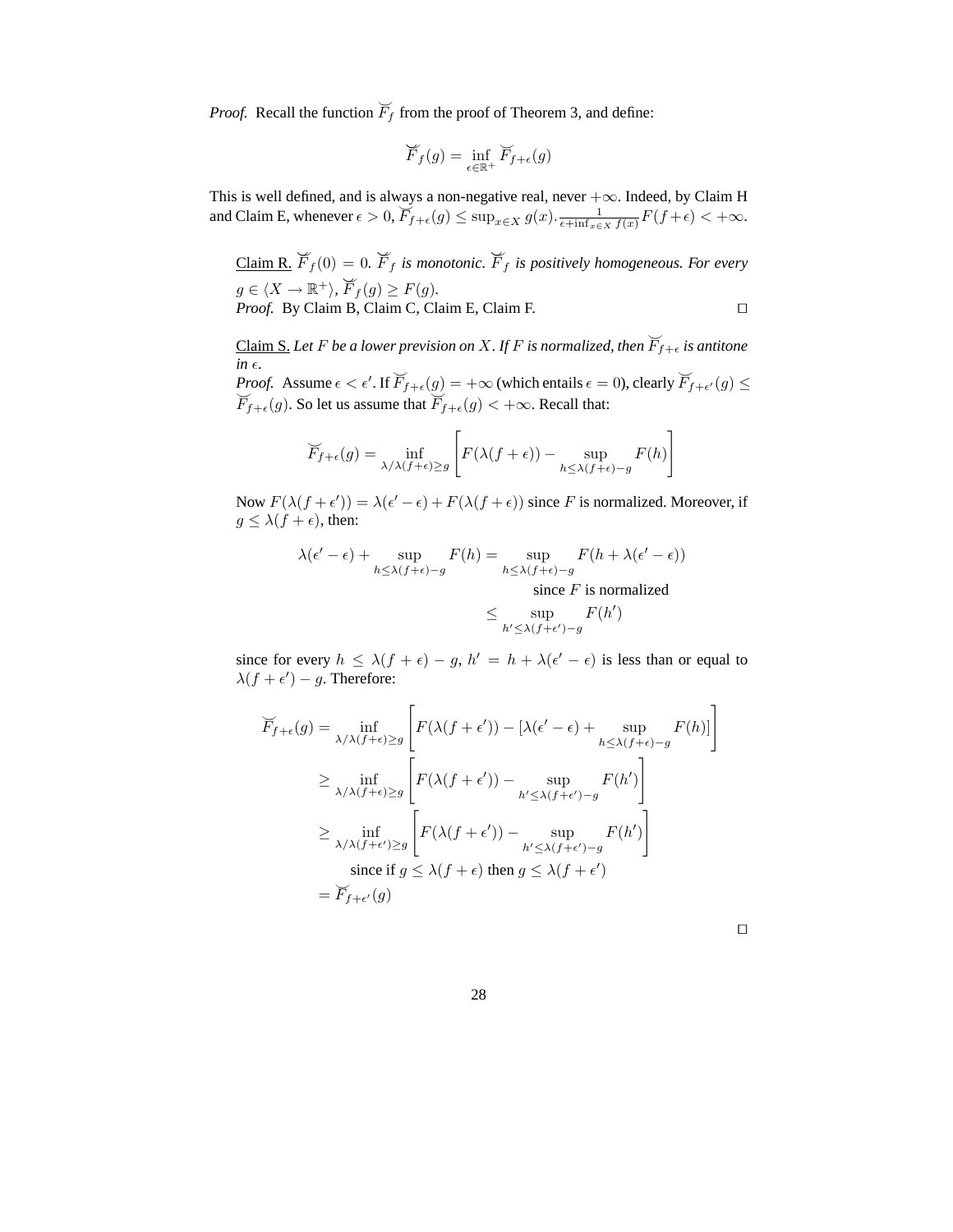<u>Claim T.</u> Let F be a lower prevision on X. If F is normalized, then  $\breve{F}_f$  is convex. *Proof.* For every  $\epsilon', \epsilon'' \geq 0$ , there is  $\epsilon \geq 0$  such that  $\widetilde{F}_{f+\epsilon}(g) + \widetilde{F}_{f+\epsilon}(g')$ *Proof.* For every  $\epsilon', \epsilon'' \ge 0$ , there is  $\epsilon \ge 0$  such that  $\bar{F}_{f+\epsilon}(g) + \bar{F}_{f+\epsilon}(g') \le \bar{F}_{f+\epsilon'}(g) + \bar{F}_{f+\epsilon''}(g')$ . Indeed, by Claim S, it is enough to take  $\epsilon = \max(\epsilon', \epsilon'')$ . So  $\inf_{\epsilon \geq 0} [F_{f+\epsilon}(g) + F_{f+\epsilon}(g')] \leq \inf_{\epsilon' \geq 0} \overline{F}_{f+\epsilon'}(g) + \inf_{\epsilon'' \geq 0} \overline{F}_{f+\epsilon''}(g')$ . It follows:

$$
\widetilde{F}_f(g+g') = \inf_{\epsilon \ge 0} \widetilde{F}_{f+\epsilon}(g+g')
$$
\n
$$
\le \inf_{\epsilon \ge 0} [\widetilde{F}_{f+\epsilon}(g) + \widetilde{F}_{f+\epsilon}(g')] \text{ by Claim D and Claim E}
$$
\n
$$
\le \inf_{\epsilon' \ge 0} \widetilde{F}_{f+\epsilon'}(g) + \inf_{\epsilon'' \ge 0} \widetilde{F}_{f+\epsilon''}(g')
$$
\n
$$
= \widetilde{F}_f(g) + \widetilde{F}_f(g')
$$

 $\widetilde{F}_f$  is therefore sub-linear, hence convex since it is positively homogeneous by Claim R. Claim R. □

<u>Claim U.</u> Let F be a lower prevision on X. If F is normalized, then  $\breve{F}_f(f) = F(f)$ . *Proof.* Clearly  $\overline{F}_f(g) \leq \overline{F}_f(g)$  (take  $\epsilon = 0$ ). When  $g = f$ , by Claim G  $\overline{F}_f(f) =$  $F(f)$ . So  $\overline{F}_f(f) \leq F(f)$ . The converse inequality follows by Claim U. □

<u>Claim V.</u> Let F be a lower prevision on X. If F is normalized, then  $\widetilde{F}_f(\chi_X) = 1$ . *Proof.* If there is no  $\lambda$  such that  $1 \leq \lambda(f + \epsilon)$ ,

$$
\overline{F}_{f+\epsilon}(\chi_X) = \inf_{\lambda/1 \leq \lambda(f+\epsilon)} \left[ F(\lambda(f+\epsilon)) - \sup_{h \leq \lambda(f+\epsilon)-1} F(h) \right]
$$

$$
= \inf_{\lambda/1 \leq \lambda(f+\epsilon)} \left[ F(\lambda(f+\epsilon)-1) + 1 - \sup_{h \leq \lambda(f+\epsilon)-1} F(h) \right]
$$

1

since F is normalized. Since  $\sup_{h \leq \lambda(f+\epsilon)-1} F(h) = F(\lambda(f+\epsilon)-1), \overline{F}_{f+\epsilon}(\chi_X) =$ 1. On the other hand, if there is no  $\lambda$  such that  $1 \leq \lambda(f+\epsilon)$ , then  $\overline{F}_{f+\epsilon}(\chi_X) = +\infty$ . This can only happen when  $\epsilon = 0$ , and provided inf<sub>x∈X</sub>  $f(x) = 0$ . In this case,  $\widecheck{F}(\chi_X)$  is the greatest lower bound of 1 and +∞; otherwise,  $\widecheck{F}(\chi_X)$  already equals 1, directly. ⊓⊔

Let us prove the Theorem. Since F is super-linear,  $\overline{F}_f$  is sub-linear by Claim T, F is monotonic and  $\overline{F}_f$  also by Claim R, we can apply Roth's Sandwich Theorem: there is a functional  $G_0$  from  $\langle X \to \mathbb{R}^+ \rangle$  to  $\overline{\mathbb{R}}^+$ , which is monotonic and linear, and such that  $F \leq G_0 \leq \overline{F}_f$ . By Claim U,  $F(f) \leq G_0(f) \leq \overline{F}_f(f) = F(f)$ , so  $G_0(f) =$  $F(f)$ . Next,  $\overline{F}_f$  takes its values in  $\mathbb{R}^+$ , so  $G_0$  too. In particular,  $G_0$  is a prevision.  $G_0$  is normalized, since for every bounded continuous function g, for every  $a \in \mathbb{R}^+$ ,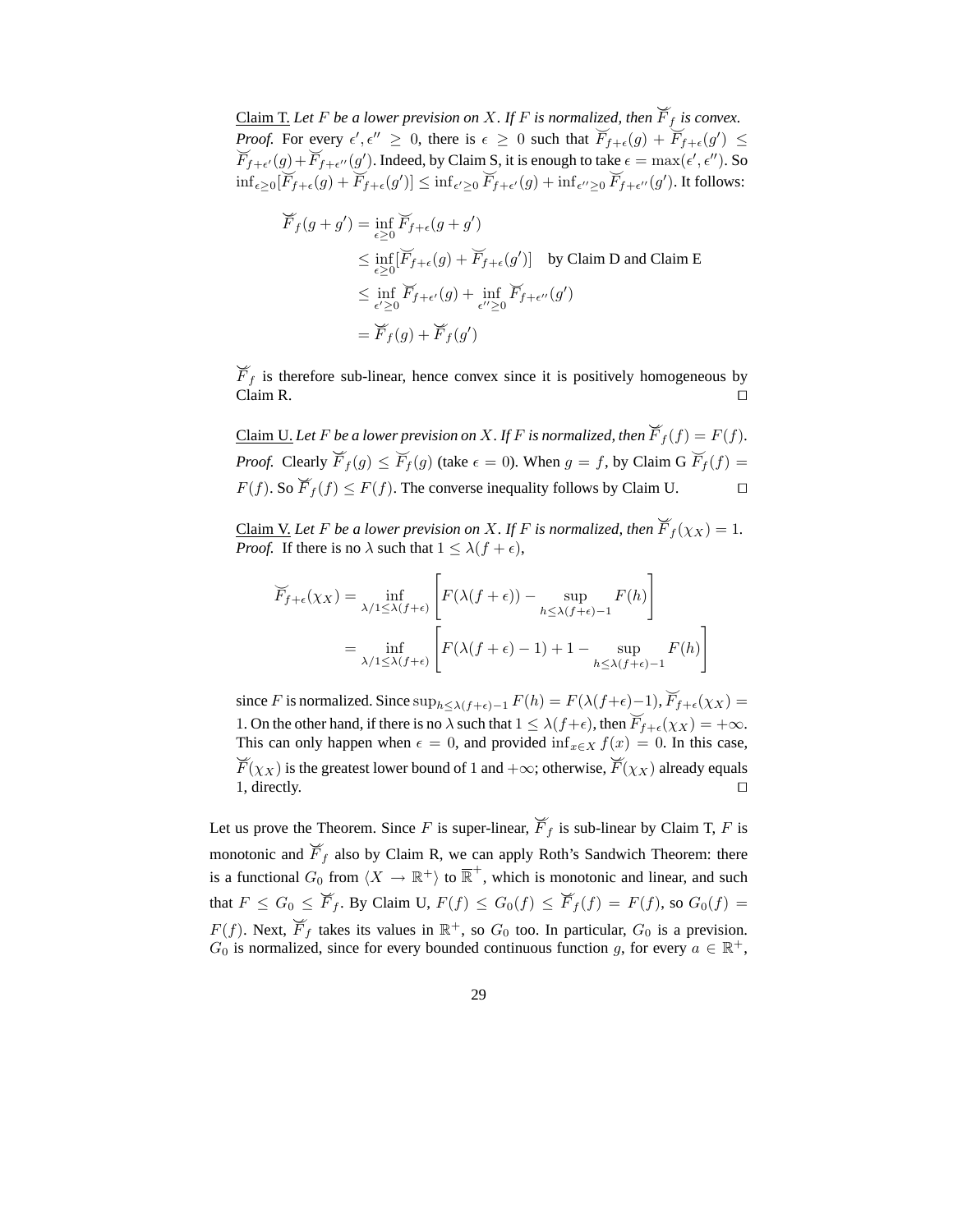$G_0(a+g) = aG_0(\chi_X) + G_0(g)$  (since  $G_0$  is linear) =  $a + G_0(g)$ . Indeed,  $1 = F(\chi_X) \le$  $G_0(\chi_X) \leq \widetilde{F}_f(\chi_X) = 1$  by Claim V.

So  $G_0$  is a normalized linear prevision such that  $F \n\t\leq G_0$  et  $F(f) = G_0(f)$ . (And this holds on any topological space  $X$ .) Now  $X$  is stably locally compact, hence stably core compact, so let  $G = \mathfrak{r}(G_0)$ . By Claim Q, G is a continuous linear prevision. Since G is the greatest continuous functional below  $G_0$  and  $F \nleq G_0$ , it follows that  $F \leq G$ . Since  $G \leq G_0$ ,  $G(f) \leq G_0(f) = F(f) \leq G(f)$ , so  $G(f) = F(f)$ . Finally, we show that  $G$  is normalized—and we do not need  $X$  to be compact, as Claim  $Q$ would suggest. We claim indeed that  $G(a + g) = a + G(g)$ : by linearity,  $G(a + g) =$  $aG(\chi_X) + G(g)$ , and  $G(\chi_X) = 1$  since  $G(\chi_X) \leq G_0(\chi_X) = 1$  on the one hand, and  $G(\chi_X) \geq F(\chi_X) = 1$  on the other hand. □

**Theorem 5.** *Let* X *be stably locally compact,* F *a continuous normalized prevision on* X. Then F is lower iff  $CCoeur_1(F) \neq \emptyset$  and for every  $f \in \langle X \to \mathbb{R}^+ \rangle$ ,  $F(f) =$ inf<sub>G∈CCoeur1</sub>(F)  $G(f)$ *. In this case, the inf is attained:*  $F(f) = \min_{G \in CCoeur_1(F)} G(f)$ *.* 

*Proof.* If F is lower then  $CCoeur_1(F)$  is non-empty by Theorem 4. Moreover, for every  $f \in \langle X \to \mathbb{R}^+ \rangle$ , there is a  $G \in CCoeur_1(X)$  such that  $F(f) = G(f)$ , so clearly  $F(f) = \inf_{G \in Coeur_1(F)} G(f)$  and the inf is attained.

Conversely, if  $CCoeur_1(F)$  is non-empty and  $F(f) = inf_{G \in CCoeur_1(F)} G(f)$  for every  $f \in \langle X \to \mathbb{R}^+ \rangle$ , then F is super-additive, hence lower. Indeed:

$$
F(f + f') = \inf_{G \in Coeur_1(F)} G(f + f') = \inf_{G \in Coeur_1(F)} (G(f) + G(f'))
$$
  
since G is additive  

$$
\geq \inf_{G \in Coeur_1(F)} G(f) + \inf_{G \in Coeur_1(F)} G(f') = F(f) + F(f')
$$

⊓⊔

**Proposition 4.** *Let* X *be stably compact,* F *a normalized continuous lower previ*sion, then  $CCoeur_1(F)$  is a non-empty saturated compact convex subset of  ${\bf P}_{1\, wk}^\Delta(X).$ 

*Proof.* Convexity is obvious, non-emptiness is by Theorem 5, and saturation is clear. Compactness is almost a consequence of [19, Corollary 2]. We would need to check that  $C = \langle X \rightarrow \mathbb{R}^+ \rangle$  is a so-called continuous d-cone, with an additive way-below relation. (Note that what Plotkin calls weak<sup>∗</sup> -Scott what we simply call the weak topology.) Claim M indeed shows that  $\ll$  is additive, however every (continuous) d-cone is a (continuous) cpo, which  $\langle X \rightarrow \mathbb{R}^+ \rangle$  fails to be. (One might argue we could have defined previsions as taking maps from  $\langle X \rangle \to \overline{\mathbb{R}}^+$  to  $\overline{\mathbb{R}}^+$  instead. However, we wanted to provide a nice link with the theory of games and belief functions, and the latter works more smoothly provided we exclude  $+\infty$ . Moreover, in applications we only really need sub-normalized or normalized games/previsions.)

However, here is a direct argument, inspired by [9]. We need to recall that the *cocompact topology* of a stably compact space X is the collection of all complements of saturated compacts of X. The space X with its co-compact topology is its *de Groot dual*  $X<sup>d</sup>$ . Then  $X<sup>d</sup>$  is also stably compact, its specialization ordering is the converse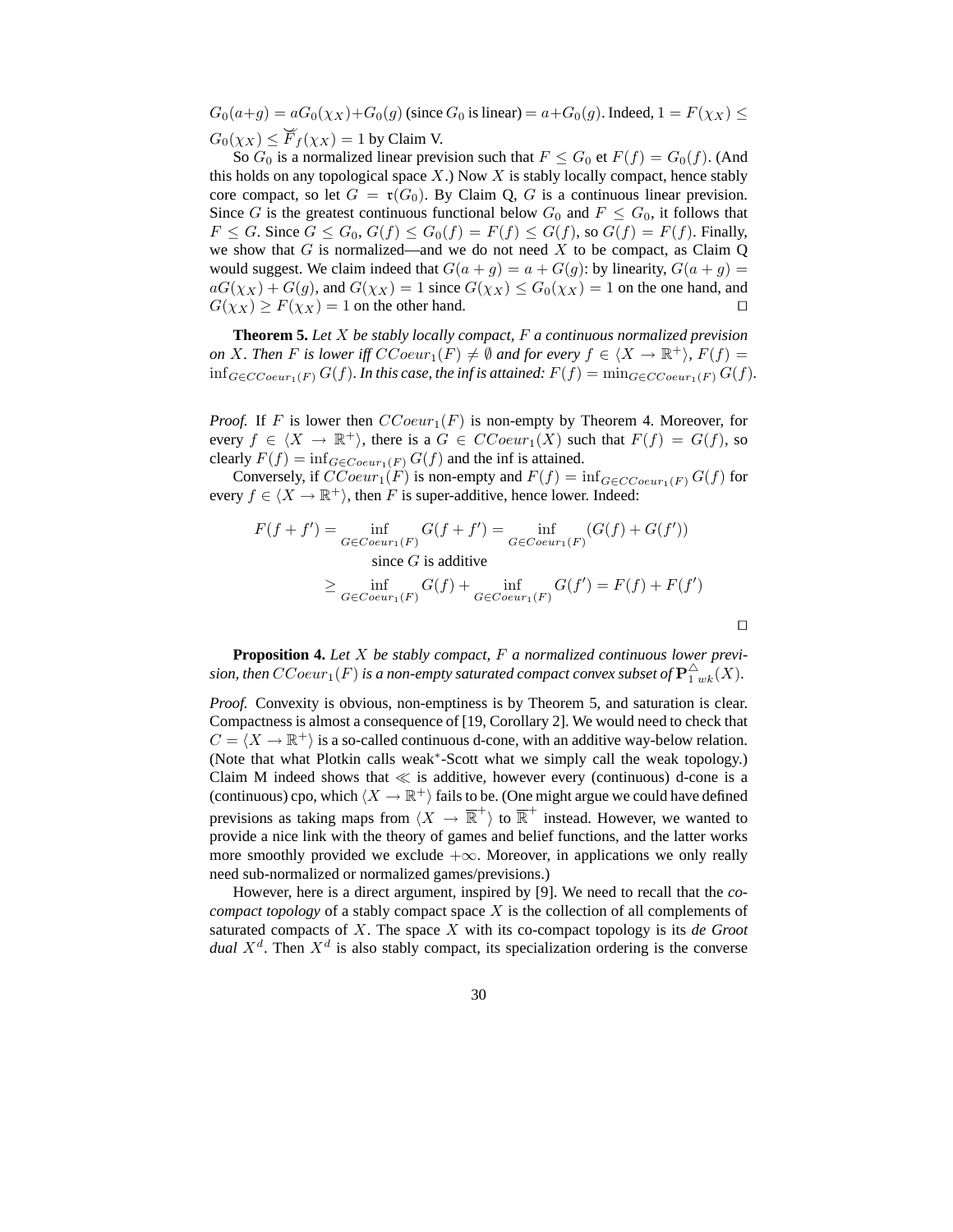$>$  of that of X,  $X^{dd} = X$ . The coarsest topology containing both the original and the co-compact topology is the *patch topology*. X equipped with the patch topology is a compact pospace, which we write X' [9]. Note that the product  $Y = \prod_{i \in I} Y_i$  of stably compact spaces is stably compact, that  $Y' = \prod_{i \in I} Y'_i$ , and that the specialization ordering of Y is the component-wise ordering.

The space  $[0, 1]$  is stably compact, and  $[0, 1]'$  is equipped with the usual, metric topology. Let X be stably compact, and consider  $Z = \prod_{f \in (X \to \mathbb{R}^+)} [0, 1]$ , which is  $\sup_{x \in X} f(x) = 1$ 

also stably compact. Let  $P(X)$  be any of the spaces of sub-normalized previsions we consider. There is an obvious map  $e: P(X) \to Z$  that sends F to the family of all  $F(f)$ ,  $f \in \langle X \to \mathbb{R}^+ \rangle$ ,  $\sup_{x \in X} f(x) = 1$ . Conversely, for any family  $z = (z_f) \Big|_{f \in \langle X \to \mathbb{R}^+ \rangle}$  $\sup_{x \in X} f(x)=1$ of elements of [0, 1], one may define a positively homogeneous functional  $m(z)$  from

 $\langle X \to \mathbb{R}^+ \rangle$  to  $\mathbb{R}^+$  by:  $m(z)(0) = 0$ ,  $m(z)(f) = az_{f/a}$  when  $a = \sup_{x \in X} f(x) > 0$ .

We then check that the subspace of Z of those z such that  $m(z)$  is a (plain, lower, upper, sub-normalized, normalized) prevision is patch-closed in  $Z$ , hence stably compact. (See [7, lemme 11.6.1].) The idea is that this subspace is defined as the set of objects z satisfying a collection of *patch-continuous* equations, i.e., equations of the form  $f(z_{f_1},...,z_{f_n}) = g(z_{f_1},...,z_{f_n})$ , where  $f_1,...,f_n$  are fixed, and f and g are continuous functions from  $[0,1]^n$  to  $[0,1]'$ . E.g., that  $m(z)$  is monotonic is equivalent to the fact that  $a \times z_{f/a} \le b \times z_{g/b}$  for all  $f, g \in \langle X \to \mathbb{R}^+ \rangle$  that are not identically zero and such that  $f \leq g$ , where  $a = \sup_{x \in X} f(x)$ ,  $b = \sup_{x \in X} g(x)$ ; in turn, an inequality  $u \leq v$  is an abbreviation for the equation  $\max(u, v) = v$ . Since every intersection of patch-closed subsets is patch-closed, the given subspace is patch-closed.

We then check that, if  $Z_{\leq 1}$  is the subspace of Z consisting of all z such that  $m(z)$  is a sub-normalized prevision, then e defines a homeomorphism of the space  $P_{\leq 1 \le k}(X)$ of all sub-normalized previsions onto  $Z_{\leq 1}$ , with inverse m. In particular,  $P_{\leq 1 \le k}(X)$  is stably compact.

The technique of patch-continuous equations implies that given any conjunction of properties among "lower", "upper", "linear" and "normalized", the subspace of those previsions in  $P_{\leq 1 \le k}(X)$  satisfying these properties is also patch-closed in it, hence stably compact.

Next, we observe that  $\mathfrak{r}: P_{\leq 1 \le k}(X) \to \mathbf{P}_{\leq 1 \le k}(X)$  (see Claim Q and later) and the obvious inclusion  $\mathfrak{s}: \mathbf{P}_{\leq 1}$   $w_k(X) \to P_{\leq 1}$   $w_k(X)$  forms a retraction-section pair. I.e., that they are continuous and  $\mathfrak{r}(\mathfrak{s}(F)) = F$  for all F. This allows us to conclude that  $P_{\leq 1 \le k}(X)$  is stably compact: by Lawson's Lemma (see again [9]), any retract of a stably compact space is stably compact. We need  $X$  to be compact additionally, in the case of normalized previsions, to be able to apply Claim  $Q$  and show that  $r$ :  $P_{1 wk}(X) \rightarrow \mathbf{P}_{1 wk}(X).$ 

Finally, we note that  $CCoeur_1(X)$  is the intersection of  $\uparrow$  F (the set of all normalized continuous previsions  $F'$  such that  $F\leq F'$ ) and  ${\bf P}_{1\;wk}^\Delta(X).$  The former is trivially compact (every set  $\uparrow x$  is compact in any topological space), hence patch-closed in  ${\bf P}_{1 \le k}(X)$ . The technique of patch-continuous equations shows that  ${\bf P}_{1 \le k}^{\triangle}(X)$  is again patch-closed in  $\mathbf{P}_{1 \le k}(X)$ , so  $CCoeur_1(X)$  is patch-closed in  $\mathbf{P}^\triangle_{1 \le k}(X)$ . It is easy to see that a patch-closed subset of a stably compact space is compact. □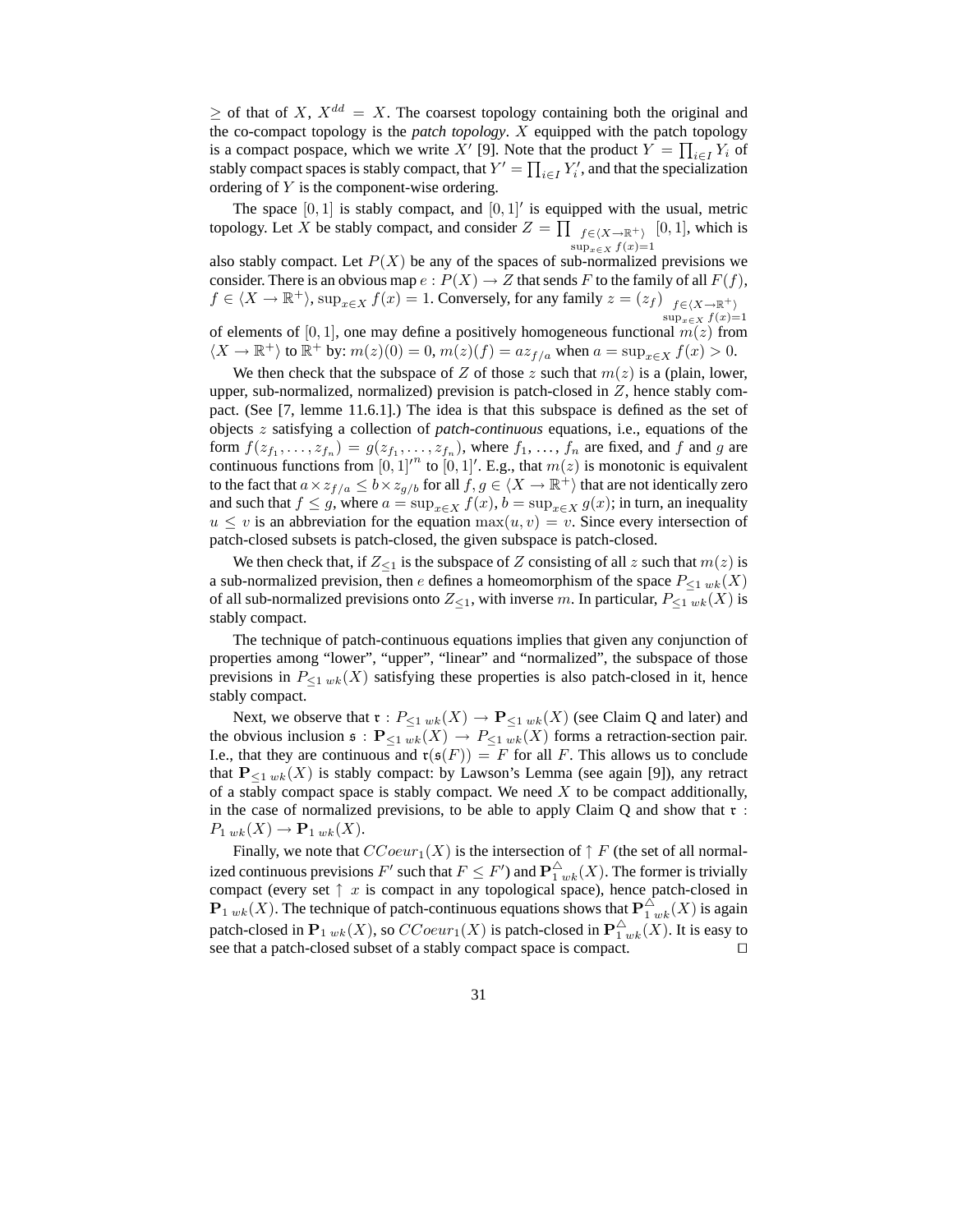**Proposition 5.** *Let* X *be a topological space,* F *a normalized continuous upper* prevision, then  $CPeau_1(F)$  is a closed convex subset of  ${\bf P}_{1\,uk}^\Delta(X).$  It is non-empty as *soon as* X *is stably compact.*

*Proof.* Convexity is again obvious. We have already mentioned that  $CPeau_1(F)$  would be non-empty if X is stably compact (details in [7, théorème 11.7.4]). Then we notice that:

$$
CPeau_1(X) = \{G \in \mathbf{P}_{1 \le k}^{\Delta}(X) | G \le F\} = \bigcap_{f \in \langle X \to \mathbb{R}^+\rangle} \{G \in \mathbf{P}_{1 \le k}^{\Delta}(X) | G(f) \le F(f)\}
$$

$$
= \bigcap_{f \in \langle X \to \mathbb{R}^+\rangle} \left(\mathbf{P}_{1 \le k}^{\Delta}(X) \setminus [f > F(f)]\right)
$$

which is therefore closed in the weak topology. □

**Proposition 6.** *Let* X *be a stably compact space. The continuous normalized* body  $CCorps_1(F) = CCoeur_1(F^-) \cap CPeau_1(F^+)$  of a continuous normalized fork  $F = (F^-, F^+)$  on X is a lens. Moreover,  $CCoeur_1(F^-) = \uparrow CCorps_1(F)$  and  $CPeau_1(F^+) = \downarrow CCorps_1(F)$ .

*Proof.* We show that: (\*) whenever  $G \in CCoeur_1(F^-)$ , there is some  $G' \in CCoeur_1(F^-) \cap$  $\mathbb{C}P\mathbb{C}au_1(F^+)$  such that  $G' \leq G$ .

Let 
$$
F'(h) = \inf_{\substack{f,g \in \langle X \to \mathbb{R}^+ \rangle \\ f+g \geq h}} (F^+(f) + G(g)).
$$
 This is well-defined since e.g., we

may take  $f = 0$  and  $g = h$ . This also implies that  $F'(h) \le G(h)$ . Clearly,  $F^- \le F' \le$ G: we have just shown  $F' \leq G$ , and for the other inequality, we note that for every f, g with  $f + g \ge h$ ,  $F^+(f) + G(g) \ge F^+(f) + F^-(g)$  (by assumption)  $\ge F^-(f+g)$  $(by (3)) \geq F^{-}(h).$ 

Now we observe that F' is an upper prevision. Indeed,  $F'(0) = 0$  (taking  $f = g =$ 0), and when  $\alpha > 0$ ,  $F'(\alpha h) = \inf_{f+g \ge \alpha h} (F^+(f) + G(g)) = \inf_{f'+g' \ge h} (F^+(\alpha f') + G(g))$  $G(\alpha g) = \alpha F'(h)$ ; so F' is positively homogeneous. F' is clearly monotonic, while:

$$
F'(h) + F'(h') = \inf_{f+g \ge h, f'+g' \ge h'} (F^+(f) + G(g) + F^+(f') + G(g'))
$$
  
\n
$$
\ge \inf_{f+g \ge h, f'+g' \ge h'} (F^+(f+f') + G(g+g'))
$$
  
\n(because  $F^+$  is upper and  $G$  is linear)  
\n
$$
\ge \inf_{f''+g'' \ge h+h'} (F^+(f'') + G(g'')) = F'(h+h')
$$

So  $F'$  is upper.

Using Roth's Sandwich Theorem again, there is a linear monotonic functional  $G_0$ such that  $F^- \le G_0 \le F'$ . Because  $G_0 \le F'$ ,  $G_0$  does not take the value  $+\infty$ , so  $G_0$ is a linear prevision. Let  $G' = \mathfrak{r}(G_0)$ . By Claim Q, G is a continuous linear prevision, and  $F^- \leq G' \leq F'$ , as above. In particular,  $1 = F^-(\chi_X) \leq G'(\chi_X) \leq F'(\chi_X) = 1$ , so  $G'(\chi_X) = 1$ ; using the fact that  $G'$  is linear,  $G'$  is then normalized. Since  $F^- \leq G'$ ,  $G' \in CCoeur_1(F^-)$ . Since  $G' \leq F'$  and clearly  $F' \leq F^+$ ,  $G' \in CPeau_1(F^+)$ . Finally, since  $G' \leq F'$  and  $F' \leq G$ ,  $G' \leq G$ . So  $(*)$  obtains.